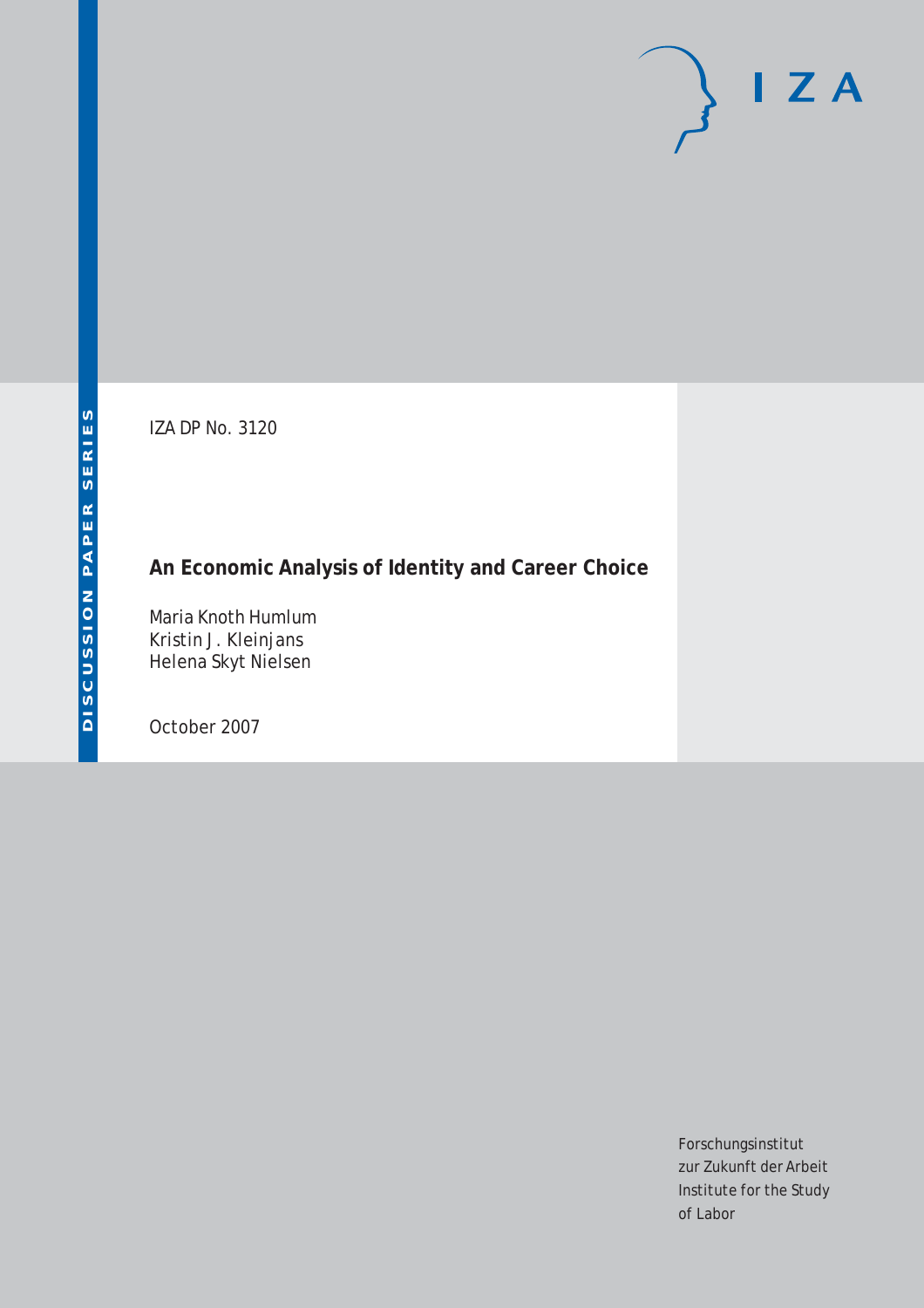# **An Economic Analysis of Identity and Career Choice**

# **Maria Knoth Humlum**

*University of Aarhus* 

# **Kristin J. Kleinjans**

*University of Aarhus* 

# **Helena Skyt Nielsen**

*University of Aarhus and IZA* 

Discussion Paper No. 3120 October 2007

IZA

P.O. Box 7240 53072 Bonn **Germany** 

Phone: +49-228-3894-0 Fax: +49-228-3894-180 E-mail: [iza@iza.org](mailto:iza@iza.org)

Any opinions expressed here are those of the author(s) and not those of the institute. Research disseminated by IZA may include views on policy, but the institute itself takes no institutional policy positions.

The Institute for the Study of Labor (IZA) in Bonn is a local and virtual international research center and a place of communication between science, politics and business. IZA is an independent nonprofit company supported by Deutsche Post World Net. The center is associated with the University of Bonn and offers a stimulating research environment through its research networks, research support, and visitors and doctoral programs. IZA engages in (i) original and internationally competitive research in all fields of labor economics, (ii) development of policy concepts, and (iii) dissemination of research results and concepts to the interested public.

IZA Discussion Papers often represent preliminary work and are circulated to encourage discussion. Citation of such a paper should account for its provisional character. A revised version may be available directly from the author.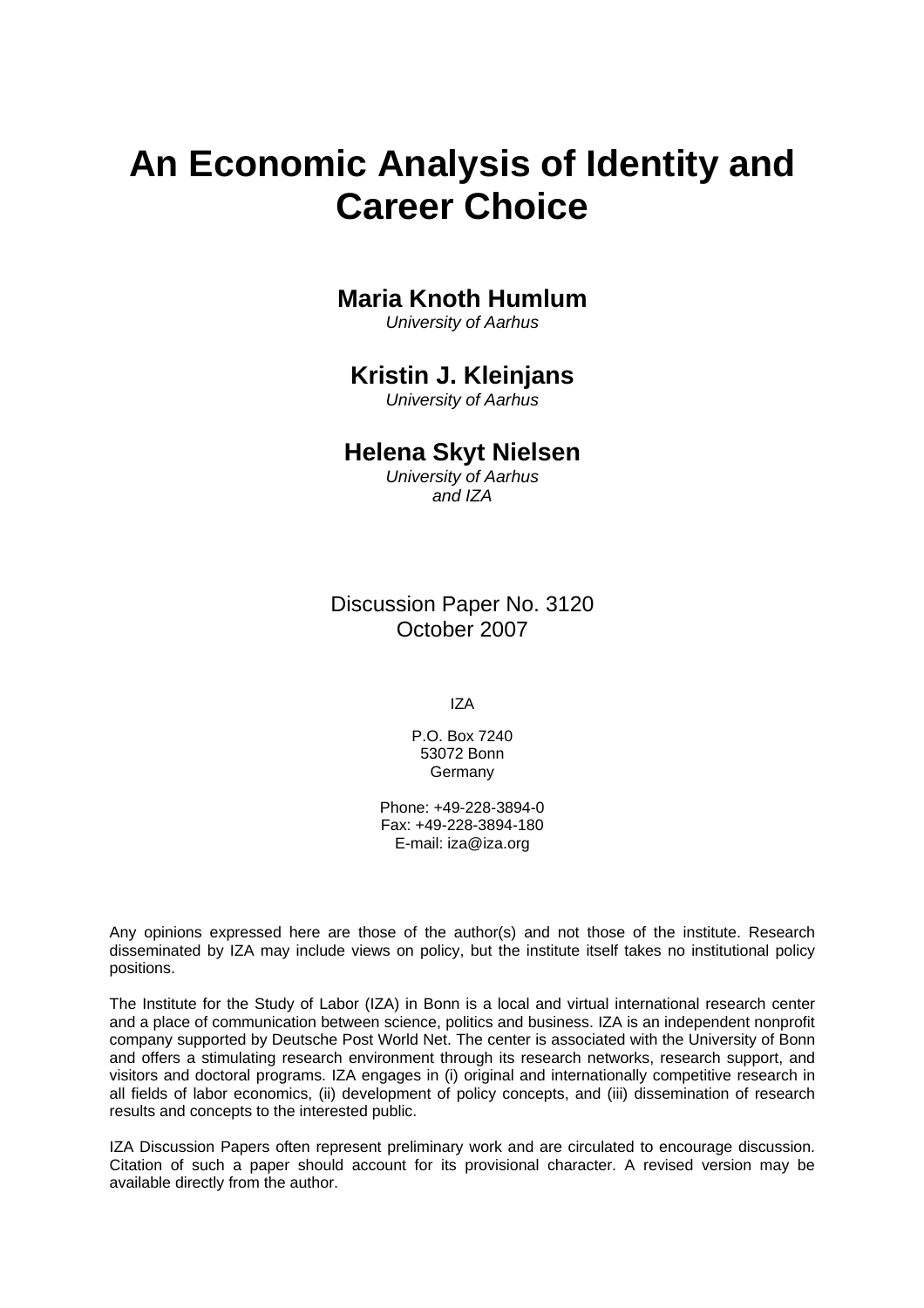IZA Discussion Paper No. 3120 October 2007

# **ABSTRACT**

# **An Economic Analysis of Identity and Career Choice**

Standard economic models which focus on pecuniary payoffs cannot explain why there are highly able individuals who choose careers with low pecuniary returns. Therefore, financial incentives are unlikely to be effective in influencing career choices of these individuals. Based on Akerlof and Kranton (2000), we consider a model of career choice and identity where individuals derive non-pecuniary identity payoffs. Using factor analysis on a range of attitude questions, we find two factors related to identity (career orientation and social orientation), which are important for educational choices. The implication is that policymakers and institutions of higher education need to focus on identity related issues rather than just improved financial incentives if they aim at attracting the high ability youth to occupations with excess demand for labor.

JEL Classification: I21

Keywords: career choice, choice of higher education, identity, self-image

Corresponding author:

Helena Skyt Nielsen Department of Economics University of Aarhus Bartholins Allé 4, Bld. 322 DK-8000 Aarhus C Denmark E-mail: [HNielsen@econ.au.dk](mailto:HNielsen@econ.au.dk)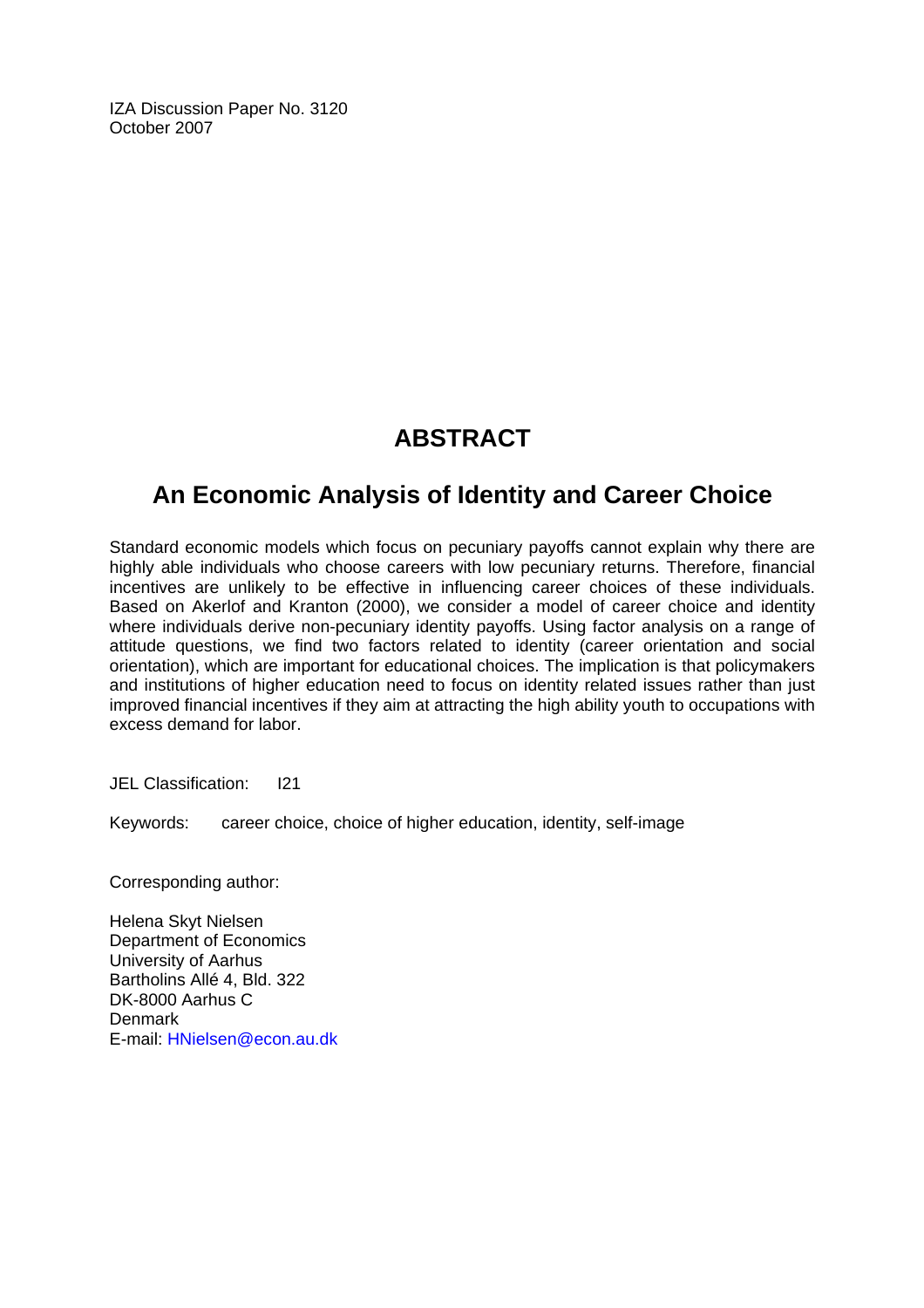### 1 Introduction

Classic economic models which focus on pecuniary payoffs cannot explain why there are highly able individuals who choose low paid careers. Therefore, educational policy improving pecuniary incentives (e.g. financial bonuses) is likely to be ineffective in influencing the career choices of these individuals. To arrive at alternative policy suggestions, we follow the suggestions for research on economics of education as outlined by Akerlof and Kranton (2002). We integrate the sociological concept of identity into an economic model of career choice, and present empirical evidence that identity issues are as important for career choices as ability variables. As a consequence, educational policy and school reforms should not only focus on pecuniary incentives but also non-pecuniary incentives related to identity formation.

More specifically, we investigate whether non-pecuniary factors in terms of identity payoffs affect the choice of level and field of higher education. The idea is that there is a nonpecuniary reward from career choice through its ináuence on a personís identity (self-image). As in the fields of sociology and psychology, individuals are thought to think of themselves and others in terms of social categories. In addition to the standard pecuniary payoff, the utility function incorporates a non-pecuniary payoff associated with a person's identity, which depends on the agent's choice of social category and on how well the agent's characteristics and actions correspond to the ideal of that social category.

For the empirical analyses, we use the Danish part of the Programme for International Student Assessment (PISA) 2000, which is coupled with detailed register data and a follow-up survey. The follow-up survey includes questions about plans for future education. We use the answers to these questions to derive two measures of educational plans: one for the planned level and one for the planned field of education. The cohort of youths is also asked about their attitudes towards education, working life, and social issues. We use factor analysis to derive two orthogonal factors capturing an individual's identity: one factor which we label íCareer orientationíand one factor which we label íSocial orientationí. We refer to these as the 'career' and the 'social' factor, respectively. The career factor loads heavily on variables reflecting that career constitutes an important part of life and that chances for promotion are crucial for career choice. The social factor loads heavily on variables reflecting a social and cooperative attitude to education and life in general; i.e. questions reflecting the importance of helping other people and the responsibilities of society in solving social problems. The fact that the factors load heavily on questions related to general attitudes about career and society convinces us that the factors are closely related to a person's social identity in the work life.

We estimate logit and multinomial logit models to find the effect of the career and social factors on educational plans controlling for other observables, in particular for family background and ability. In line with Akerlof and Kranton (2002), we interpret a potential effect of the two factors as evidence for non-pecuniary identity-related returns. We find that for women, a higher career factor increases the level of education, whereas a higher social factor decreases it. There are no effects for men's behavior. When it comes to field of education, we find that a one standard deviation increase in the career factor moves  $7\%$  of the youth from Education and humanities to primarily Business, law and social sciences, whereas a one standard deviation increase in the social factor moves 9% of the youth away from Business,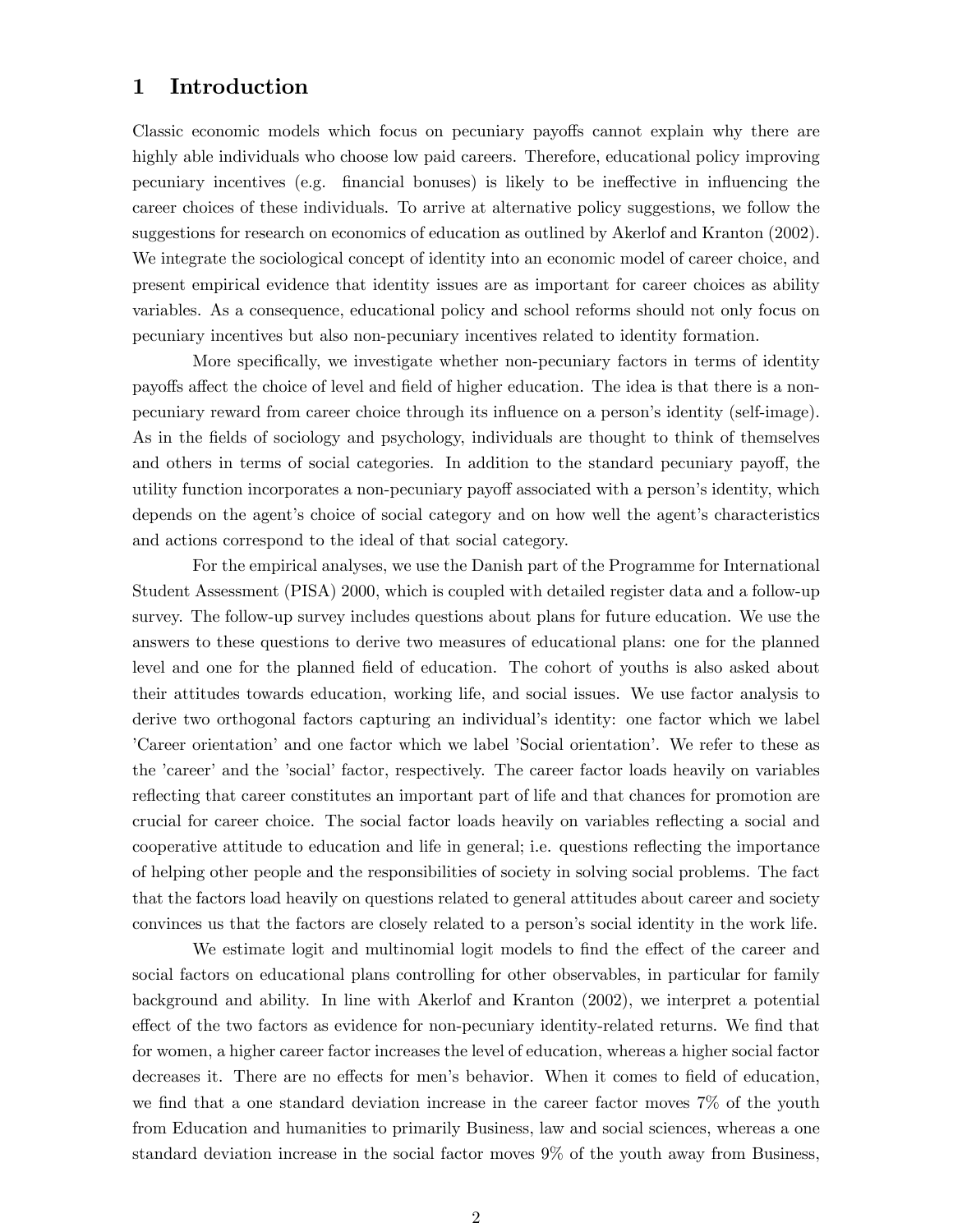law and social sciences and into other fields (mainly Health sciences). Quantification of these effects in terms of monetary value shows that a one standard deviation increase in the career factor decreases the latent utility of choosing Education and humanities educations relative to Business, law and social science educations by the same amount as a decrease in relative annual wage income of US \$4,751. Similarly, a one standard deviation increase in the social factor is estimated to increase the latent utility of choosing Health science educations relative to Business, law and social science educations by the same amount as an increase in relative annual wage income of US \$5,052.

Thus, we find that there are clear economically significant effects of identity on educational choices. Furthermore, there exist important gender differences in how identity affects these choices, both in terms of the direction and the size of the effects. These findings can better explain the observed heterogeneity in occupational choices than standard economic models, including some of the observed gender differences. It also illustrates the benefits of incorporating sociological and psychological concepts into economics for improving the explanatory power of economic models.

The implication of our findings is that educational policy and school reforms should not only focus on improved financial incentives but also on identity related issues. In practice, this may involve marketing campaigns informing the youths about 'who fits in' a given institution of higher education or a given career path. This would allow the youth to make informed choices on which career choices are consistent with their self-images. It may also involve rethinking the curriculum or the didactics in order to attract the type of students that educators want to, or rethinking the educational institutions in terms of adding social activities directed at the type of students that educators want to attract. In the US, these considerations are mainly relevant for educational institutions, whereas in many European countries the student enrollment capacity is determined by governmental educational policy, and in this case these considerations are also relevant for policy makers. For instance, if policy makers aim at attracting more highly able individuals to careers leading to occupations with excess demand for labor (say, engineers), they may consider supporting information campaigns rather than introducing Önancial incentives in terms of additional government grants (for, say, engineering students).

The remainder of the paper is structured as follows: In section 2, we present economic and sociological arguments for the existence of non-pecuniary benefits of education. In section 3, we present our conceptual framework of identity and career choice, integrating the classical economic model with the sociological view. In section 4, we describe the empirical framework for our estimation. Section 5 follows with a description of the data, and results are presented in section 6. Section 7 concludes.

### 2 The Role of Non-Pecuniary Factors for Career Choice

Initiated by the human capital revolution in the sixties (e.g. Becker, 1964; Schultz, 1963), economists have estimated the internal rate of return to education and investigated the extent of pecuniary motives for investments in education. Although this framework incorporates an important determinant of educational choices, it leaves many questions unanswered, such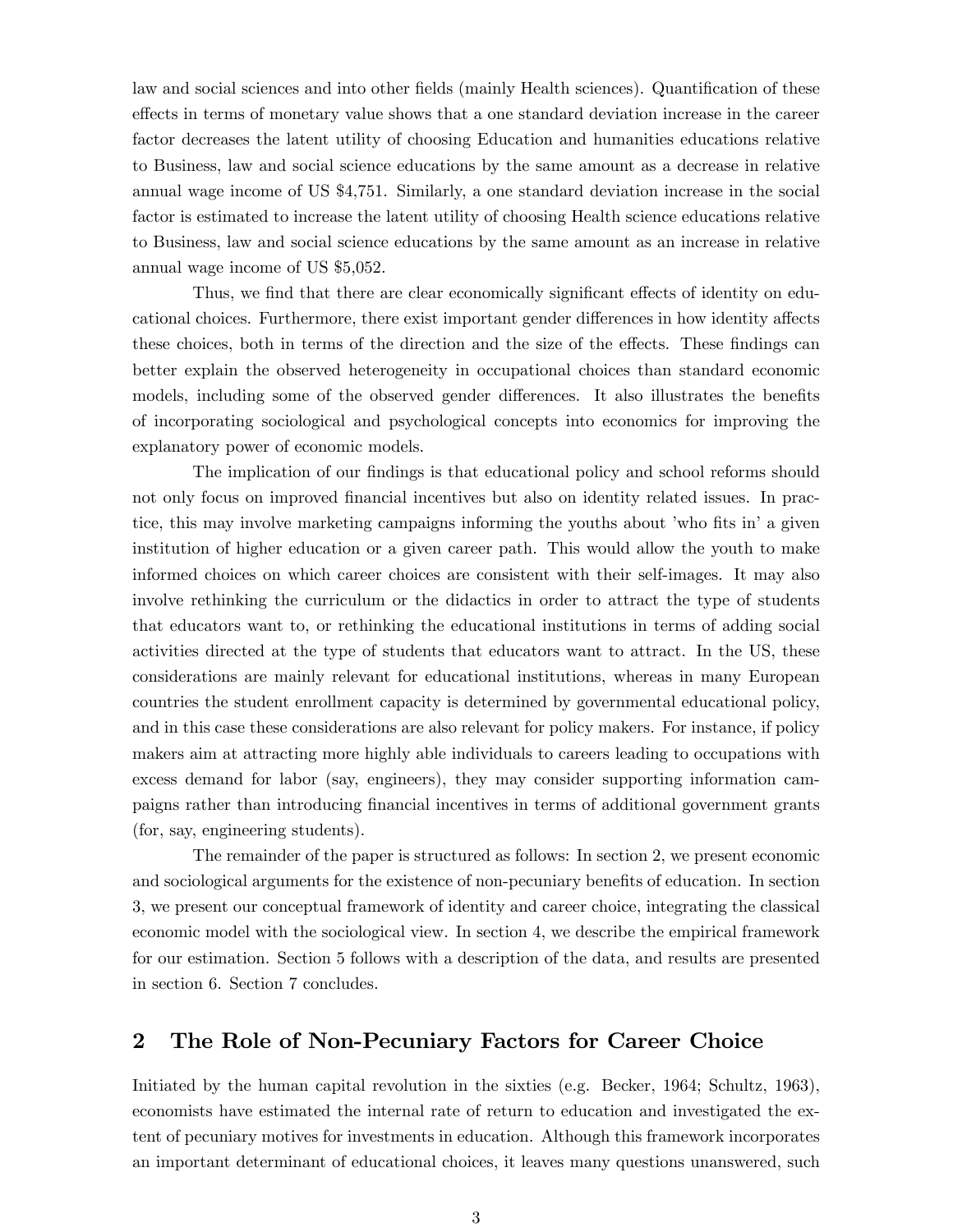as why individuals choose apparently difficult and costly educations with low returns. One possibility is the existence of non-pecuniary benefits of education, whose importance for educational decision making has received increased recognition in economics during the last years (Arcidiacono, 2004; Cunha and Heckman, 2007).

The importance of non-pecuniary benefits to education is supported by empirical studies (for a survey of the literature, see Wolfe and Haveman, 2003). The focus of these studies has been on the effect of schooling on outcomes such as health, marriage, fertility, charitable giving, crime, asset management, consumption, children's schooling and children's health.

Education is also known to have additional, less specific non-pecuniary benefits resulting from tastes or preferences for education. Economists have modeled this by considering education not only as an investment but also as a consumption good. As such, education adds to the stock of human capital and is rented in the labor market, but it also enters the utility function directly as a consumption good (Heckman, 1976; Lazear, 1977; Schaafsma, 1976; Kodde and Ritzen, 1984).

Empirical studies have found some support for the existence of these types of nonpecuniary benefits. For example, Arcidiacono  $(2004)$  investigates benefits from preferences for a specific subject matter. He finds that the sorting of students by ability into different majors is explained by differences in preferences for majors rather than in pecuniary returns to ability. Gullason (1989) uses time series data on college enrollment to identify the consumption value of education. He focuses on one specific aspect of consumption value, namely the added value of education arising from avoiding the military draft during the Vietnam War. He finds a significant effect of this draft on college enrollment. Conversely, using the same measure of consumption value, Quinn and Price (1998) do not find evidence of non-pecuniary motives behind the choice of going to Medical School. Pratt, Hiller and Mace (1999) analyze educational choices of mature part-time students in the UK and find that 87% of these students choose their study to achieve 'personal satisfaction', whereas  $67\%$  want to gain 'a theoretical perspectiveí. Duncan (1976) estimates the total return to education by adding both pecuniary and non-pecuniary returns by use of canonical correlations. As measures of non-pecuniary payo§s he uses safe and healthy working conditions, control over time, employment and income stability. He finds an increased importance of education when non-pecuniary payoffs are added, and this effect persists when controlling for cognitive ability and in all specifications no matter which measure of non-pecuniary benefits is used.

Our approach is based on the model on economics and identity by Akerlof and Kranton (2000; with applications in 2002 and 2005), who integrate the notion of identity used in psychology and sociology into economic models by incorporating it in the utility function. The idea is that social identity can explain behavioral variation within a population with identical expected economic payoffs. In social identity theory, individuals knowingly belong to social categories. These social categories are associated with prescribed (or "ideal") characteristics and behavior, and individuals see themselves as belonging to a specific category and are by others considered to be in that category. If individuals deviate from the ideals of their category, they suffer what economists would call disutility. Thus, they have an intrinsic motivation to behave such that the social category (and, therefore, the self) receives a positive evaluation.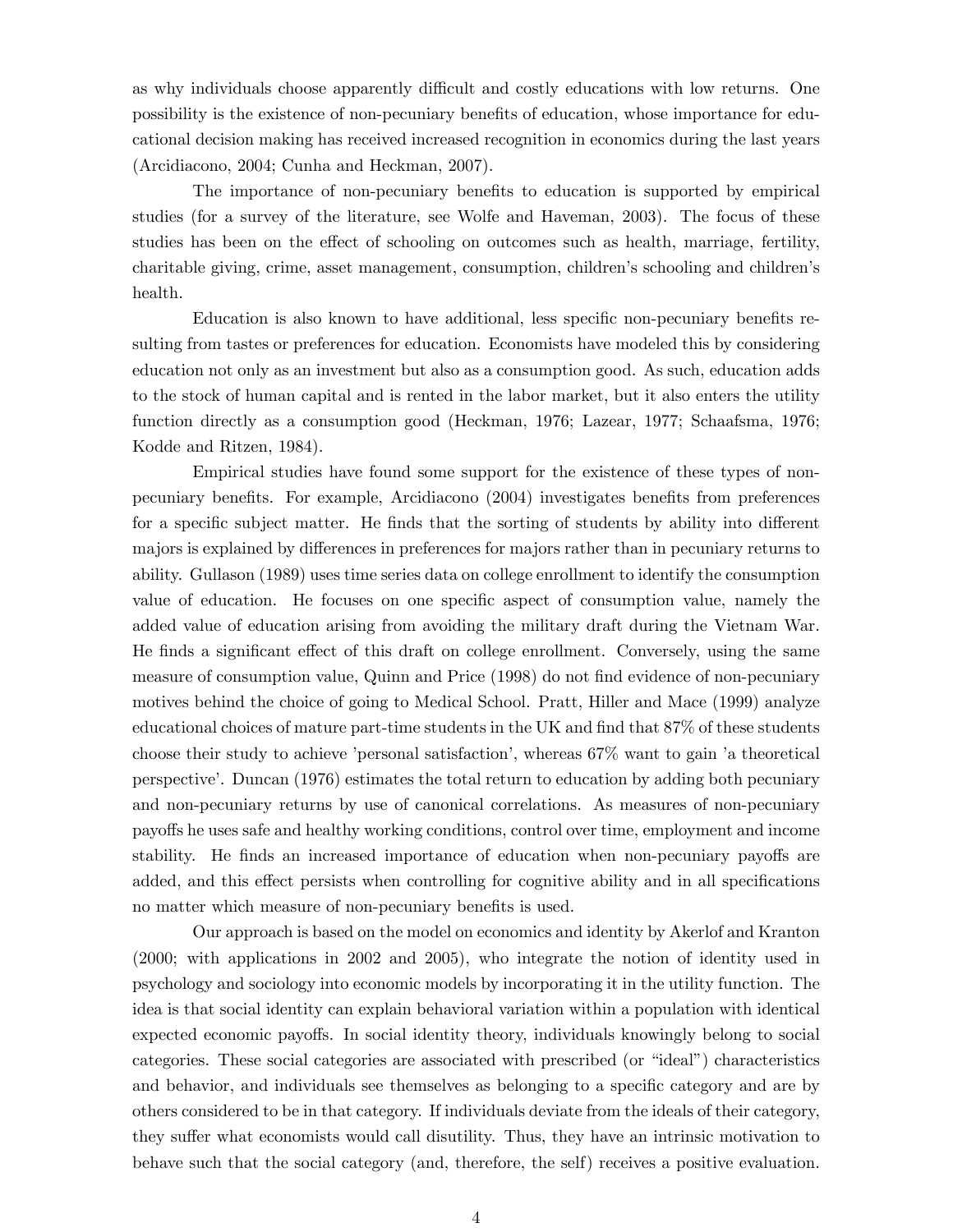For an overview of social identity theory, see Hogg, Terry, and White (1995) and Stets and Burke (2000).

In their study of schooling and identity, Akerlof and Kranton (2002) apply their general model to the simultaneous choice of social category and effort invested in schooling. In this framework, high school students choose one of three mutually exclusive social categories ( *iLeading Crowd'*, *Nerds'* and *'Burnouts'*) each of which yield different identity payoffs. The students derive utility from pecuniary returns to their effort (through human capital development) and a non-pecuniary identity payoff from belonging to a social category. The pecuniary payoff depends on inherent ability and effort net of its cost. The identity payoff depends on the social category as well as on the distance of the student's own characteristics and behavior from the ideals of that social category. The students maximize their utility by choosing the optimal combination of effort and social category. The choice of the social category involves the trade-off between the identity payoff from a social category and 'fitting in' the social category in terms of prescribed behavior and characteristics of a given social category.

This model can explain why economists often find a rather weak relationship between school resources and student outcomes. Furthermore, the incorporation of identity payoffs in the student's utility function gives new policy instruments based on social variables. The authors suggest that schools as institutions can (and should) try to influence students' optimal effort by influencing the defined social categories and the prescriptions of behaviors associated with them.

Thinking about identity in the framework of Akerlof and Kranton is also consistent with the theory that individuals invest in identity (Bénabou and Tirole, 2006). Here, individuals' investment can be welfare enhancing when undertaken for functional reasons (such as self-discipline), but can reduce welfare if related to affective reasons (such as self-esteem). For example, the increased study effort of 'nerds' can be seen as identity investment, and is likely to be welfare enhancing, but the decreased study effort of 'burnouts' is likely to reduce welfare, at least in the long term.

Empirical studies have found that social categories can ináuence performance: priming a social category can elicit stereotype-conform behavior (see, e.g., Hoff and Pandey, 2006). Even very subtle priming has been found to affect performance on tests - for example, women tend to score lower on math tests when their gender identity was made salient through questions asked before the test or even through subconscious gender identity cues (Steele and Ambady, 2007). A recent study has found additional effects of salient social identities on time and risk preferences (Benjamin et al., 2007) for individuals of different race and gender.

There also exists empirical evidence that identity matters for occupational choice. Dolton, Makepeace and van der Klaauw (1989) Önd that occupational choice is ináuenced by the relative social status attached to an occupation, and that this can explain why individuals choose occupations in teaching and public administration despite lower earnings. Related studies of professional identity in specific professions find evidence for the importance of non-pecuniary factors for occupational choice. For example, a general medical practitioner's decision of in which practice to work is dominated by non-pecuniary factors (Scott, 2002). Spetz (2002) finds that a large number of registered nurses undertake a baccalaureate degree in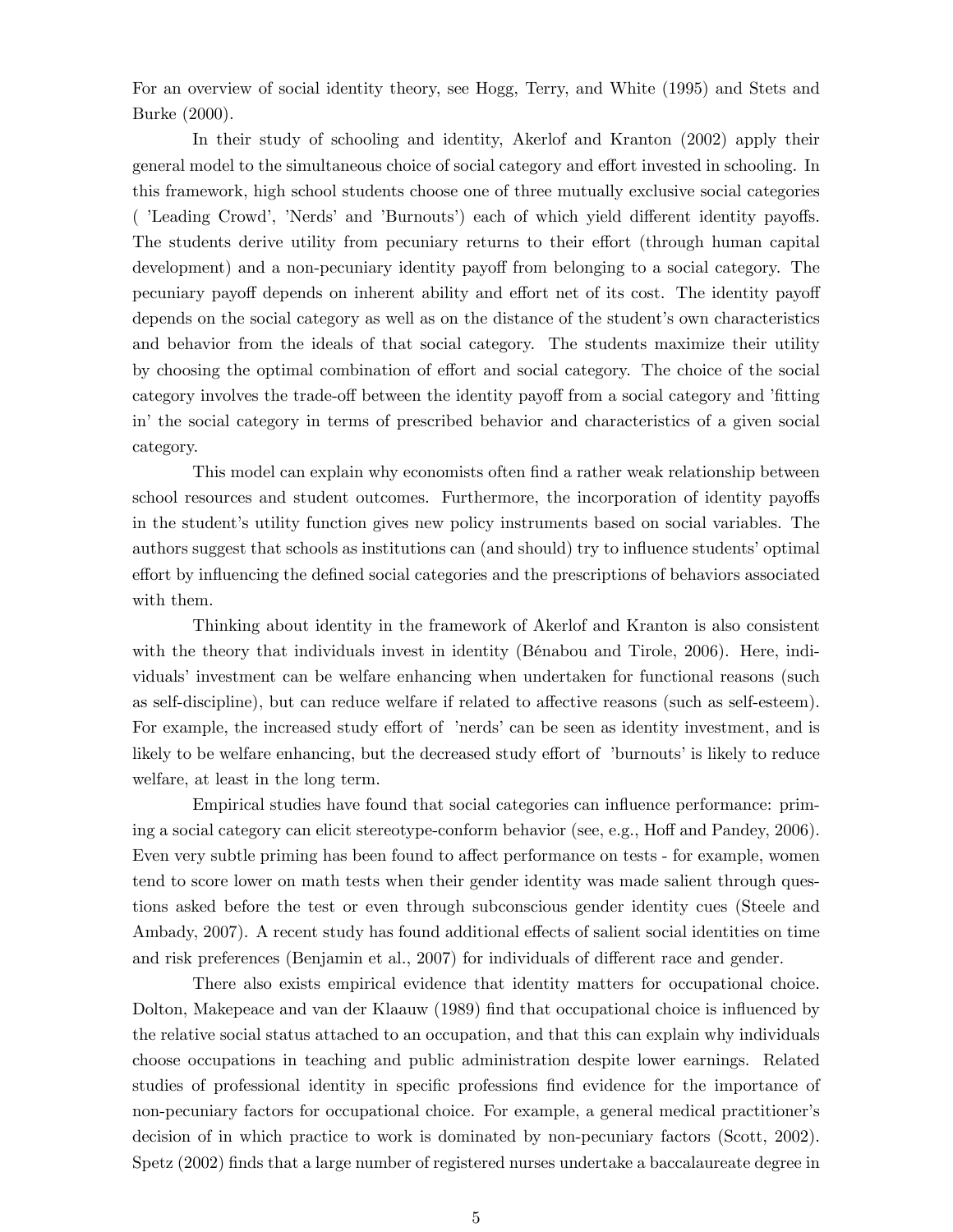nursing for non-wage related career objectives and because of personal circumstances although an associate degree would be a much better financial investment in terms of lifetime earnings.

### 3 A Model of Identity and Career Choice

As a conceptual framework for understanding why and how non-pecuniary benefits might matter for educational choice, we consider a model that integrates the classic economic theory of education with the sociological and psychological theories where the studentís identity or self-image - is salient. This section is based on the work of Akerlof and Kranton (2000) who propose a utility function that incorporates identity as an integrated factor in individual decision making. In Akerlof and Kranton (2002), this framework is extended to the field of economics of education, and the authors argue that many observed behavioral patterns in education can be explained by the incorporation of identity payoffs.

The model implies that identity can have explanatory power for educational choice above and beyond standard economic factors. In section 6, we present support for this hypothesis based on the results from empirical analyses using a combined survey and register data set from Denmark.

### 3.1 General Framework

In standard economic models, an individual  $i$ 's utility is assumed to depend on the actions of individual  $i$ , and potentially those of other individuals. Incorporating identity into the utility function, Akerlof and Kranton (2000) propose the following general utility function for individual i,

$$
U_i = U_i(a_i, a_{-i}, I_i), \t\t(1)
$$

where  $a_i$  is the actions of individual i,  $a_{-i}$  is the actions of all other individuals, and  $I_i$ is the self-image of individual  $i$ . The self-image, or equivalently, the identity, of individual  $i$  is assumed to be formed based on the individual's adherence to social categories. The basic idea is that incorporating the self-image of individuals into the utility function can help explain many observed choice patterns that the standard economic model cannot explain. The proposed representation of the self-image is

$$
I_i = I_i(a_i, a_{-i}; c_i, \epsilon_i, \mathbf{P}),
$$
\n(2)

implying that the self-image is a function of individual i's own actions, and the actions of all other people. The self-image also depends on individual iís assignment to social categories,  $c_i$ , his (exogenous) characteristics,  $\epsilon_i$ , and prescriptions for the different social categories, **P**. Prescriptions for a social category dictate the ideal characteristics and the ideal behavior for that social category. The prescriptions are central in understanding why the incorporation of identity payoffs can change predictions about choice behavior. An individual will prefer actions that are similar to the actions prescribed for his social category, ceteris paribus. According to this general framework, a rational economic agent will maximize utility, taking into account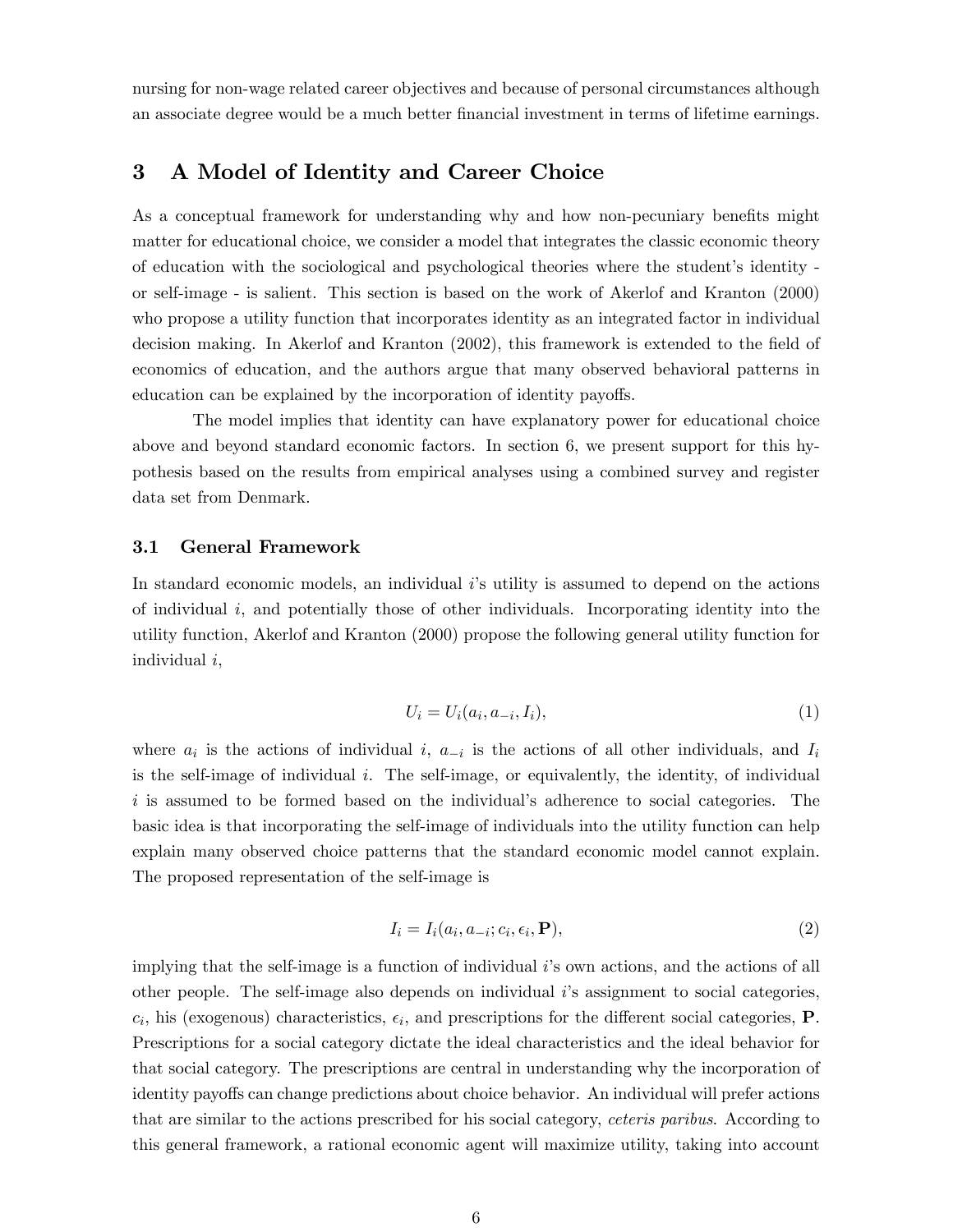that his actions affect utility not only through their direct effect on utility, but also indirectly through their effect on his self-image.

### 3.2 Utility, Identity and Career Choice

Based on the above general framework of utility and identity, we set up a model of identity and career choice.<sup>1</sup> In our model, the career choice is considered to be equivalent to the choice of higher education. For now, let the career choice of individual i be given by the variable  $e_i$ , which is the effort put into educational attainment. Disregarding the dependence of utility on identity, a standard utility function depends only on income and effort. An individual chooses a career by maximizing utility, taking into account that the career choice affects future income, and that this career choice can be associated with pecuniary costs.<sup>2</sup>

When the utility function is assumed to be of the form  $(1)$ , individual i takes into account that the choice of  $e_i$  affects his self-image,  $I_i$ . In this case, we can write the utility function as

$$
U_i = U_i(w(e_i, \epsilon_i), e_i, I_i(e_i; c_i, \epsilon_i, \mathbf{P})),
$$
\n
$$
(3)
$$

where  $w(e_i, \epsilon_i)$  is the income of individual i given career choice  $e_i$  and characteristics  $\epsilon_i$ . Thus, income and identity both depend on the behavior and the characteristics of individual  $i$ .

In the context of career choices, this form of utility function lends an explanation as to why some high-ability individuals choose e.g. relatively low-paying careers. Suppose that a high-ability individual belongs to a social category that for some reason prescribes that individuals should choose low-paying careers. This induces the high-ability individual to choose a lower amount of effort to put into educational attainment because the individual gets a higher self-image by exercising behavior close to the prescribed behavior of his or her social category. Thus, the observed career choice is not rational from the perspective of the traditional utility function.<sup>3</sup>

Note that the career choice,  $e_i$ , can easily be thought of as not necessarily just the extent of effort exerted (e.g. the level of education), but also as different types of effort (e.g. the Öeld of education). Both level and Öeld of education are likely to be part of the prescriptions for social categories, and thus individuals choose both level and Öeld, recognizing how these choices in turn match the prescriptions of their social category.

The above model predicts that an individual's social category affects his or her career choices. The standard utility function approach predicts that an individual's social category has no effect on his career choices.

<sup>&</sup>lt;sup>1</sup> Akerlof and Kranton (2002) argue that identity payoffs are likely to be important in educational decisionmaking. Although our focus is slightly different from theirs, we consider it a natural extension that identity payoffs should matter for career choices.

 $2$ This is a simplification of the general framework above where utility was assumed to depend on other people's actions as well.

<sup>3</sup>Akerlof and Kranton (2002) give an example where utility functions are conditional on social categories and show that under specific assumptions some high-ability individuals will exert lower effort than economically optimal.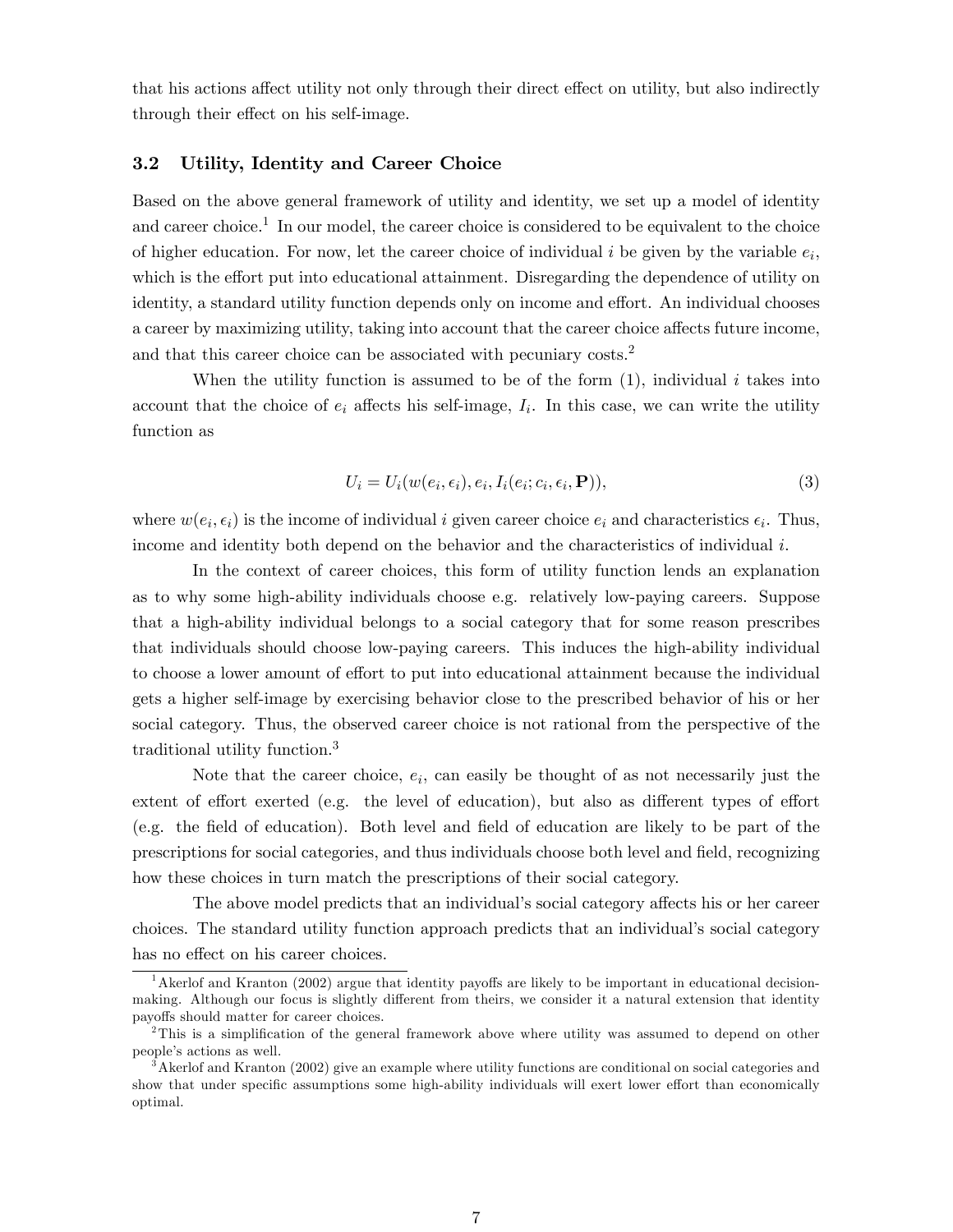### 3.3 Social Categories

A central question in this framework is whether social categories are assigned or chosen. Consistent with the former, in our empirical analysis we assume that social categories are exogenous. This does not preclude, however, that the category is the result of "continuous" choices made and impressions received since early childhood. In this sense, social categories can then be considered chosen and exogenously given at the same time.

Some social categories are mutually exclusive by construction, such as gender categories, except under relatively rare circumstances. Other social categories need not necessarily be. For example, it is perfectly possible to have both an at-work identity and an at-home identity. According to Hogg, Terry and White (1995), in social identity theory each individual belongs to a set of social categories. How important the membership of each social category is to the individual's self-image varies across individuals and social categories. Thus, we can think of an individualís assignment to social categories as placing the individual at some point in a social category space that for each dimension (social category) measures the importance of the social category for the self-image.

### 4 Empirical Framework

As Akerlof and Kranton (2002) note, it may be difficult to test the theoretical model directly because it is difficult to separately identify the effect of identity from that of tastes and from selection on observable and unobservable ability. However, assume that we can measure social identity (or social category) separately from ability and tastes. Then, if this measure of social identity is statistically important for the choice of education, it implies a rejection of the null hypothesis that identity does not matter for career choices. Our empirical strategy is to construct measures of social identity that are as clear as possible separated from ability and tastes for a specific education, and then to investigate whether those measures are correlated with the choice of education. If that is the case, we take it as support for the identity approach rather than the purely economic model, and the pattern of correlation tells us which kinds of educational choices are prescribed behavior for certain social categories.

We conduct logit and multinomial logit regressions to investigate the effect of social identity on the choice of the level and field of college education. To classify individuals into social categories, we use factor analysis. The variables that should enter the factor analysis are those that could indicate ideal attitudes of people in a given social category. Since the factors should not reflect ability or tastes for a certain level or field of education, only variables reflecting attitudes that are not taste or ability related should be used. In the empirical analysis, we assume that the factors are exogenous with respect to choice of level and field of education.

We identify two underlying factors which we interpret as social categories: a career factor and a social factor. We predict factor scores for each individual which indicate the extent to which the person is career oriented and socially oriented, respectively, and include those as explanatory variables in the regressions. If the factors vary systematically with the investments in level and field of education, we interpret this as suggestive evidence that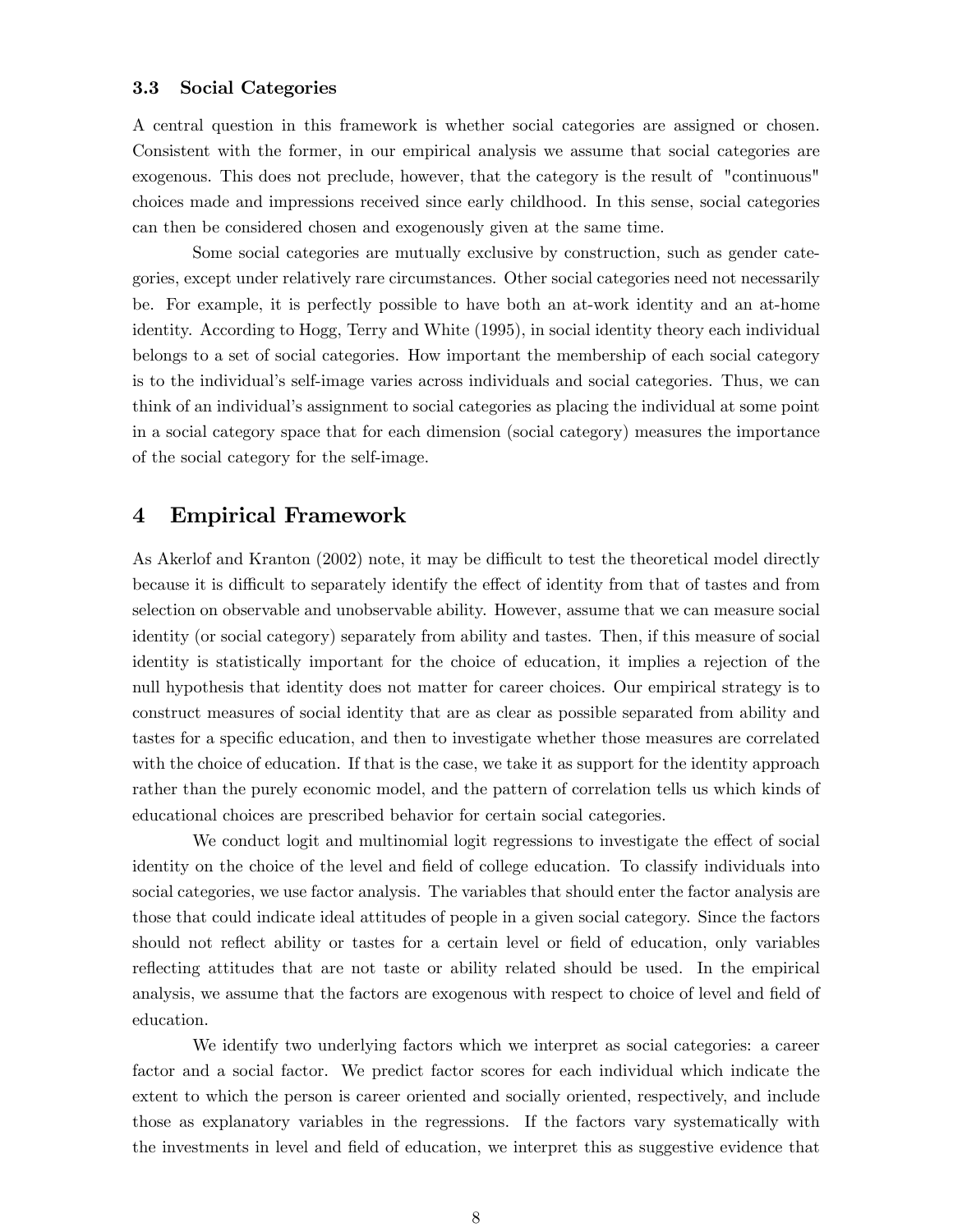identity payoffs are an important part of educational decision making. Thus, this would suggest that an exclusive focus on pecuniary benefits of educational choice will be misleading. This conclusion is only valid, however, if the factors do not reflect characteristics that are remunerated in the pecuniary component of the utility function or tastes for level or field of education. This is an untestable assumption.

The set of explanatory variables used in the empirical analyses includes ability measures in order to account for the influence of ability on pecuniary returns. In addition, a number of other individual characteristics enter the equation as independent variables. Here, we include a variety of family characteristics, such as measures of parental socioeconomic status and information about birth order. These variables may be part of prescribed characteristics, or they may influence choice of education because they reflect, for instance, ability or tastes for education.

The described empirical approach includes two continuous factor scores as explanatory variables, assuming that these factors describe aspects of an individual's social identity. As a robustness check, to mirror the assumption of mutually exclusive categories, we also divide the students into four mutually exclusive groups, which gives similar results.<sup>4</sup>

In order to quantify the effect of the factors, and thus of identity-related issues, we round off the analysis by estimations of conditional logit models which provide the dollar equivalent value of the factor scores. To obtain these monetary values, we include the counterfactual predicted annual wage incomes for each possible education plan as an additional explanatory variable in a conditional logit model, and then we compare the effect of the factor scores on the career choice to that of the predicted wage income.

### 5 The Data

The data set used in the empirical analyses is a combination of the Danish part of the international PISA 2000 survey (PISA), a follow-up survey in 2004 (PISA-FUS)<sup>5</sup>, and Danish register data (REG) on the PISA youth and their parents. The combined data set is labelled PISA-Longitudinal (PISA-L).<sup>6</sup> This data set consists of individuals born in 1984 who were enrolled in an education in 2000, which was the criterion for participation in PISA in Denmark.<sup>7</sup>

One of the advantages of this data set is the availability of a multiplicity of variables. We not only have access to the entire range of PISA variables, but also to the variables from FUS regarding individuals' attitudes and educational plans, in which we are particularly interested. Furthermore, the register data allow us to add very accurate and detailed information on parental background, e.g. parental education and income. The PISA data includes

<sup>&</sup>lt;sup>4</sup>These groups are: (1) those who score high on the career factor and low on the social factor, (2) those who score high on the social factor and low on the career factor, (3) those who score high on both factors, and (4) those who score low on both factors. Including these four indicator variables in the regressions instead of the continuous factor scores gives similar results but shows that the relative importance of the factor is important, and not the absolute score (results not shown).

<sup>&</sup>lt;sup>5</sup>The follow-up survey is entitled "Young people in job or education - values, choices and dreams for the future".

<sup>6</sup> See Jensen and Andersen (2006) for more information on PISA-L.

<sup>&</sup>lt;sup>7</sup>The PISA data were collected using two-stage stratified cluster sampling, with schools as the primary sampling units. The complex sampling design is not taken into account in the empirical analyses.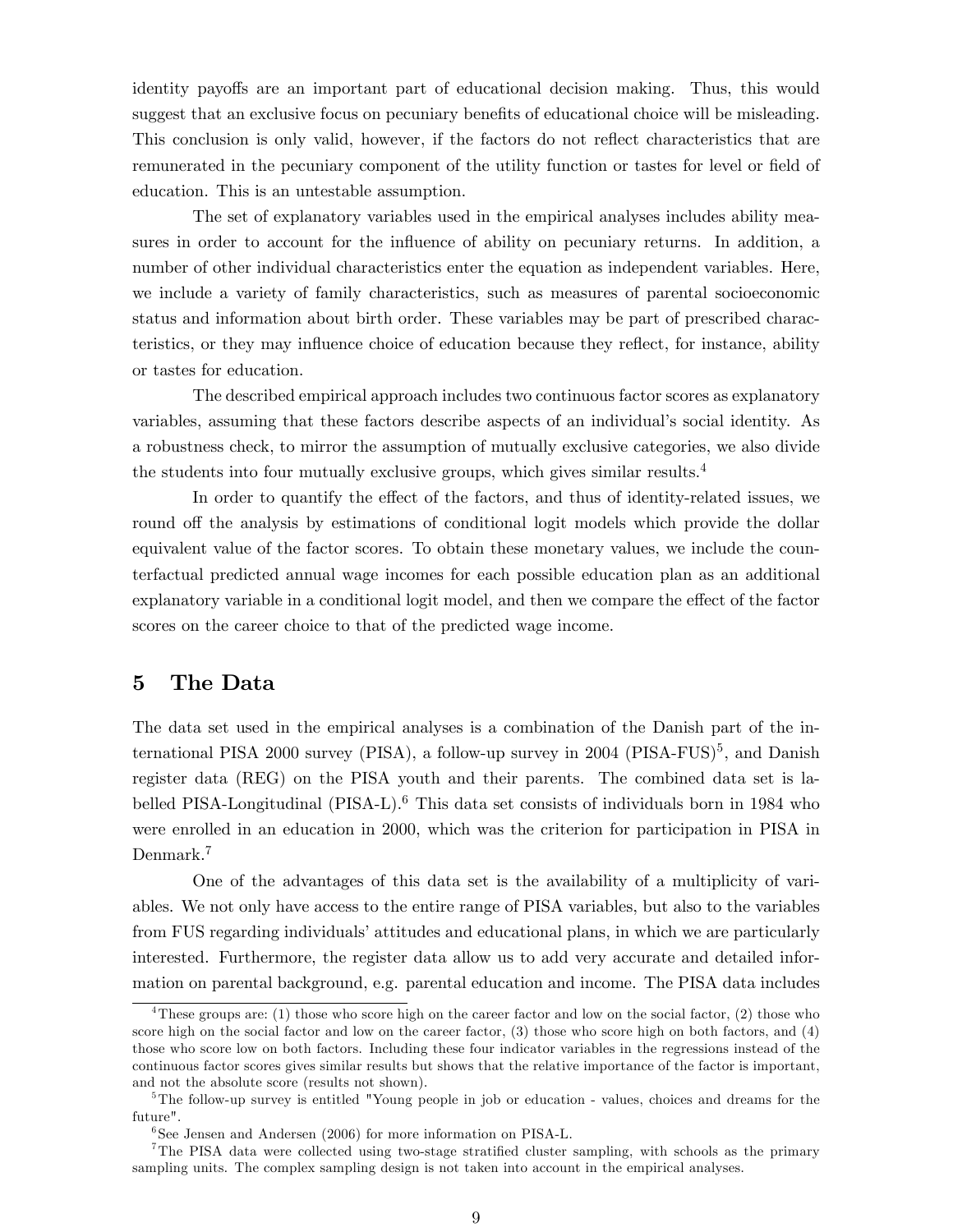a large amount of variables; among them are a test score in reading, self-concepts of ability, information on the household and information on cross-curricular competencies.<sup>8</sup>

### 5.1 Sample Selection

The focus of this paper is the choice of higher education. Hence, for our empirical analyses we select a subsample from PISA which consists of 1,854 individuals who had completed or were currently enrolled in a high school education in 2004. We will refer to this sample as the high school sample. The result of the sample selection is a more homogenous sample than in the original PISA, both in terms of educational path and parental background.<sup>9</sup> We use the high school sample for the factor analysis in section 6.1 since this will provide us with the clearest picture of the social categories that are relevant for this population.

For the empirical analyses of the choice of higher education, we restrict the sample to those individuals who in 2004 plan to enroll in a higher education.<sup>10</sup> In addition, we exclude individuals with missing values for some of the explanatory variables used in the estimations (42 observations). The Önal sample consists of 892 individuals. We refer to this sample as the higher education sample.

Because of this sample selection, the individuals in our sample have higher abilities and come from more advantageous family backgrounds than the original PISA cohort. There are two reasons for this: First, the response rate in the 2004 follow-up survey in general was about 75%, and only individuals who participated in this survey are included in our samples. The respondents to the follow-up survey tend to be more successful than the nonrespondents as measured, for example, by reading scores. Secondly, in the higher education sample attention is limited to the choice of the first higher education, where the 'choice' is given by the educational plans of each individual in 2004. Again, those who report educational plans have, on average, higher reading scores and come from a more advantageous family background than those who report having no educational plans. The Önal results should be interpreted keeping this sample selection process in mind.

### 5.2 Explanatory Variables

Table 1 shows descriptive statistics of the variables used in the empirical analyses for the higher education sample, and for the sample divided by gender.<sup>11</sup> The majority of the sample  $(59\%)$ are women, and the average reading score is above the OECD average, although Denmark

<sup>&</sup>lt;sup>8</sup>Detailed information on the variables and the questionnaires in PISA can be found in OECD (2002a). Information on the sampling design, construction of weights etc. is available in OECD (2002b), and the specific design for Denmark is described in AKF et al. (2001).

 $9$ The high school sample is also selective in the sense that it only includes individuals who participated both in the PISA survey in 2000 and in the follow-up survey in 2004. In addition, it only includes individuals who could be coupled with the register data.

 $10$ As a result, 920 individuals are dropped due to missing enrollment plans. Of these, 544 have no current plans, 51 do not know if they have current plans, and 325 plan to start a new education. Of the 325, 103 do not know what education they plan to start, and 222 mention a specific education. Of the 222, 12 are unclassifiable, 20 only enter the length of the planned education but no subject, and 190 enter an education of a lower level than higher education.

<sup>&</sup>lt;sup>11</sup>Table 17 in the appendix gives a more detailed description of the variables. See OECD (2002a) for additional information on the construction of the indices from PISA.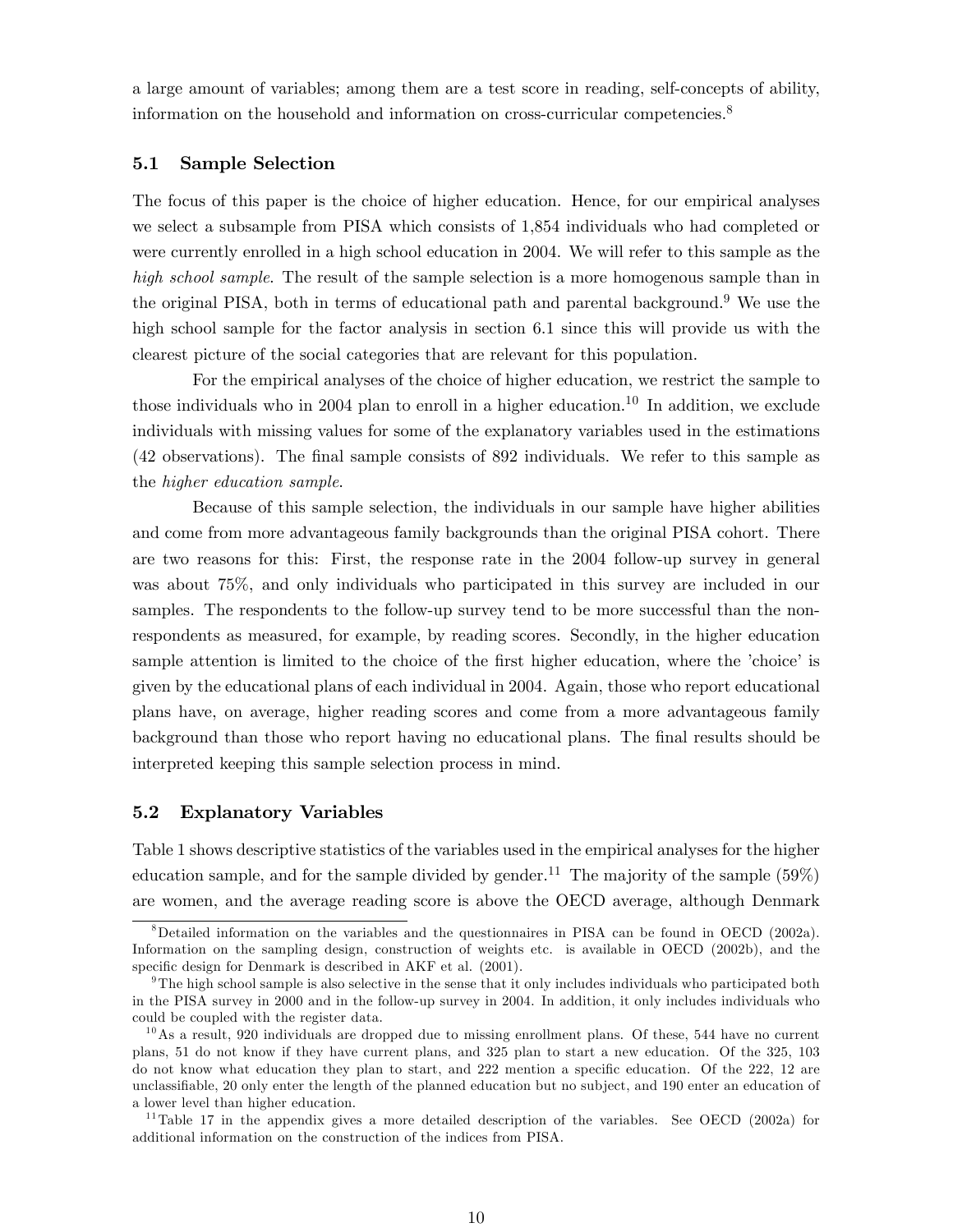|                                | All    |       | Men    |       | Women  |       |
|--------------------------------|--------|-------|--------|-------|--------|-------|
| Variable                       | Mean   | St.d. | Mean   | St.d. | Mean   | St.d. |
| Female                         | 0.590  |       |        |       |        |       |
| Abilities and self-concepts    |        |       |        |       |        |       |
| PISA reading score $(100)$     | 5.530  | 0.756 | 5.515  | 0.765 | 5.541  | 0.750 |
| Cooperative learning           | 0.528  | 0.860 | 0.508  | 0.859 | 0.542  | 0.862 |
| Self-concept in reading        | 0.444  | 0.751 | 0.366  | 0.774 | 0.498  | 0.730 |
| Academic self-concept          | 0.779  | 0.884 | 0.949  | 0.854 | 0.661  | 0.886 |
| Mathematical self-concept      | 0.814  | 0.902 | 1.090  | 0.774 | 0.622  | 0.935 |
| Family and parental background |        |       |        |       |        |       |
| Only child                     | 0.061  |       | 0.060  |       | 0.061  |       |
| Oldest child                   | 0.367  |       | 0.374  |       | 0.361  |       |
| Nuclear family                 | 0.740  |       | 0.760  |       | 0.726  |       |
| Urban                          | 0.198  |       | 0.257  |       | 0.158  |       |
| Higher education - father      | 0.371  |       | 0.448  |       | 0.317  |       |
| Vocational education - father  | 0.397  |       | 0.361  |       | 0.422  |       |
| Higher education - mother      | 0.418  |       | 0.451  |       | 0.395  |       |
| Vocational education - mother  | 0.279  |       | 0.270  |       | 0.285  |       |
| Measure of parental income     | 12.819 | 0.455 | 12.852 | 0.445 | 12.796 | 0.462 |
| Family wealth (PISA)           | 0.600  | 0.714 | 0.642  | 0.739 | 0.571  | 0.695 |
| Missing parental education     | 0.067  |       | 0.071  |       | 0.065  |       |
| Number of observations         | 892    |       | 366    |       | 526    |       |

Table 1: Descriptive Statistics for the Higher Education Sample

scored relatively low on the reading test in  $2000<sup>12</sup>$  This is a result of the highly selective sample since we only include students with plans for higher education. Women have on average higher reading scores than men. The reading score is used as one of several proxies for ability.

The PISA survey also asked questions about self-perceived abilities in different school subjects, from which three self-concept indices were derived and included in the PISA data set: self-concepts in reading, academics, and mathematics. Including these indices in the regressions makes it possible to control for individuals' own perceived abilities, which might be just as important as their actual abilities in determining educational choices. The selfperceived abilities may to some extent be regarded as controls for ability. Women have a higher self-concept in reading, while men have higher academic and mathematical self-concepts.

We include the PISA index for cooperative learning as a proxy for social skills. This index is constructed based on questions such as whether you like to work with other students and whether you like to help other people to do well in a group. Women tend to score higher than men on this index. There are also some other gender differences. Measured by parental education and income, men come from more advantageous family backgrounds than women. Men are also more likely to come from a nuclear family. This is not surprising as women outnumber men in higher education in Denmark.

In 2004, the time of the follow-up survey, 66% of the respondents were undertaking an education, 26% were working, and the remaining 8% were on sabbatical or unemployed. The majority of those undertaking an education were enrolled in high school educations.

<sup>&</sup>lt;sup>12</sup>The original PISA reading score has a mean of  $500$  and a standard deviation of 100 across all the countries participating in PISA. Here, the original score is scaled by 0.01.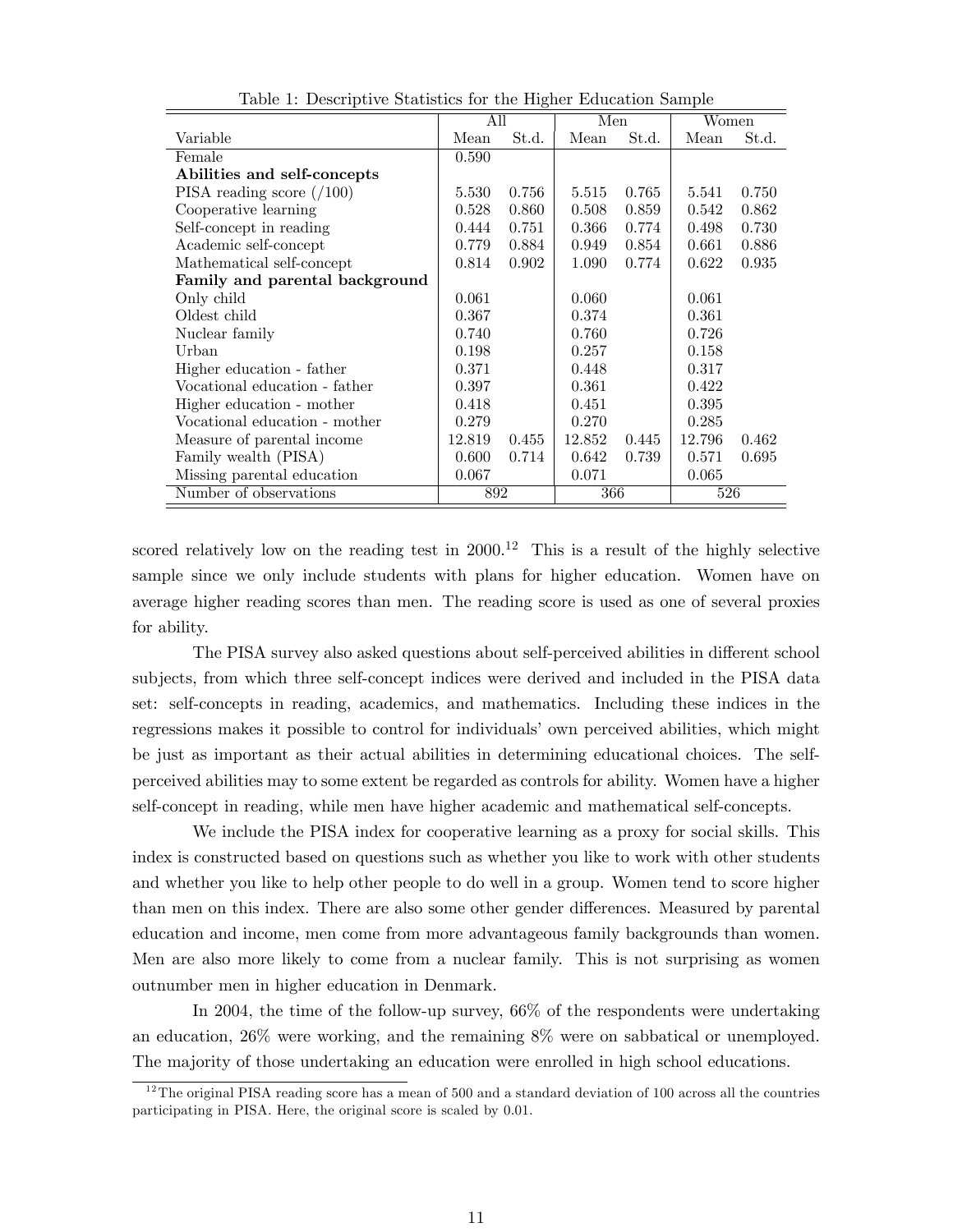### 5.2.1 Educational Plans

The variables of educational choice are defined on the basis of answers to questions in the follow-up survey from 2004 about educational plans. The use of educational plans instead of actual educational choices is useful because plans give a better description of the demand for education than attained education. Furthermore, it is useful to have a measure of educational plans that implies that we (roughly) look at individuals at the same point in their lives because the adherence to certain social categories might change over the lifetime.

Individuals were asked to indicate their plans for future enrollment in education. As mentioned earlier, we limit our attention to the choices of high school graduates and individuals who are enrolled in a high school education at the time of the 2004 survey and who plan to take a higher education. For the few individuals who have already enrolled in a higher education (about 12%) we use the information about their current educational enrollment *if* they have not indicated any plans for future enrollments into other higher educations.<sup>13</sup>

The following two questions are used to derive the respondents' educational plans:

 Do you currently have plans to start a (new) education? (e.g. after completion of present education)

If this question is answered in the affirmative, a second question is asked about the level and field of education:

• Which education would you like to start? (your first priority)

The open-ended answer to the last question has been coded according to commonly used Danish educational codes. From this coding, individuals are divided into two categories for level of higher education: 'short- and medium-cycle educations' and 'long-cycle educations', and into four categories for the field of higher education: 'Education and humanities', Engineering and natural sciences', 'Business, law, and social sciences', and 'Health sciences'.

Table 2 shows the distribution of educational plans over level and field for the higher education sample. More than half of the sample (58%) plans to start a long-cycle education, and about one fourth plans to take an education in the fields of 'Education and humanities' and Engineering and natural science'. Slightly more individuals are interested in 'Business, law, and social science', and slightly less in 'Health sciences'. Patterns of educational enrollment differ across gender. More men tend to enroll in long-cycle educations compared to women, and the majority enrolls in the fields of *'Engineering and natural sciences'* and *'Business*, law, and social sciences<sup>'</sup>, whereas women tend to avoid 'Engineering and natural sciences'.

### 6 Results

This section starts with a description of the results from the factor analysis on the high school sample. As mentioned before, the aim of the factor analysis is to identify measures of social

 $13$  Individuals are asked to provide name, educational institution, and duration of their current higher education, if any.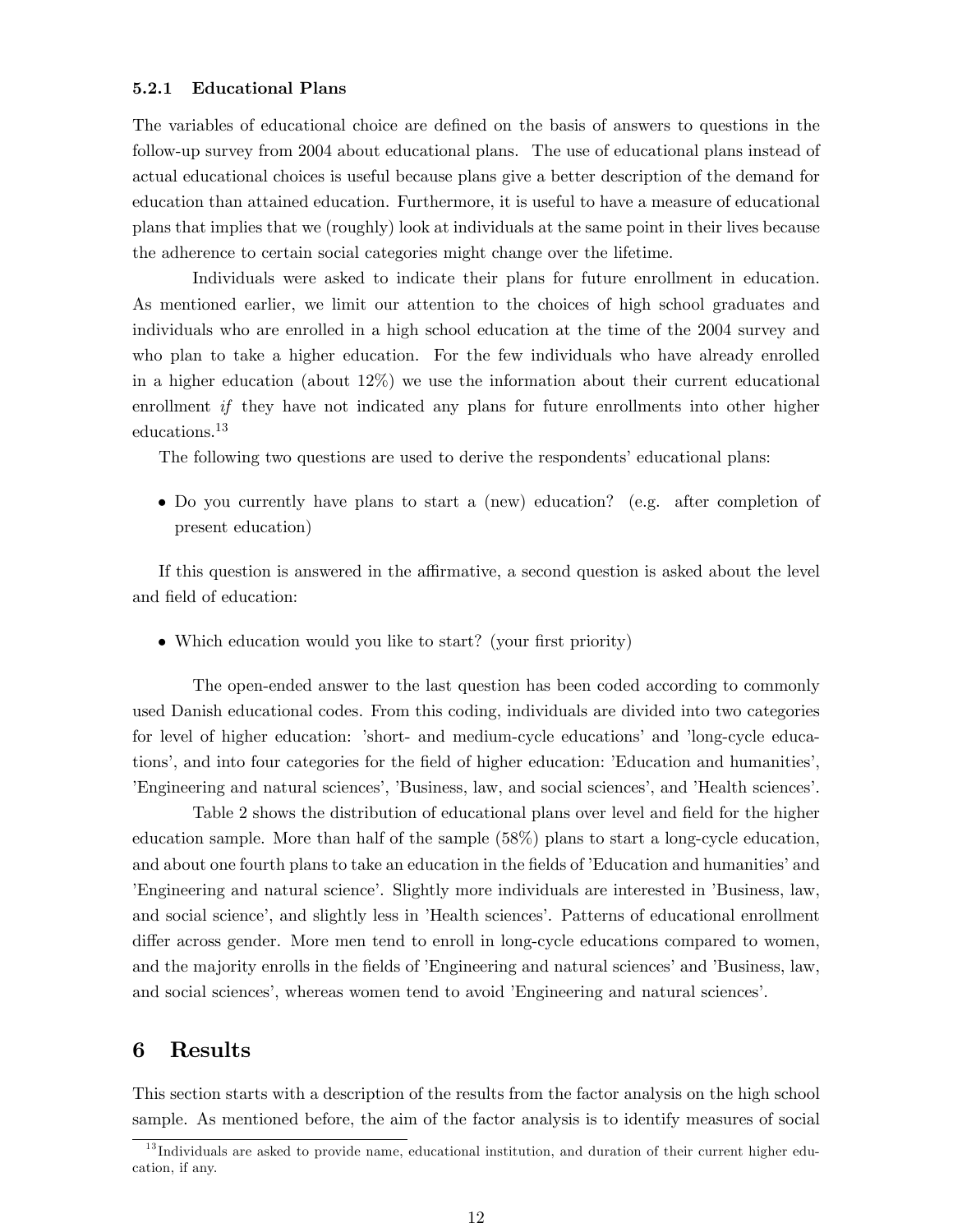| Field/level                        | Short-cycle and        | Long-cycle higher    | Total |
|------------------------------------|------------------------|----------------------|-------|
|                                    | medium-cycle higher    | education $(5+$ year |       |
|                                    | education $(2-4)$ year | college)             |       |
|                                    | college)               |                      |       |
| All                                |                        |                      |       |
| Education and humanities           | 15.1                   | 10.7                 | 25.8  |
| Engineering and natural sciences   | 6.8                    | 18.6                 | 25.4  |
| Business, law, and social sciences | 8.4                    | 21.1                 | 29.5  |
| Health sciences                    | 11.3                   | 8.0                  | 19.3  |
| Total                              | 41.7                   | 58.3                 | 100.0 |
|                                    |                        |                      |       |
| $\mathbf{Men}$                     |                        |                      |       |
| Education and humanities           | 8.5                    | 8.7                  | 17.2  |
| Engineering and natural sciences   | 10.9                   | 31.7                 | 42.6  |
| Business, law, and social sciences | 10.1                   | 22.4                 | 32.5  |
| Health sciences                    | 1.1                    | 6.6                  | 7.7   |
| Total                              | 30.6                   | 69.4                 | 100.0 |
|                                    |                        |                      |       |
| Women                              |                        |                      |       |
| Education and humanities           | 19.8                   | 12.0                 | 31.7  |
| Engineering and natural sciences   | 4.0                    | 9.5                  | 13.5  |
| Business, law, and social sciences | 7.2                    | 20.2                 | 27.4  |
| Health sciences                    | 18.4                   | 8.9                  | 27.4  |
| Total                              | 49.4                   | 50.6                 | 100.0 |

Table 2: Distribution of Educational Plans in Higher Education Sample

identity to investigate the impact of these measures on educational choices. We then present the results from discrete choice analyses of both level and field of education.

### 6.1 Factor Analysis

Factor analysis is conducted on a subset of the questions in the 2004 follow-up survey regarding individuals' attitudes to identify potential social categories related to these attitudes. All of these questions have ordinal response scales, where respondents rank their level of agreement with given statements on a scale from 1 to 5, where  $\dot{1}$  is 'totally disagree',  $\dot{2}$  is 'partly disagree', '3' is 'both/and', '4' is 'partly agree', and '5' is 'totally agree'. For answers equal to  $8^\circ$  (don't know) and  $9^\circ$  (missing), the answers are set equal to the median of the particular question to avoid a further reduction in the sample size.<sup>14</sup> The total number of questions included in the factor analysis is 31, and the factor analysis is performed on the standardized variables. Applying principal factor analysis and a varimax rotation of two factors yields two factors which are plausibly related to identity.<sup>15</sup>

Table 3 displays the factor loadings of the two factors.<sup>16</sup> Each of the factors load heavily on important questions about attitudes towards education, working life, and society in general, which most likely are related to identity. In our interpretation, these two factors determine two social categories: a career oriented category and a socially oriented category.

<sup>&</sup>lt;sup>14</sup>The percentage of observations replaced in this manner is small, it varies for each question between  $0.0\%$ and 3.2%.

<sup>&</sup>lt;sup>15</sup>An oblique factor analysis using a promax rotation yields similar results. The number of factors to rotate was determined by the number of eigenvalues greater than 1. A maximum likelihood factor analysis yields similar results, and tests for the number of factors suggest to retain two factors.

<sup>&</sup>lt;sup>16</sup>The factor loadings for the social factor have been multiplied by  $-1$  in order to ease interpretation.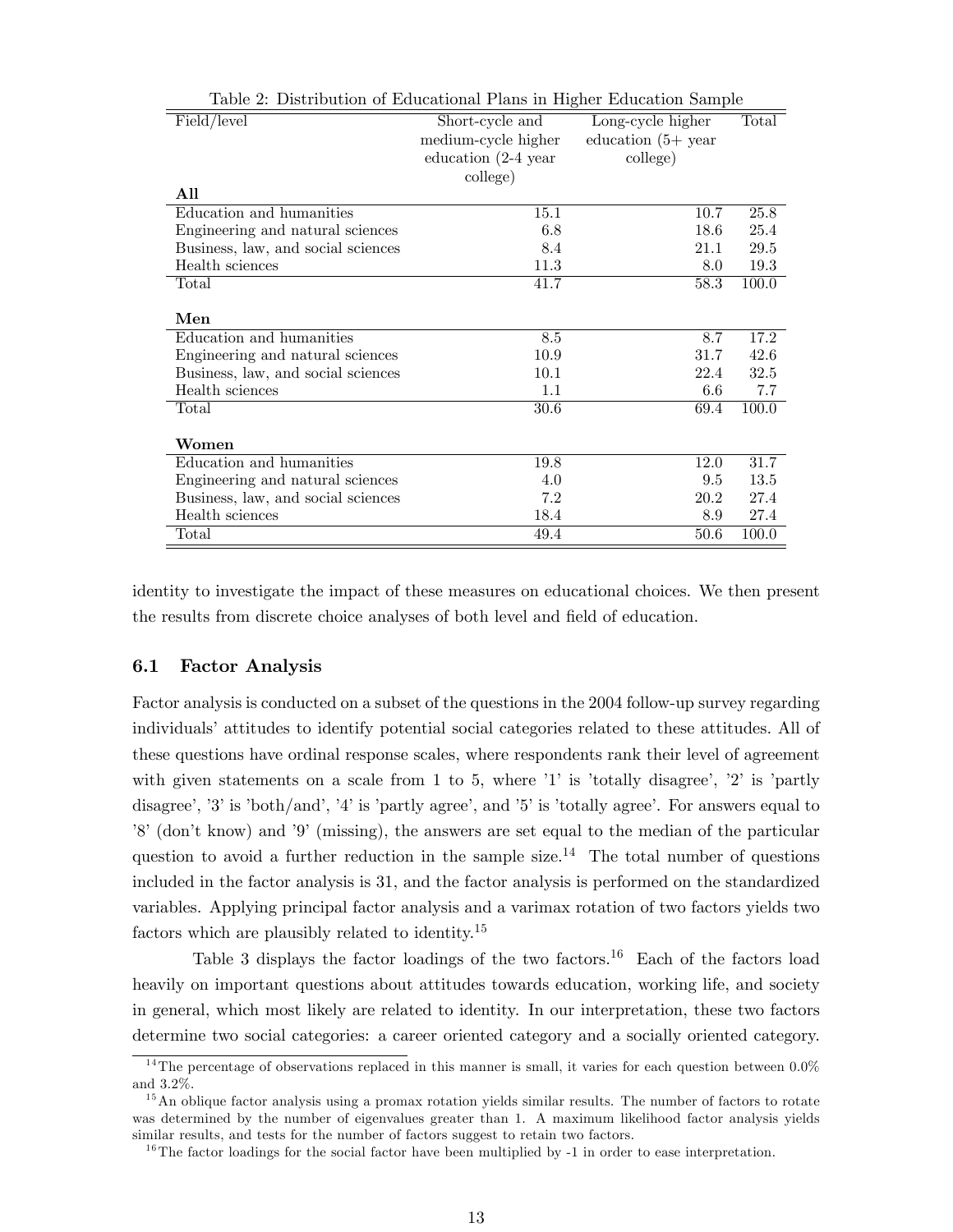| Question                                                                        | Factor loading |
|---------------------------------------------------------------------------------|----------------|
| Career factor                                                                   |                |
| One of the most important things in your work life will be a good career        | 0.542          |
| (climbing the ladder)                                                           |                |
| If you want the job of your dreams, you have to specialize. The sooner,         | 0.489          |
| the better                                                                      |                |
| Your job will give your life meaning                                            | 0.409          |
| Without competition, society would grind to a halt                              | 0.391          |
| When people run into problems, it is usually their own fault. They have         | 0.325          |
| to deal with it themselves                                                      |                |
| Science and industry will solve our global environmental problems               | 0.311          |
| People who show initiative are not rewarded enough in today's society           | 0.302          |
|                                                                                 |                |
| Social factor                                                                   |                |
| The best way to achieve social security for ordinary people is to stand         | 0.528          |
| together                                                                        |                |
| An education that develops your ability and desire to cooperate with other      | 0.470          |
| people                                                                          |                |
| Society always shares the responsibility for solving people's problems          | 0.414          |
| An education where you learn by doing                                           | 0.362          |
| The global environmental problems are so big now that technical solutions       | 0.320          |
| alone are not enough. It takes a change of attitudes                            |                |
| If a friend or someone in your family runs into serious problems, you will      | 0.304          |
| be there for them - regardless of that person's actions                         |                |
| You do not want to be locked into a specific type of job. You want to be        | 0.304          |
| able to switch between different fields                                         |                |
| For you, family and spare time will always take priority; work will have to     | 0.302          |
| $fit$ in                                                                        |                |
| Notes:                                                                          |                |
| 1) Questions where the absolute factor loading is less than 0.30 are not shown. |                |

Table 3: Rotated Factor Loadings

The first factor is interpreted as career orientation as it loads heavily on questions regarding statements about the importance of career and work for a meaningful life. The second factor is interpreted as social orientation as it loads heavily on questions regarding statements about the importance of cooperation, social responsibility and social issues, such as other people's well-being.<sup>17</sup>

Factor scores are predicted for each individual, which are then used as explanatory variables in the educational choice models. For each question included in the factor analysis, table 15 in the appendix shows the weights used to predict the factor scores for the two factors.

Table 4 shows summary statistics for the factor scores for the whole sample and divided by gender. The gender difference in both factors is striking - women have on average a much lower career factor than men. The average career factor for women is slightly negative, while it is positive for men. For the social factor, the pattern is exactly the opposite and even more pronounced. As a robustness check, we have calculated factors based on the gender specific samples. The interpretation of the factors and the empirical analysis is robust to such a change.

 $17$ Our findings are consistent with the factors identified by Lackland and De Lisi (2001), who arrive at four factors of which only two ('humanitarian concerns' and 'utility value') are found to be related to field choice. Their factor 'humanitarian concerns' is very similar to our social factor, whereas the factor labeled 'utility value' is very similar to our career factor.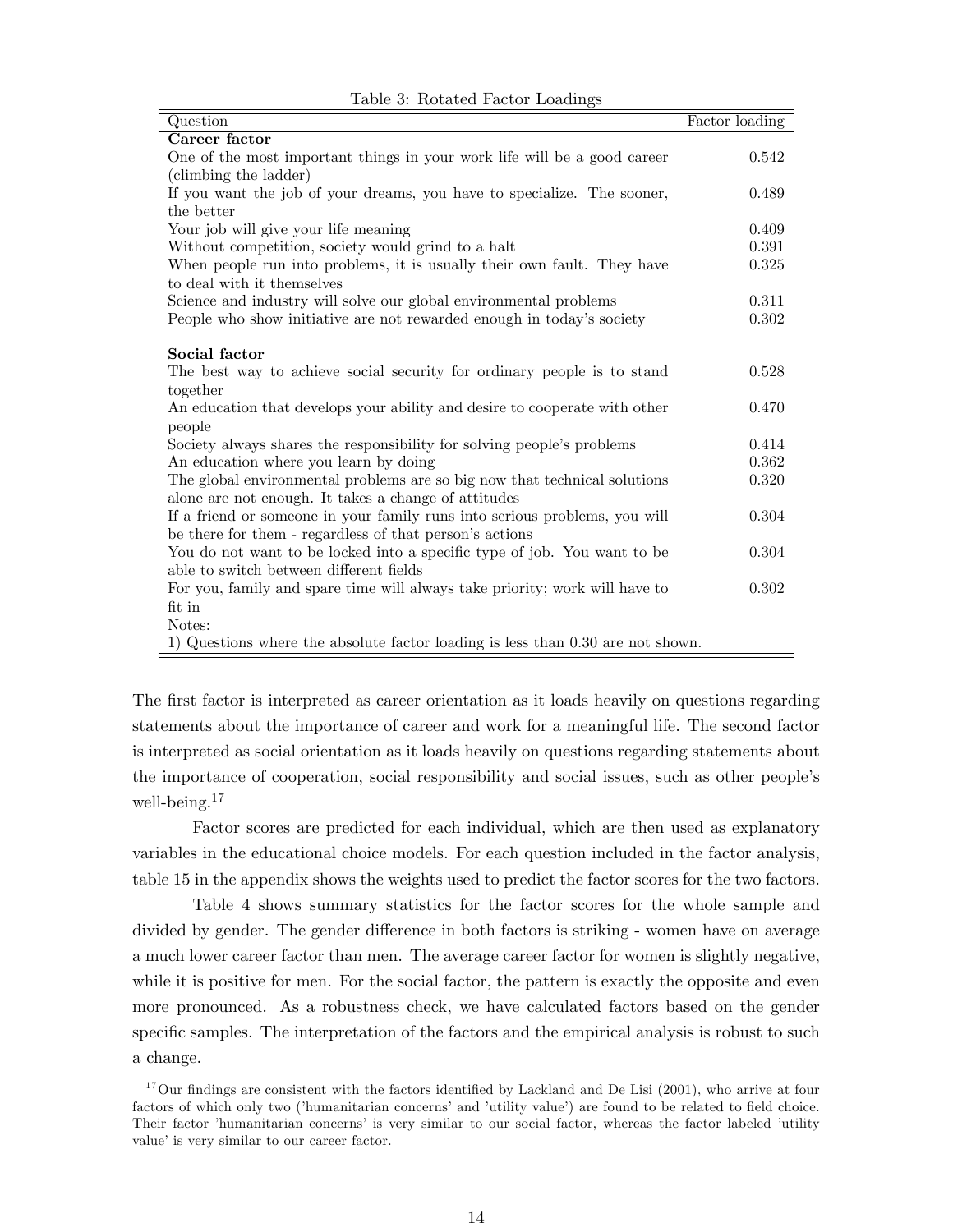|               |           |       | Men            |      | Women    |       |
|---------------|-----------|-------|----------------|------|----------|-------|
|               | Mean      | S.d.  | Mean           | S.d. | Mean     | S.d.  |
| Career factor | $0.085\,$ | 0.796 | $0.236$ 0.787  |      | $-0.020$ | 0.787 |
| Social factor | $-0.028$  | 0.823 | $-0.243$ 0.849 |      | 0.121    | 0.771 |

Table 4: Factor Scores in Higher Education Sample

### 6.1.1 Determinants of Factor Scores

Our interpretation of the factors is based on the questions on which the factors load heavily. As support for this interpretation, we present the results of standard OLS regressions of the factors on background variables for the higher education sample in tables 5 and 6. Specification 1) in each table shows the results from a regression of each of the factors on the set of explanatory variables that we later use in the regressions of educational choice. Additionally, specification 2) includes the indices from PISA that appeared to be most important in explaining the factors.

A couple of things are important to take away from these results. First, the signiÖcant gender differences in the factors found in the summary statistics persist in multivariate analysis.<sup>18</sup> Secondly, the coefficient of the reading score is negative in all specifications, suggesting that an increase in the reading score is associated with a lower score on both factors. Third, an increase in the index of cooperative learning is positively related to the social factor but is not statistically significant for the career factor. Fourth, parental background is generally not closely related to the factor scores, although there is a positive association between family wealth and the career factor (coefficients not shown). Finally, the importance of the additional indices from PISA included in specification 2) supports our interpretation of the two factors as a career factor and a social factor. For example, indices for effort and perseverance, instrumental motivation and competitive learning all have positive coefficients in specification 2) for the career factor, and indices of cooperative learning and disciplinary climate are important for the social factor.

Specification 3) in tables 5 and 6 tests whether differences in preferences for employment in the public or private sector are driving the factor scores associated with the social factor.<sup>19</sup> Since the included variables are not statistically significant for the social factor this hypothesis is rejected. For the career factor, the coefficients on both indicator variables are negative, which further confirms our interpretation of this factor as a career factor.

To give an impression of how the factor scores vary across level and field of education, we show plots of the factor scores by level and field of education. There is a tendency for those who choose long-cycle educations to have higher scores on the career factor (Figure 1), while the opposite is the case for the social factor (Figure 2 ). Figure 3 shows the career factor score by field and gender. In general, individuals who choose 'Education and humanities'  $(Hum)$ educations have lower factor scores than those who choose 'Engineering and natural sciences' (Nat) and 'Business, law and social sciences' (Soc) educations. Figure 4 shows that, on

<sup>&</sup>lt;sup>18</sup>By construction, the factors are  $N(0,1)$  in the high school sample. Therefore, the magnitude of the gender difference roughly compares to a .22\*s.d. and a .32\*s.d. difference in means, respectively.

 $19$ These indicator variables were constructed based on a question from the follow-up survey where individuals are asked which job characteristic they find most important. Three options are given:  $(1)$  shorter / more convenient work hours, (2) challenges on the job, and (3) job security.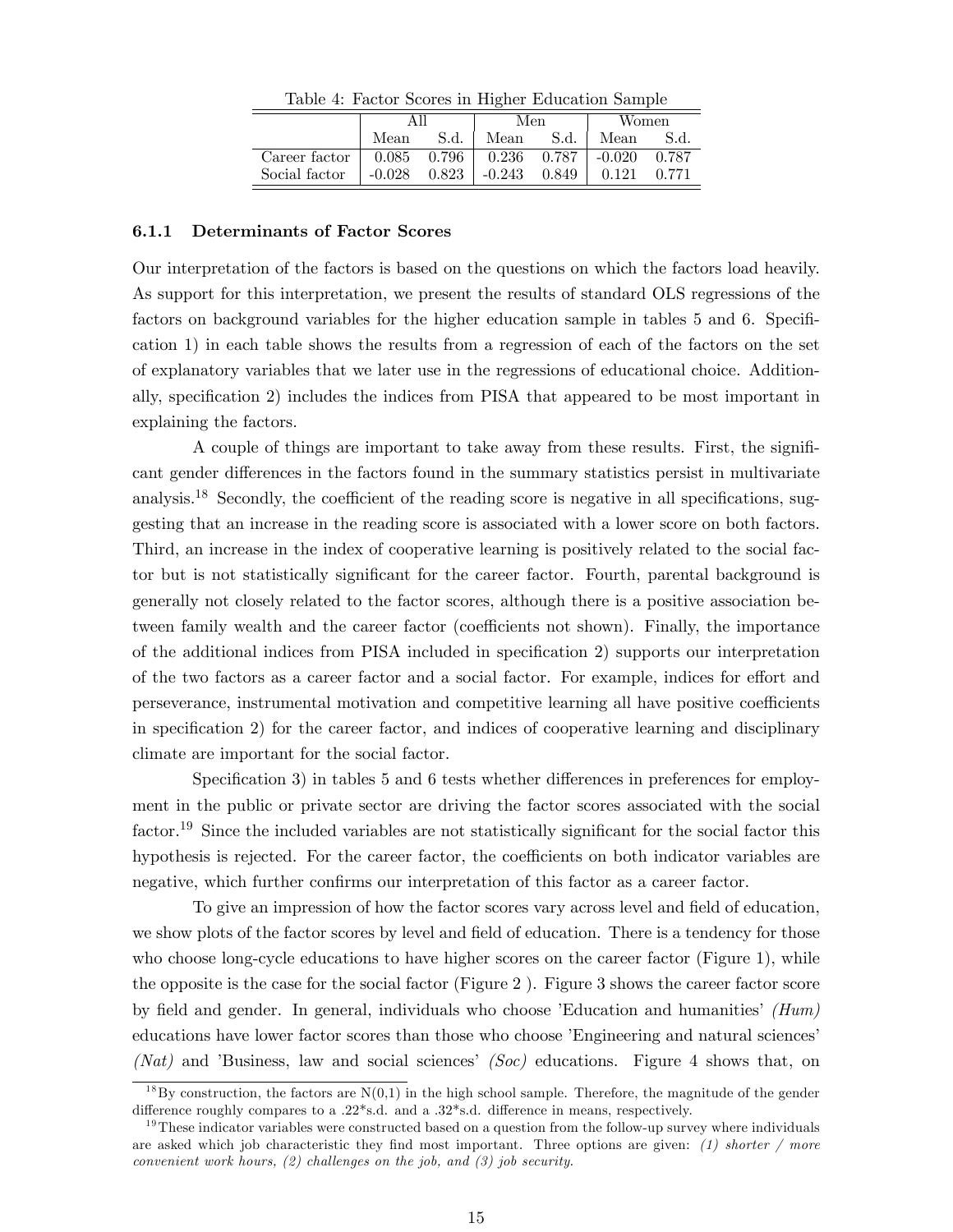|                                                                                                   | $\overline{1}$ | $\overline{2})$ | $\overline{3})$ |
|---------------------------------------------------------------------------------------------------|----------------|-----------------|-----------------|
| Variable                                                                                          | Coef./s.e.     | Coef./s.e.      | Coef./s.e       |
| Female                                                                                            | $-0.222***$    | $-0.114*$       | $-0.238***$     |
|                                                                                                   | (0.056)        | (0.062)         | (0.056)         |
| Abilities and self-concepts                                                                       |                |                 |                 |
| PISA reading score                                                                                | $-0.186***$    | $-0.130***$     | $-0.185***$     |
|                                                                                                   | (0.039)        | (0.040)         | (0.038)         |
| Cooperative learning                                                                              | 0.031          | 0.040           | 0.023           |
|                                                                                                   | (0.031)        | (0.031)         | (0.030)         |
| Self-concept in reading                                                                           | 0.038          | 0.043           | 0.036           |
|                                                                                                   | (0.039)        | (0.039)         | (0.039)         |
| Academic self-concept                                                                             | $0.080**$      | 0.016           | $0.071*$        |
|                                                                                                   | (0.039)        | (0.041)         | (0.039)         |
| Mathematical self-concept                                                                         | 0.041          | 0.013           | 0.036           |
|                                                                                                   | (0.033)        | (0.034)         | (0.033)         |
| Parental and family background                                                                    |                |                 |                 |
| controls included                                                                                 | yes            | yes             | yes             |
|                                                                                                   |                |                 |                 |
| Other PISA indices                                                                                |                |                 |                 |
| Control strategies                                                                                |                | $-0.101**$      |                 |
|                                                                                                   |                | (0.044)         |                 |
| Effort and perseverance                                                                           |                | $0.125***$      |                 |
|                                                                                                   |                | (0.041)         |                 |
| Instrumental motivation                                                                           |                | $0.080**$       |                 |
|                                                                                                   |                | (0.032)         |                 |
| Interest in reading                                                                               |                | $-0.082***$     |                 |
|                                                                                                   |                | (0.030)         |                 |
| Competitive learning                                                                              |                | $0.053*$        |                 |
|                                                                                                   |                | (0.028)         |                 |
| Computer usage                                                                                    |                | $0.123***$      |                 |
|                                                                                                   |                | (0.039)         |                 |
| Preferences for job characteristics                                                               |                |                 |                 |
| Short/convenient work hours                                                                       |                |                 | $-0.306**$      |
| (left-out category is 'Challenges on the job')                                                    |                |                 | (0.152)         |
| Job security                                                                                      |                |                 | $-0.282***$     |
| (left-out category is 'Challenges on the job')                                                    |                |                 | (0.079)         |
| Constant                                                                                          | 1.796**        | 0.967           | $2.102**$       |
|                                                                                                   | (0.898)        | (0.903)         | (0.895)         |
| Number of observations                                                                            | 892            | 863             | 892             |
| R2                                                                                                | 0.080          | 0.124           | 0.097           |
| Note: Statistical significance at the 1 percent level ***, 5 percent level **, 10 percent level * |                |                 |                 |
|                                                                                                   |                |                 |                 |

Table 5: OLS Regressions of the Career Factor on Explanatory Variables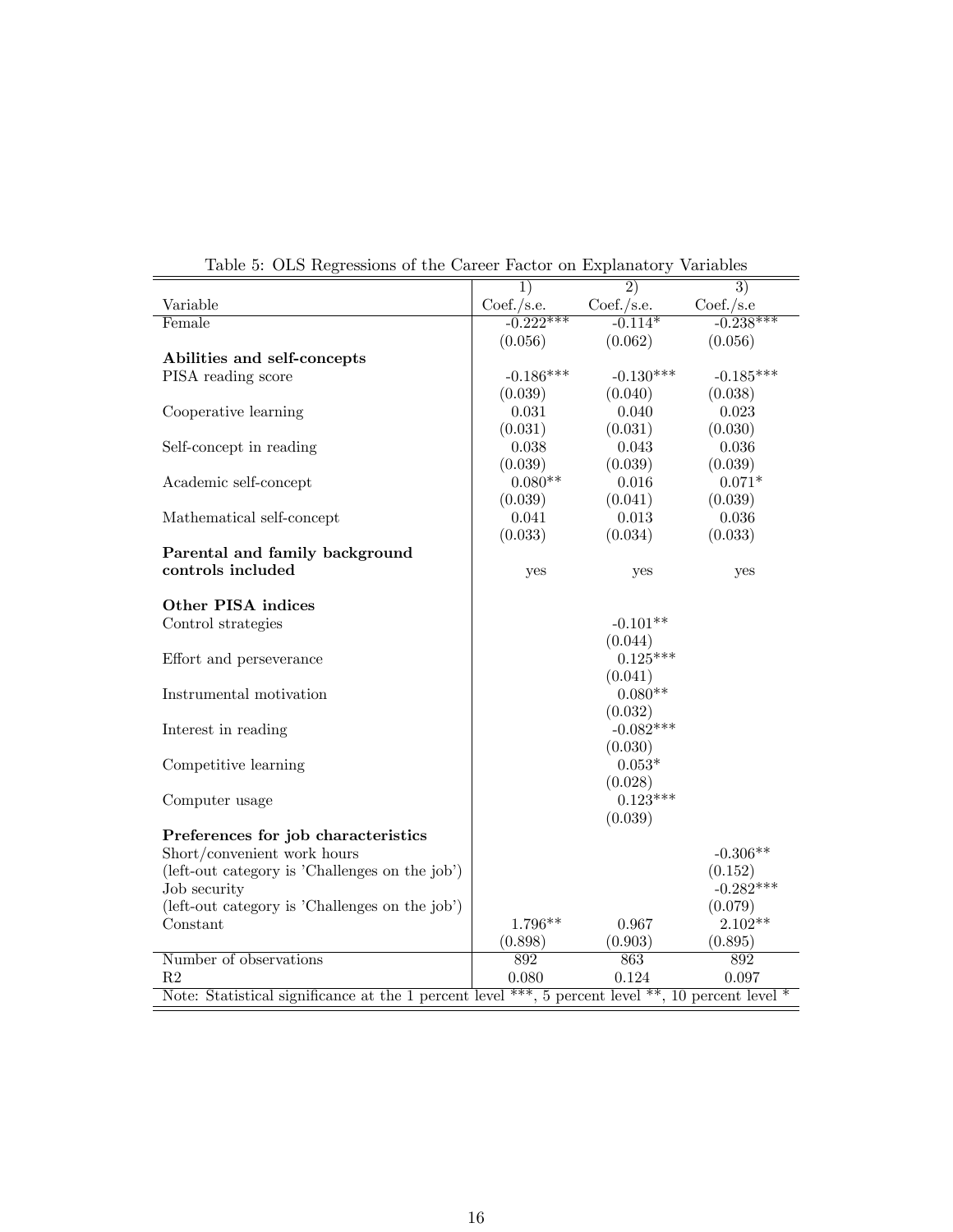| $\mathbf{r}$ and $\mathbf{r}$ are $\mathbf{r}$ and $\mathbf{r}$ are $\mathbf{r}$ and $\mathbf{r}$ are $\mathbf{r}$ and $\mathbf{r}$ are $\mathbf{r}$ and $\mathbf{r}$ are $\mathbf{r}$ and $\mathbf{r}$ are $\mathbf{r}$ and $\mathbf{r}$ are $\mathbf{r}$ and $\mathbf{r}$ and $\mathbf{r}$ are |                 |                 |                 |
|--------------------------------------------------------------------------------------------------------------------------------------------------------------------------------------------------------------------------------------------------------------------------------------------------|-----------------|-----------------|-----------------|
|                                                                                                                                                                                                                                                                                                  | $\overline{1)}$ | $\overline{2)}$ | $\overline{3)}$ |
| Variable                                                                                                                                                                                                                                                                                         | Coef./s.e.      | Coef./s.e.      | Coef./s.e       |
| Female                                                                                                                                                                                                                                                                                           | $0.318***$      | $0.283***$      | $0.322***$      |
|                                                                                                                                                                                                                                                                                                  | (0.057)         | (0.059)         | (0.058)         |
| Abilities and self-concepts                                                                                                                                                                                                                                                                      |                 |                 |                 |
| PISA reading score                                                                                                                                                                                                                                                                               | $-0.098**$      | $-0.125***$     | $-0.097**$      |
|                                                                                                                                                                                                                                                                                                  | (0.039)         | (0.041)         | (0.040)         |
| Cooperative learning                                                                                                                                                                                                                                                                             | $0.152***$      | $0.143***$      | $0.154***$      |
|                                                                                                                                                                                                                                                                                                  | (0.031)         | (0.031)         | (0.031)         |
| Self-concept in reading                                                                                                                                                                                                                                                                          | $-0.002$        | $-0.016$        | $-0.002$        |
|                                                                                                                                                                                                                                                                                                  | (0.040)         | (0.040)         | (0.040)         |
| Academic self-concept                                                                                                                                                                                                                                                                            | $-0.016$        | 0.012           | $-0.016$        |
|                                                                                                                                                                                                                                                                                                  | (0.040)         | (0.043)         | (0.040)         |
| Mathematical self-concept                                                                                                                                                                                                                                                                        | $-0.074**$      | $-0.062*$       | $-0.073**$      |
|                                                                                                                                                                                                                                                                                                  | (0.034)         | (0.035)         | (0.034)         |
| Parental and family background                                                                                                                                                                                                                                                                   |                 |                 |                 |
| controls included                                                                                                                                                                                                                                                                                | yes             | yes             | yes             |
|                                                                                                                                                                                                                                                                                                  |                 |                 |                 |
| Other PISA indices                                                                                                                                                                                                                                                                               |                 |                 |                 |
| Control strategies                                                                                                                                                                                                                                                                               |                 | $-0.073**$      |                 |
|                                                                                                                                                                                                                                                                                                  |                 | (0.036)         |                 |
| Disciplinary climate                                                                                                                                                                                                                                                                             |                 | $0.071**$       |                 |
|                                                                                                                                                                                                                                                                                                  |                 | (0.032)         |                 |
| Engagement in reading                                                                                                                                                                                                                                                                            |                 | $0.066*$        |                 |
|                                                                                                                                                                                                                                                                                                  |                 | (0.038)         |                 |
| Control expectations                                                                                                                                                                                                                                                                             |                 | $-0.095**$      |                 |
|                                                                                                                                                                                                                                                                                                  |                 | (0.038)         |                 |
| Preferences for job characteristics                                                                                                                                                                                                                                                              |                 |                 |                 |
| Short/convenient work hours                                                                                                                                                                                                                                                                      |                 |                 | 0.151           |
| (left-out category is 'Challenges on the job')                                                                                                                                                                                                                                                   |                 |                 | (0.157)         |
| Job security                                                                                                                                                                                                                                                                                     |                 |                 | 0.047           |
| (left-out category is 'Challenges on the job')                                                                                                                                                                                                                                                   |                 |                 | (0.081)         |
| Constant                                                                                                                                                                                                                                                                                         | 0.171           | 0.176           | 0.074           |
|                                                                                                                                                                                                                                                                                                  | (0.917)         | (0.917)         | (0.921)         |
| Number of observations                                                                                                                                                                                                                                                                           | 892             | 885             | 892             |
| R <sub>2</sub>                                                                                                                                                                                                                                                                                   | 0.103           | 0.121           | 0.104           |
| Note: Statistical significance at the 1 percent level **, 5 percent level **, 10 percent level *                                                                                                                                                                                                 |                 |                 |                 |
|                                                                                                                                                                                                                                                                                                  |                 |                 |                 |

Table 6: OLS Regressions of the Social Factor on Explanatory Variables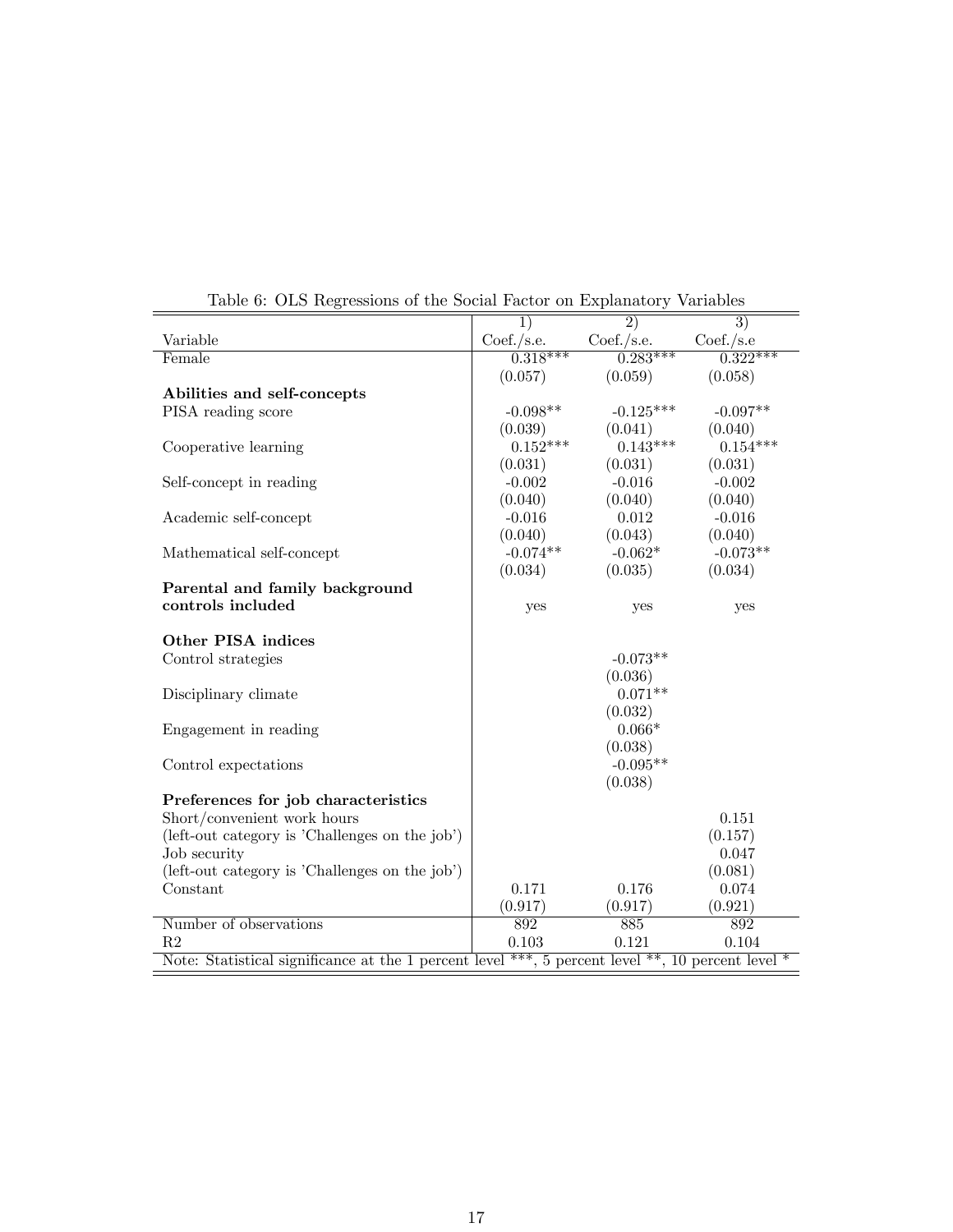

Figure 1: The career factor score by level of education.



Figure 2: The social factor score by level of education.

average, individuals who choose 'Health sciences' have higher scores on the social factor than those who choose *'Engineering and natural sciences' and 'Business*, law and social sciences' educations.

Given our interpretation of the two factors as attachment to two social categories, we have specific expectations about how they are related to educational plans. If the career factor measures the degree of career oriented self-image, we would expect that a high score on this factor increases the planned level of education as well as planned enrollment into fields where wages and social status are generally high, as for example, 'Business, law and social sciences'. Furthermore, if the social factor measures the degree of a socially oriented self-image, one would expect that a higher value of the social factor increases enrollment into fields where the focus is on people, personal services and collaboration, such as in 'Education and humanities' and 'Health sciences'. The observed patterns are thus consistent with what we would expect given our interpretation of the factors.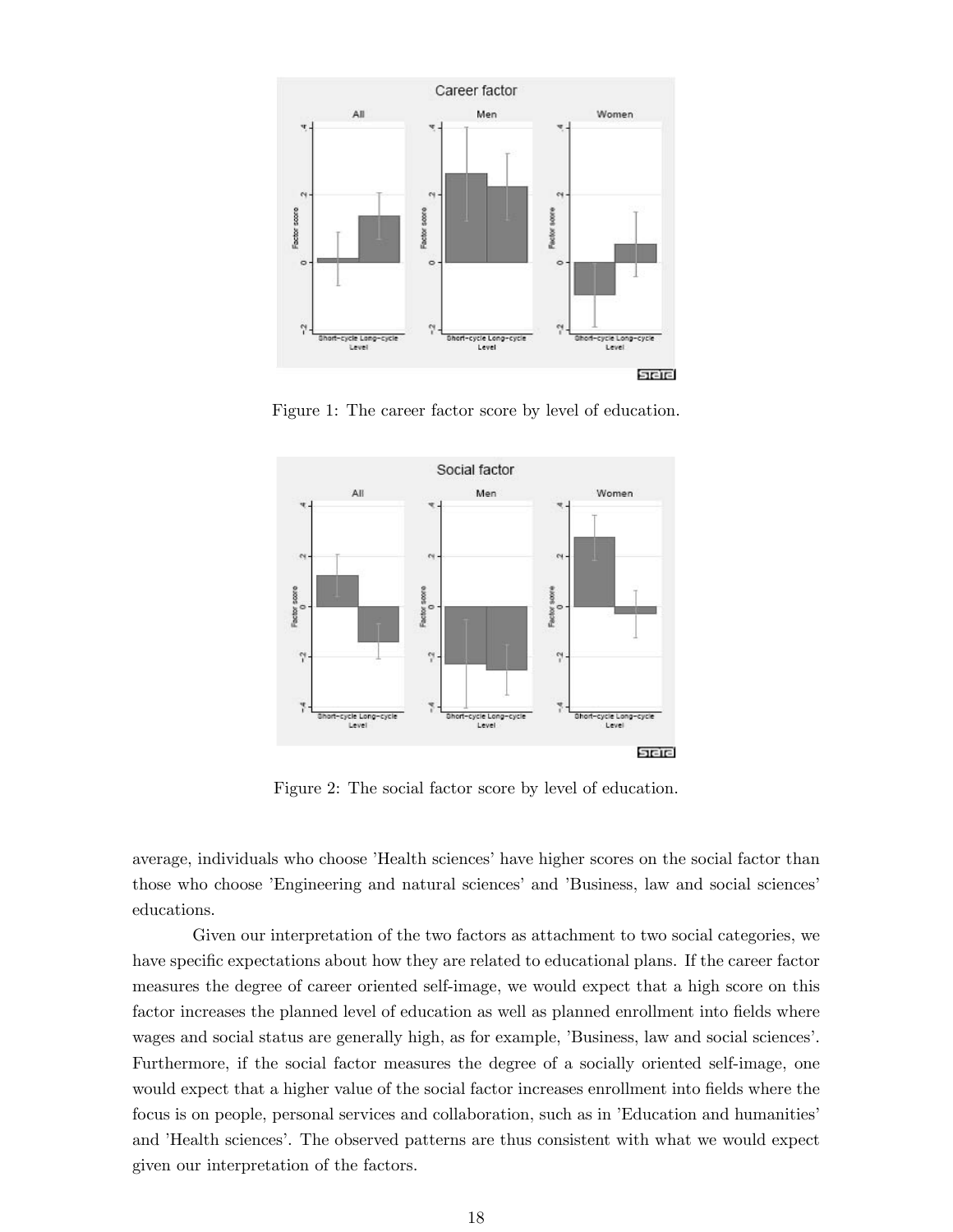

Figure 3: The career factor score by field of education.



Figure 4: The social factor score by field of education.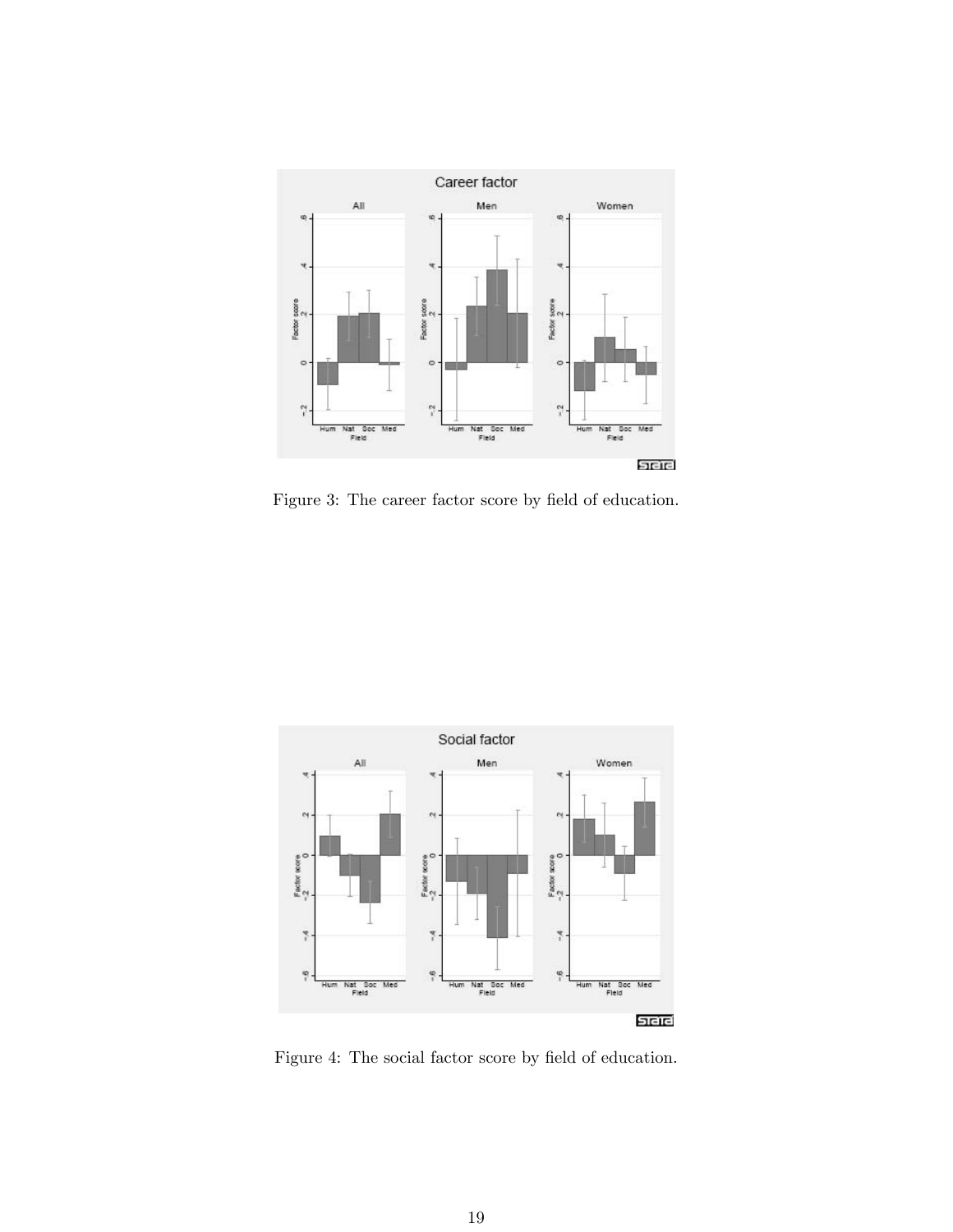### 6.2 Empirical Analyses of the Choice of Level and Field of Education

We start this section by presenting the results from the regressions for the choice of level and field of education which include the factors as continuous variables. This is followed by results from regressions of a conditional logit model which allows us to quantify the effect of the factors in monetary values.

### 6.2.1 Level of Education

To analyze the planned level of education, we use a logit model of the choice of long-cycle higher education  $(5+)$  year college) vs. short- and medium-cycle education  $(2-4)$  year college). Table 7 displays the marginal effects from 5 different specifications and their standard errors, which are estimated using bootstrapping.

In the first specification, only the two factors and a gender dummy are included. We gradually add more explanatory variables: Specification 2 adds ability measures, and Specification 3 adds measures of family background. The results of this latter specification estimated separately by gender are shown in columns 4 and 5.

In general, the career factor is positively related to choosing a long-cycle higher education and the social factor is negatively related. In the first specification, the marginal effect of the social factor on the probability of enrolling in long-cycle education is -0.08, whereas the career factor is statistically insignificant. Adding abilities and self-concepts slightly decreases the size of the marginal effect of the social factor and renders the marginal effect of the career factor positive and statistically significant. As one would expect, the marginal effect of the reading score on the probability of enrollment in long-cycle education is positive and very well-determined. The mathematical self-concept is the only self-concept that is statistically significant in these specifications, and the marginal effect is positive. When parental and family background variables are added, the marginal effects of both factors increase in size. Based on specification 3), which is the preferred specification, these results can be interpreted as being in support of the model set up in section 3. More specifically, they suggest that prescribed behavior for the career oriented category is to choose a long-cycle higher education while prescribed behavior for the socially oriented category is to choose a short- or mediumcycle higher education. In this context it should be noted that many short- and medium-cycle higher educations are education or health related.

The last two columns in table 7, however, show that these results hold only for women - none of the factors are statistically significant for men. As a consequence, the marginal effects of the factors for women are even higher: 0.09 for the career factor and -0.14 for the social factor. This means that a one standard deviation increase in the career factor would induce 9% of women to switch from a short- and medium-cycle to a long-cycle higher education, whereas a one standard deviation increase in the social factor would induce 14% of the women to switch from long-cycle to short- or medium-cycle higher educations. Womenís choice of long-cycle education is also positively influenced by their reading score and self-concept in math.

For men, only two of the explanatory variables are statistically significant at the  $10\%$ level (the reading score and being an only child), and both have much smaller marginal effects than for women. The explanatory power of the regression is low.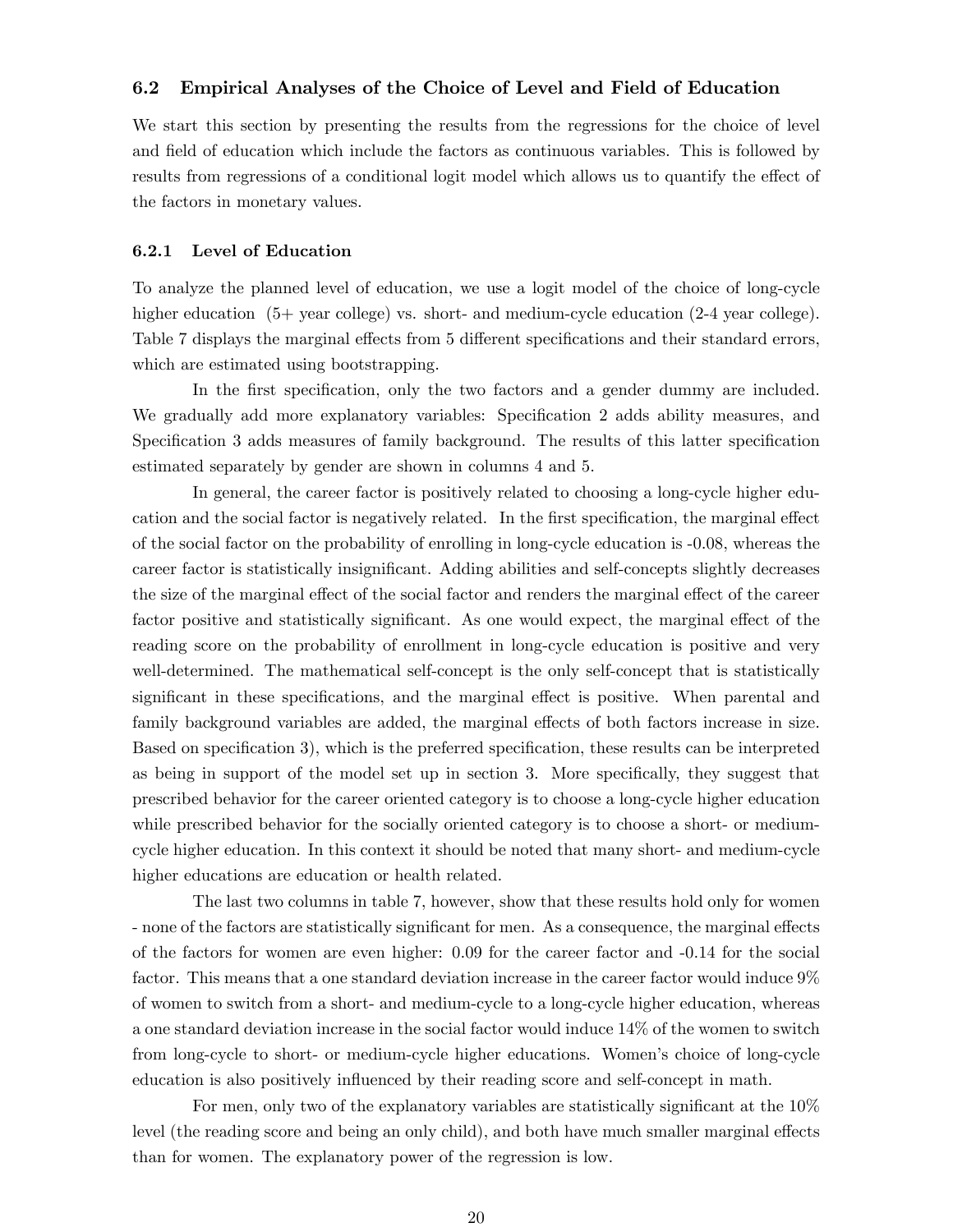|                                                                                                 | $\overline{1)}$ | $\overline{2)}$ | $\overline{3)}$ | $\overline{4}$ | $\overline{5)}$ |
|-------------------------------------------------------------------------------------------------|-----------------|-----------------|-----------------|----------------|-----------------|
|                                                                                                 |                 |                 |                 | Men            | Women           |
| Variable                                                                                        | ME/s.e.         | ME/s.e.         | $ME$ /s.e.      | ME/s.e.        | $ME$ /s.e.      |
| Career factor                                                                                   | 0.031           | $0.050**$       | $0.054***$      | 0.006          | $0.089**$       |
|                                                                                                 | (0.023)         | (0.024)         | (0.024)         | (0.038)        | (0.037)         |
| Social factor                                                                                   | $-0.077***$     | $-0.057**$      | $-0.068**$      | $-0.005$       | $-0.144***$     |
|                                                                                                 | (0.026)         | (0.027)         | (0.029)         | (0.033)        | (0.043)         |
| Female                                                                                          | $-0.158***$     | $-0.151***$     | $-0.129***$     |                |                 |
|                                                                                                 | (0.034)         | (0.036)         | (0.038)         |                |                 |
| Abilities and self-concepts                                                                     |                 |                 |                 |                |                 |
| PISA reading score                                                                              |                 | $0.136***$      | $0.117***$      | $0.064*$       | $0.155***$      |
|                                                                                                 |                 | (0.027)         | (0.028)         | (0.037)        | (0.040)         |
| Cooperative learning                                                                            |                 | $-0.028$        | $-0.025$        | 0.012          | $-0.033$        |
|                                                                                                 |                 | (0.020)         | (0.021)         | (0.030)        | (0.029)         |
| Self-concept in reading                                                                         |                 | 0.023           | 0.022           | 0.002          | 0.039           |
|                                                                                                 |                 | (0.026)         | (0.027)         | (0.037)        | (0.037)         |
| Academic self-concept                                                                           |                 | $-0.009$        | $-0.012$        | $-0.011$       | $-0.019$        |
|                                                                                                 |                 | (0.026)         | (0.026)         | (0.037)        | (0.037)         |
| Mathematical self-concept                                                                       |                 | $0.054**$       | $0.062***$      | 0.012          | $0.088***$      |
|                                                                                                 |                 | (0.022)         | (0.023)         | (0.035)        | (0.030)         |
| Family and parental background                                                                  |                 |                 |                 |                |                 |
| controls included                                                                               | no              | $\mathbf{n}$    | yes             | yes            | yes             |
| Number of observations                                                                          | 892             | 892             | 892             | 366            | 526             |
| Pseudo R <sub>2</sub>                                                                           | 0.039           | 0.078           | 0.111           | 0.049          | 0.156           |
| Log-likelihood                                                                                  | $-582.326$      | $-558.531$      | $-538.438$      | $-214.316$     | $-307.722$      |
| Notes:                                                                                          |                 |                 |                 |                |                 |
| 1) Statistical significance at the 1 percent level ***, 5 percent level **, 10 percent level *. |                 |                 |                 |                |                 |
| 2) Standard errors for the career and social factors are estimated using bootstrapping.         |                 |                 |                 |                |                 |

Table 7: Logit Analysis of the Choice of Long-Cycle Higher Education

We conclude from this analysis that both identity related factors are important for the choice of educational level for women, but seem to have no effect for men's choice.

### 6.2.2 Field of Education

In order to analyze the choice of the field of education, we apply a multinomial logit model to the Öeld categories. As described in the data section, individuals are grouped according to their educational plans into four broad categories: 'Education and humanities', 'Engineering and natural sciences', 'Business, law and social sciences', and 'Health sciences'. Tables 8-12 present the results from multinomial logit analyses of the choice of the field of education with íBusiness, law and social sciencesías the reference category. Again, we report the marginal effects and standard errors.

As before, in the first specification only the two factors and an indicator variable for gender are included. As one might expect, women have a higher probability of choosing *Education and humanities'* or *Health sciences'* and a lower probability of choosing *Engineer*ing and natural sciences'. The general pattern is the same across the specifications in tables 8-10: a higher career factor is negatively related to choosing 'Education and humanities' and positively related to choosing 'Business, law and social sciences'. There is no statistically significant effect for choosing *'Engineering and natural sciences'* or *'Health sciences'*. Individuals with higher social factors are more likely to choose 'Health sciences', and less likely to choose Eusiness, law, and social sciences<sup>'</sup>. As before, there is no statistically significant effect for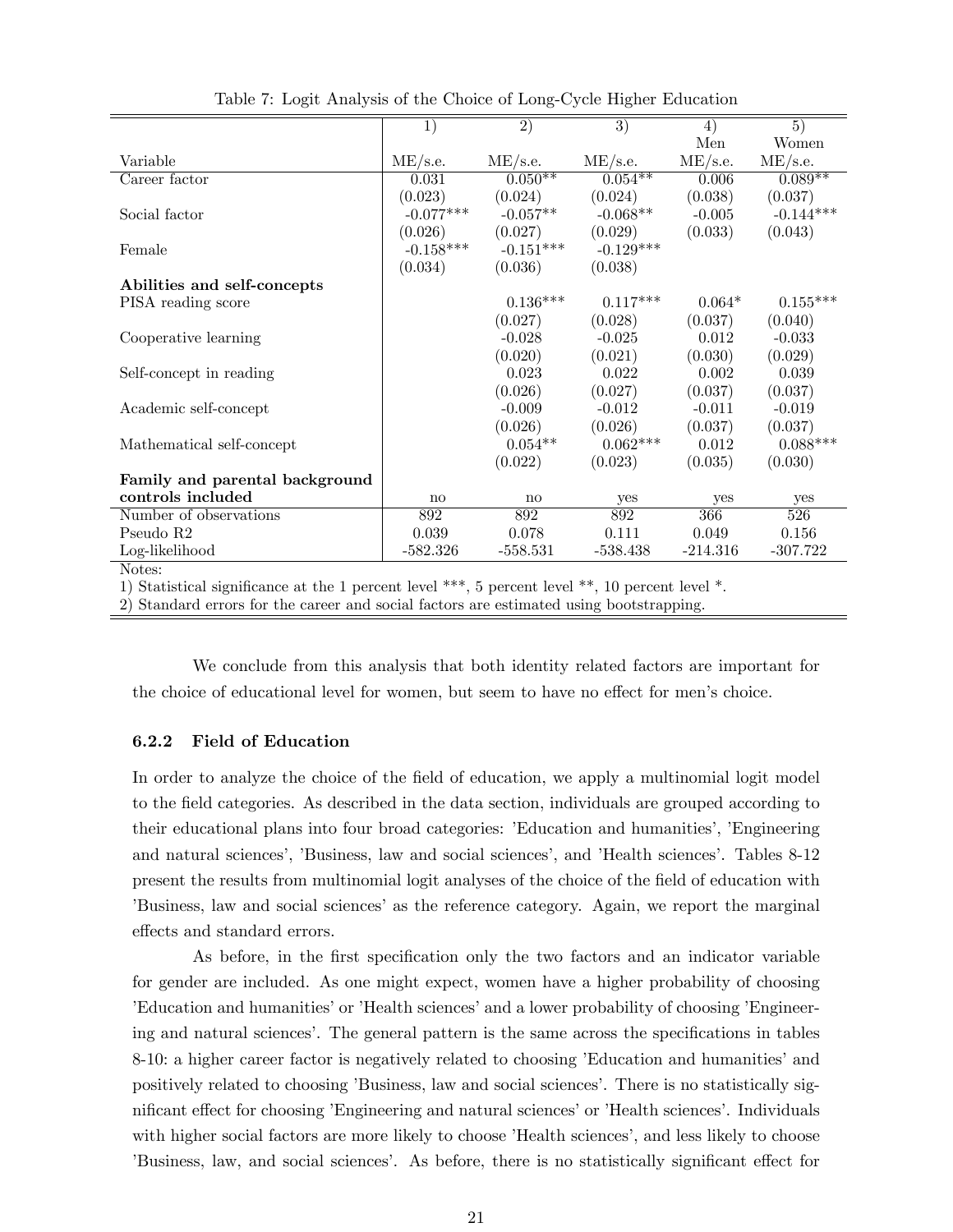Engineering and natural sciences'. There is a positive effect of the social factor on choosing *Education and humanities*<sup>'</sup>, but when ability measures are added, this effect becomes statistically insignificant. With this one exception, the sizes of the effects are similar across specifications. More directly, a one standard deviation increase in the career factor decreases the probability of choosing *Education and humanities* over other fields by 6.5 percentage points. This means that an increase in the career factor by one standard deviation would move  $6.5\%$  of the population from *E*ducation and humanities to primarily *Business*, law and social sciences'.

When we add family background, the reading score becomes less statistically significant. However, there is a small and negative marginal effect of the reading score on the probability of choosing both íEducation and humanitiesíand íHealth sciencesícountered by a positive marginal effect on the probability of choosing 'Business, law and social sciences'. The marginal effect of the cooperative learning index on the probability of choosing *Engineering* and natural sciences' is negative. The most important ability variable for the choice of field appears to be the mathematical self-concept. An individual with a higher mathematical selfconcept is less likely to be in the *Education* and humanities' category, and the marginal effect is quite large at  $-0.093^{20}$  The opposite is true for *Engineering and natural sciences*. The family background variables are generally not statistically significant.

Comparing the results for the choice of the educational level and the results for the choice of educational Öeld, we see that the pseudo R-squares in both cases are around .11. However, in the logit model for the choice of level, we find that the effect of ability is much stronger than the effect of the factors, whereas in the multinomial logit model for the choice of field, we find that the effect of ability and the effect of the factors are of the same order of magnitude. Hence, we conclude that the identity related issues are relatively more important for the choice of field than for the choice of level. $21$ 

Tables 11 and 12 present the results of a multinomial logit specification similar to that in table 10 with separate estimations for men and women. There are some disparities in the sizes of the marginal effects, but the overall pattern is somewhat similar to the results for the entire sample. There are, however, some interesting gender differences. Women who score higher on the career factor are now more likely to choose 'Engineering and natural sciences', while the career factor has no effect for men on choosing this field. Conversely, for men, but not for women, the career factor is positively related to choosing 'Business, law and social sciences; for choosing 'Health sciences', the social factor is only an important determinant for women.

When they do matter, the factors are economically significant. Increasing the career factor by one standard deviation would move  $7.3\%$  of the men from *'Education and humanities'* to mainly 'Business, law and social sciences', whereas a similar exercise for women would move 5.3% of the women from 'Education and humanities' into other fields (mainly 'Engineering and natural sciences'). A one standard deviation increase in the social factor would move 8.8% of

 $^{20}$ The s.d. of the measure of mathematical self-concept is about one, therefore, the effect is rather large.

<sup>&</sup>lt;sup>21</sup> From specification 1) to 2) where we add ability variables, the pseudo R-squared increases by .04 in the logit model for length (table 7), whereas the similar contribution in the multinomial logit for field increases by .02 (tables 8 and 9). A qualitatively similar conclusion is reached when the variables are added in the opposite order and when the operation is performed separately by gender.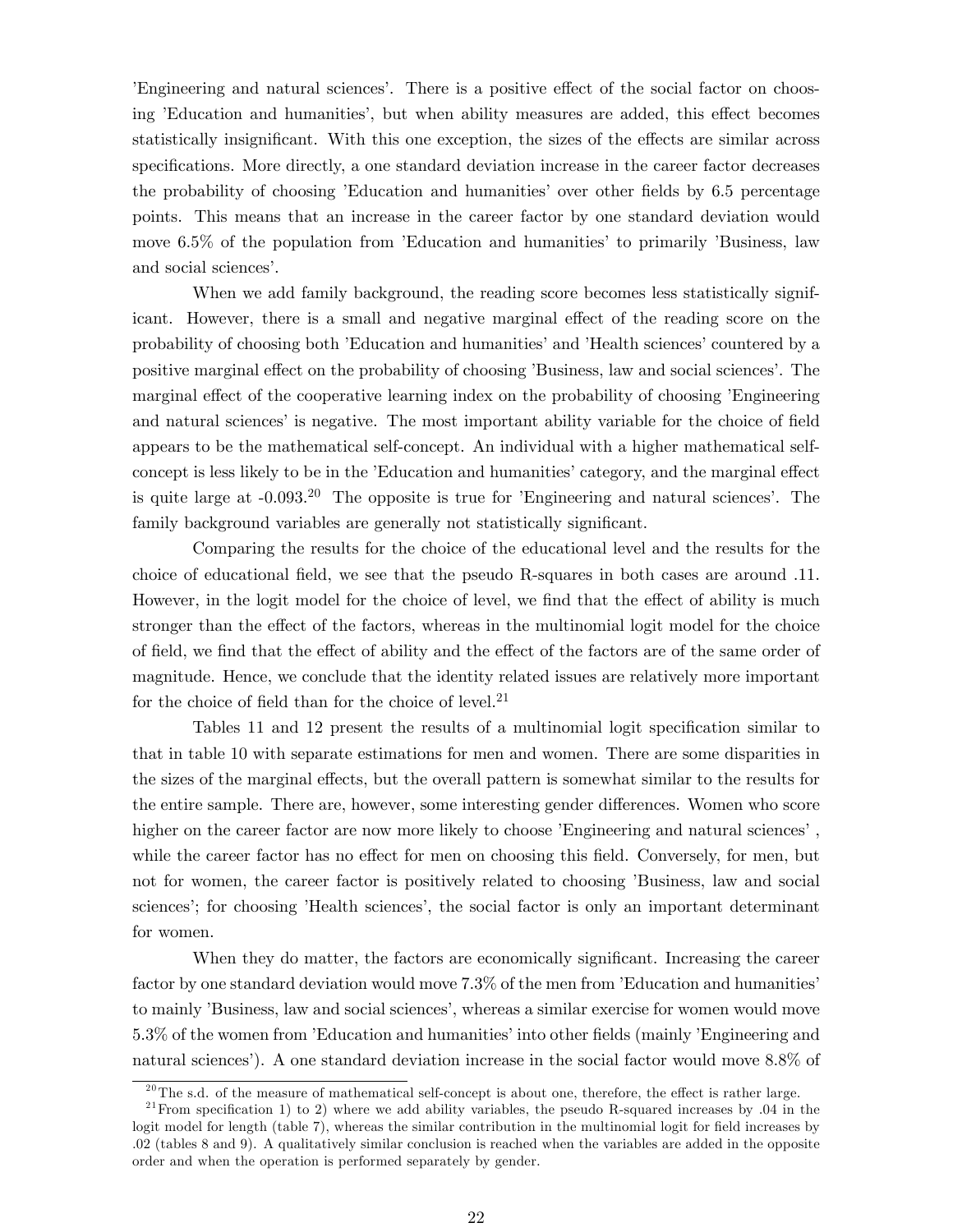|                        | Tapic of munimuminal Logic minaryons of the Choice of Field of Higher Laucation |             |             |            |  |  |  |  |
|------------------------|---------------------------------------------------------------------------------|-------------|-------------|------------|--|--|--|--|
| 1)                     | Education                                                                       | Engineering | Business,   | Health     |  |  |  |  |
|                        | and                                                                             | and         | law, and    | sciences   |  |  |  |  |
|                        | humanities                                                                      | natural     | social      |            |  |  |  |  |
|                        |                                                                                 | sciences    | sciences    |            |  |  |  |  |
| Variable               | $ME$ /s.e.                                                                      | $ME$ /s.e.  | $ME$ /s.e.  | $ME$ /s.e. |  |  |  |  |
| Career factor          | $-0.065***$                                                                     | 0.021       | $0.057**$   | $-0.013$   |  |  |  |  |
|                        | (0.019)                                                                         | (0.019)     | (0.023)     | (0.016)    |  |  |  |  |
| Social factor          | $0.037*$                                                                        | 0.006       | $-0.091***$ | $0.048***$ |  |  |  |  |
|                        | (0.020)                                                                         | (0.020)     | (0.020)     | (0.018)    |  |  |  |  |
| Female                 | $0.125***$                                                                      | $-0.297***$ | $-0.011$    | $0.183***$ |  |  |  |  |
|                        | (0.030)                                                                         | (0.031)     | (0.032)     | (0.025)    |  |  |  |  |
| Number of observations |                                                                                 | 892         |             |            |  |  |  |  |
| Pseudo R2              |                                                                                 | 0.073       |             |            |  |  |  |  |
| Log-likelihood         |                                                                                 | $-1137.657$ |             |            |  |  |  |  |
| Notes:                 |                                                                                 |             |             |            |  |  |  |  |

| Table 8: Multinomial Logit Analysis of the Choice of Field of Higher Education |  |  |  |  |  |  |  |
|--------------------------------------------------------------------------------|--|--|--|--|--|--|--|
|--------------------------------------------------------------------------------|--|--|--|--|--|--|--|

Notes:

1) Statistical significance at the 1 percent level \*\*\*, 5 percent level \*\*, 10 percent level \*.

2) Standard errors for the career and social factors are estimated using bootstrapping.

| $\overline{2)}$             | Education       | Engineering | Business,   | Health     |
|-----------------------------|-----------------|-------------|-------------|------------|
|                             | and hu-         | and         | law, and    | sciences   |
|                             | manities        | natural     | social      |            |
|                             |                 | sciences    | sciences    |            |
| Variable                    | ME/s.e.         | ME/s.e.     | $ME$ /s.e.  | ME/s.e.    |
| Career factor               | $-0.070***$     | 0.023       | $0.065***$  | $-0.018$   |
|                             | (0.020)         | (0.019)     | (0.023)     | (0.018)    |
| Social factor               | 0.025           | 0.020       | $-0.092***$ | $0.047***$ |
|                             | (0.020)         | (0.021)     | (0.022)     | (0.018)    |
| Female                      | $0.105^{***}\,$ | $-0.268***$ | $-0.038$    | $0.200***$ |
|                             | (0.032)         | (0.033)     | (0.035)     | (0.026)    |
| Abilities and self-concepts |                 |             |             |            |
| PISA reading score          | $-0.052**$      | 0.017       | $0.064***$  | $-0.029$   |
|                             | (0.024)         | (0.022)     | (0.024)     | (0.020)    |
| Cooperative learning        | 0.004           | $-0.031*$   | 0.014       | 0.014      |
|                             | (0.018)         | (0.018)     | (0.019)     | (0.015)    |
| Self-concept in reading     | $-0.010$        | $-0.028$    | $0.062**$   | $-0.024$   |
|                             | (0.024)         | (0.023)     | (0.025)     | (0.020)    |
| Academic self-concept       | $0.043*$        | $-0.016$    | $-0.055**$  | 0.029      |
|                             | (0.023)         | (0.023)     | (0.025)     | (0.020)    |
| Mathematical self-concept   | $-0.093***$     | $0.078***$  | 0.005       | 0.010      |
|                             | (0.019)         | (0.021)     | (0.021)     | (0.017)    |
| Number of observations      |                 |             | 892         |            |
| Pseudo R2                   |                 |             | 0.094       |            |
| Log-likelihood              |                 | $-1110.970$ |             |            |
| <b>NT</b>                   |                 |             |             |            |

Table 9: Multinomial Logit Analysis of the Choice of Field of Higher Education

Notes:

1) Statistical significance at the 1 percent level \*\*\*, 5 percent level \*\*, 10 percent level \*.

2) Standard errors for the career and social factors are estimated using bootstrapping.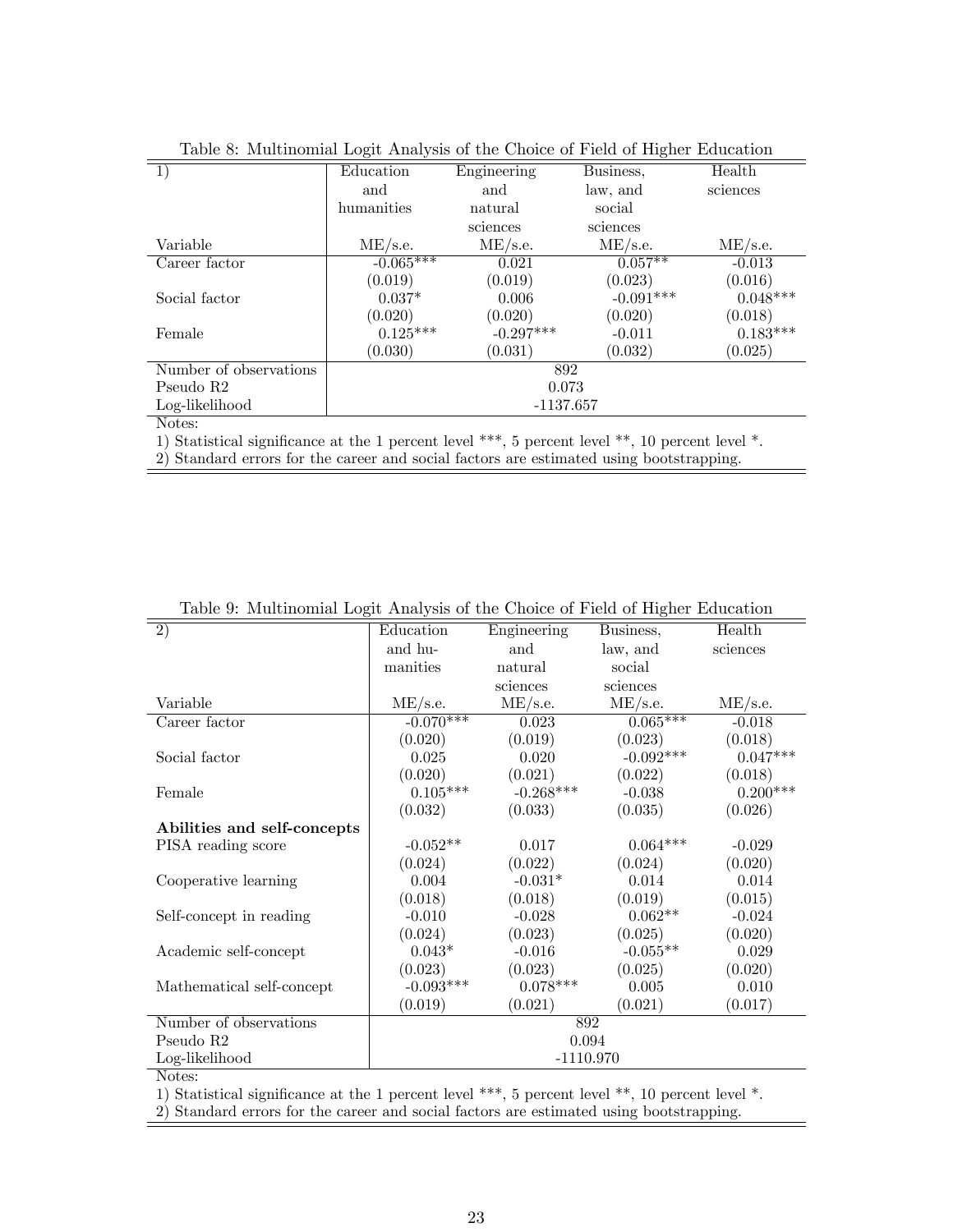| Table 10. Indicationing Bogic Amaryons of the Choree of Flora of Higher Baucation |             |             |             |            |
|-----------------------------------------------------------------------------------|-------------|-------------|-------------|------------|
| $\overline{3)}$                                                                   | Education   | Engineering | Business,   | Health     |
|                                                                                   | and         | and         | law,        | sciences   |
|                                                                                   | human-      | natural     | and         |            |
|                                                                                   | ities       | sciences    | social      |            |
|                                                                                   |             |             | sciences    |            |
| Variable                                                                          | ME/s.e.     | ME/s.e.     | $ME$ /s.e.  | ME/s.e.    |
| Career factor                                                                     | $-0.069***$ | 0.023       | $0.062**$   | $-0.016$   |
|                                                                                   | (0.021)     | (0.020)     | (0.024)     | (0.019)    |
| Social factor                                                                     | 0.024       | 0.019       | $-0.091***$ | $0.048***$ |
|                                                                                   | (0.021)     | (0.021)     | (0.023)     | (0.018)    |
| Female                                                                            | $0.098***$  | $-0.267***$ | $-0.037$    | $0.206***$ |
|                                                                                   | (0.033)     | (0.034)     | (0.036)     | (0.027)    |
| Abilities and self-concepts                                                       |             |             |             |            |
| PISA reading score                                                                | $-0.046*$   | 0.020       | $0.061**$   | $-0.034*$  |
|                                                                                   | (0.024)     | (0.023)     | (0.025)     | (0.021)    |
| Cooperative learning                                                              | 0.006       | $-0.033*$   | 0.011       | 0.016      |
|                                                                                   | (0.019)     | (0.018)     | (0.020)     | (0.016)    |
| Self-concept in reading                                                           | $-0.011$    | $-0.030$    | $0.064**$   | $-0.023$   |
|                                                                                   | (0.024)     | (0.023)     | (0.025)     | (0.020)    |
| Academic self-concept                                                             | $0.044*$    | $-0.016$    | $-0.057**$  | 0.030      |
|                                                                                   | (0.024)     | (0.023)     | (0.025)     | (0.020)    |
| Mathematical self-concept                                                         | $-0.095***$ | $0.083***$  | 0.004       | 0.008      |
|                                                                                   | (0.019)     | (0.021)     | (0.022)     | (0.017)    |
| Family and parental background                                                    |             |             |             |            |
| controls included                                                                 |             |             | yes         |            |
| Number of observations                                                            |             |             | 892         |            |
| Pseudo R <sub>2</sub>                                                             |             |             | 0.107       |            |
| Log-likelihood                                                                    |             |             | $-1095.075$ |            |
| Notes:                                                                            |             |             |             |            |

### Table 10: Multinomial Logit Analysis of the Choice of Field of Higher Education

1) Statistical significance at the 1 percent level \*\*\*, 5 percent level \*\*, 10 percent level \*.

 $\equiv$ 

2) Standard errors for the career and social factors are estimated using bootstrapping.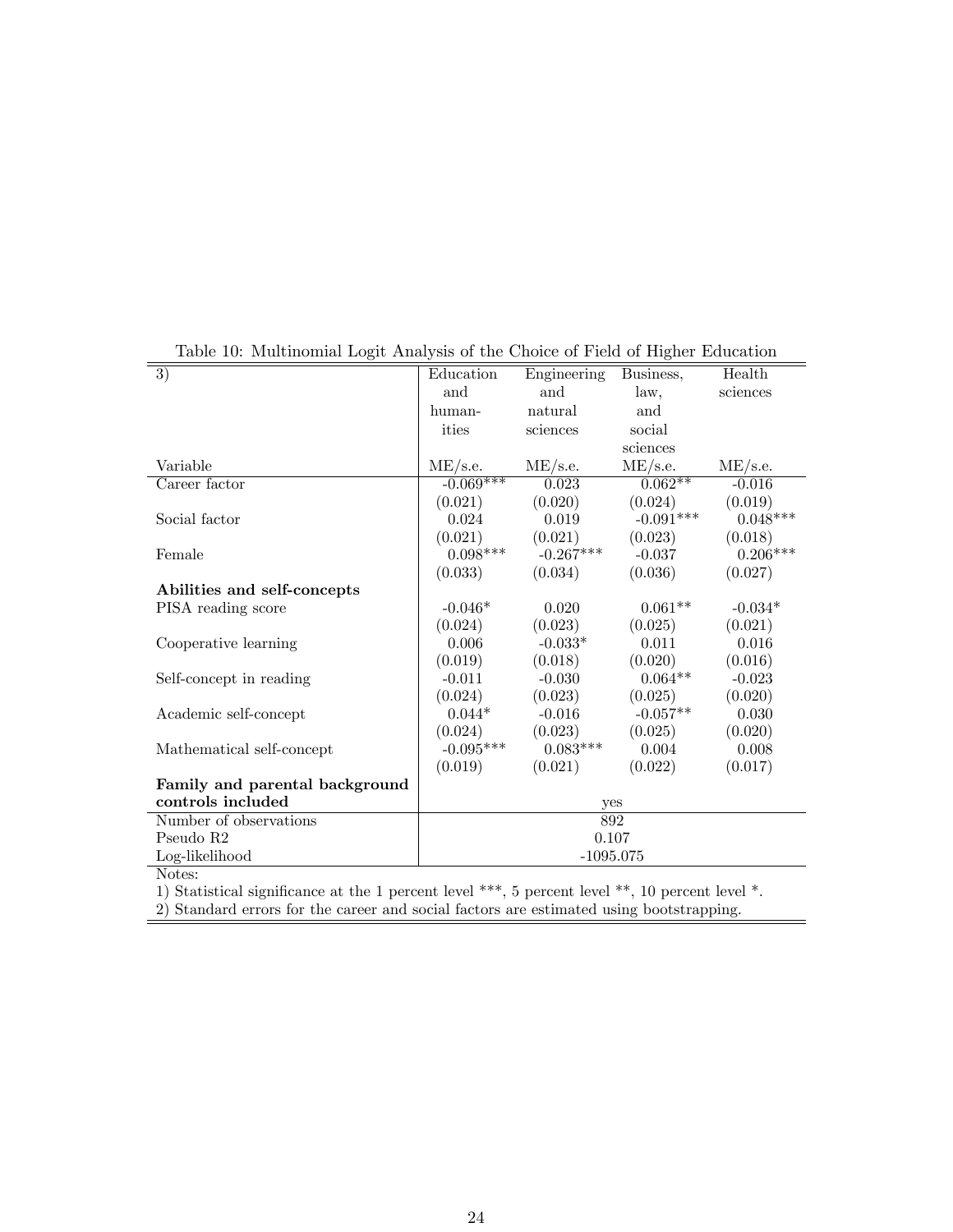| 4)                                                                                              | Education   | Engineering | Business,  | Health     |
|-------------------------------------------------------------------------------------------------|-------------|-------------|------------|------------|
|                                                                                                 | and hu-     | and         | law, and   | sciences   |
|                                                                                                 | manities    | natural     | social     |            |
|                                                                                                 |             | sciences    | sciences   |            |
| Variable                                                                                        | $ME$ /s.e.  | $ME$ /s.e.  | $ME$ /s.e. | $ME$ /s.e. |
| Career factor                                                                                   | $-0.073**$  | $-0.013$    | $0.088**$  | $-0.002$   |
|                                                                                                 | (0.032)     | (0.046)     | (0.041)    | (0.014)    |
| Social factor                                                                                   | 0.014       | 0.046       | $-0.084**$ | 0.024      |
|                                                                                                 | (0.025)     | (0.047)     | (0.039)    | (0.016)    |
| Abilities and self-concepts                                                                     |             |             |            |            |
| PISA reading score                                                                              | $-0.029$    | $-0.022$    | 0.045      | 0.007      |
|                                                                                                 | (0.030)     | (0.041)     | (0.038)    | (0.020)    |
| Cooperative learning                                                                            | $0.042*$    | $-0.053$    | 0.020      | $-0.010$   |
|                                                                                                 | (0.024)     | (0.035)     | (0.032)    | (0.017)    |
| Self-concept in reading                                                                         | $-0.003$    | $-0.062$    | 0.059      | 0.007      |
|                                                                                                 | (0.030)     | (0.043)     | (0.039)    | (0.020)    |
| Academic self-concept                                                                           | $0.057*$    | $-0.029$    | $-0.054$   | 0.026      |
|                                                                                                 | (0.031)     | (0.042)     | (0.040)    | (0.021)    |
| Mathematical self-concept                                                                       | $-0.073***$ | $0.117***$  | $-0.054$   | 0.010      |
|                                                                                                 | (0.027)     | (0.043)     | (0.038)    | (0.021)    |
| Family and parental background                                                                  |             |             |            |            |
| controls included                                                                               |             | yes         |            |            |
| Number of observations                                                                          |             | 366         |            |            |
| Pseudo R <sub>2</sub>                                                                           |             | 0.080       |            |            |
| Log-likelihood                                                                                  |             | $-413.550$  |            |            |
| Notes:                                                                                          |             |             |            |            |
| 1) Statistical significance at the 1 percent level ***, 5 percent level **, 10 percent level *. |             |             |            |            |
| $\Omega$ ) $\Omega$ is the contract of the contract of the contract of the contract of $\Omega$ |             |             |            |            |

Table 11: Multinomial Logit Analysis of the Choice of Field of Higher Education - Men

2) Standard errors for the career and social factors are estimated using bootstrapping.

the women from 'Business, law and social sciences' to mainly 'Health sciences'. Similarly,  $8.4\%$ of the men would be moved from 'Business, law and social, sciences' into other fields. These findings are closely in line with those by Lackland and De Lisi  $(2001).^{22}$  These conclusions about the effect of the factor scores are robust to running the factors analysis separately by gender (results not shown). The results are also robust to conducting the same analysis with four indicator variables for low and high scores in the two factors instead of the continuous values for the two factors (results not shown). <sup>23</sup>

In conclusion, the analysis on the effect of factors on choice of educational field suggests that prescribed behavior for the career oriented category is to enroll in educations 'Business, law and social sciences<sup>'</sup>, and to not enroll in educations in 'Education and humanities<sup>'</sup>. Prescribed behavior for the socially oriented category is to enroll in educations in 'Health sciences' and not in 'Business, law and social science'. The fact that we find that the factors are indeed - statistically and economically - important for the choice of level and field of education suggests that identity-related payoffs are important for the choice of education.<sup>24</sup>

 $^{22}$ Lackland and De Lisi (2001) select six specific college majors (Engineering, Physics, Math, English, Education and Nursing). They find that a higher score on their factor 'humanitarian concerns' increases the probability of choosing the helping professions (Education and Nursing), and decreases the probability of choosing Science (Engineering and Physics). A higher score on their factor 'utility value' increases the probability of being in the Science professions and decreases the probability of being in the Helping professions.

 $^{23}$  While the results are similar, they also show that the relative size of one factor compared to the other is important, so that there are no statistically significant differences between those scoring low on both factors and those scoring high on both factors.

 $^{24}$ Including dummies for the five most important variables for each factor yields similar qualitative results.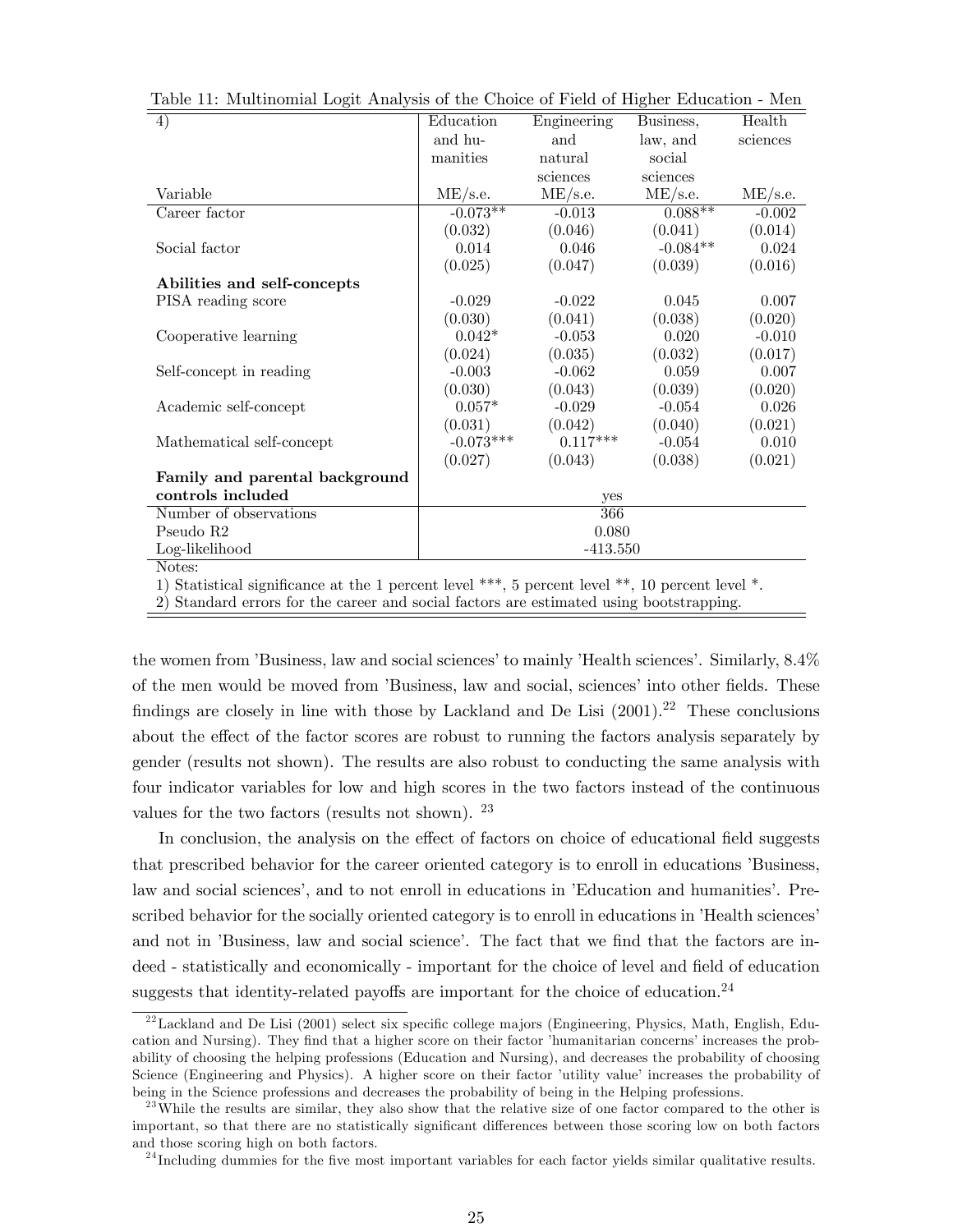| $\overline{5)}$                                                                                 | Education   | Engineering | Business,   | Health     |  |  |
|-------------------------------------------------------------------------------------------------|-------------|-------------|-------------|------------|--|--|
|                                                                                                 | and hu-     | and         | law, and    | sciences   |  |  |
|                                                                                                 | manities    | natural     | social      |            |  |  |
|                                                                                                 |             | sciences    | sciences    |            |  |  |
| Variable                                                                                        | $ME$ /s.e.  | ME/s.e.     | ME/s.e.     | $ME$ /s.e. |  |  |
| Career factor                                                                                   | $-0.053*$   | $0.032*$    | 0.037       | $-0.016$   |  |  |
|                                                                                                 | (0.029)     | (0.019)     | (0.032)     | (0.030)    |  |  |
| Social factor                                                                                   | 0.018       | $-0.001$    | $-0.088***$ | $0.072**$  |  |  |
|                                                                                                 | (0.029)     | (0.020)     | (0.031)     | (0.031)    |  |  |
| Abilities and self-concepts                                                                     |             |             |             |            |  |  |
| PISA reading score                                                                              | $-0.045$    | 0.027       | $0.073**$   | $-0.056*$  |  |  |
|                                                                                                 | (0.034)     | (0.022)     | (0.032)     | (0.033)    |  |  |
| Cooperative learning                                                                            | $-0.029$    | $-0.010$    | 0.015       | 0.025      |  |  |
|                                                                                                 | (0.026)     | (0.017)     | (0.025)     | (0.024)    |  |  |
| Self-concept in reading                                                                         | $-0.010$    | $-0.008$    | $0.069**$   | $-0.051$   |  |  |
|                                                                                                 | (0.033)     | (0.023)     | (0.031)     | (0.032)    |  |  |
| Academic self-concept                                                                           | 0.018       | $-0.002$    | $-0.049$    | 0.033      |  |  |
|                                                                                                 | (0.032)     | (0.023)     | (0.031)     | (0.031)    |  |  |
| Mathematical self-concept                                                                       | $-0.098***$ | $0.049**$   | 0.024       | 0.025      |  |  |
|                                                                                                 | (0.026)     | (0.019)     | (0.025)     | (0.026)    |  |  |
| Family and parental background                                                                  |             |             |             |            |  |  |
| controls included                                                                               | yes         |             |             |            |  |  |
| Number of observations                                                                          | 526         |             |             |            |  |  |
| Pseudo R <sub>2</sub>                                                                           | 0.076       |             |             |            |  |  |
| Log-likelihood                                                                                  | $-653.481$  |             |             |            |  |  |
| Notes:                                                                                          |             |             |             |            |  |  |
| 1) Statistical significance at the 1 percent level ***, 5 percent level **, 10 percent level *. |             |             |             |            |  |  |
| 2) Standard errors for the career and social factors are estimated using bootstrapping.         |             |             |             |            |  |  |

Table 12: Multinomial Logit Analysis of the Choice of Field of Higher Education - Women

### 6.2.3 The Monetary Value of Identity Payoffs

In order to quantify the identity payoffs suggested by the above analyses, we estimate a conditional logit model including predicted wage incomes for each individual. To predict wage incomes, we use estimated coefficients from wage regressions on a  $10\%$  sample of the Danish population. The sample used in this wage regressions is restricted to a cross-section of individuals who in 2003 belonged to one of the four educational fields defined earlier. This sample was further restricted in order to be comparable to our sample to only high school graduates, individuals with a GPA greater than or equal to  $6.0^{25}$ , who were younger than age 22 at high school graduation, and who are not currently enrolled in an education. As wage measure total annual wages are used, and observations with observed unemployment during the year are included. Wages are trimmed at 2.5% in each end of the distribution to provide a better fit. The regressions are run separately by educational field and gender. A quadratic in experience and high school GPA are included as explanatory variables. The GPA is included in order to capture potential ability differences and provide individual-specific variation.

Based on these wage regressions, we predict counterfactual annual wage incomes for the higher education sample, using GPA and experience set equal to ten years. The sample size is now slightly reduced due to missing GPA for some individuals. The level of experience is chosen to represent the identity payoffs associated with somewhat mature wages in the educational fields. The predicted wage incomes are alternative-specific. Without the

 $^{25}$ The grading scale used in Denmark is a 13-point scale. Grades equal to or above 6 are passing grades.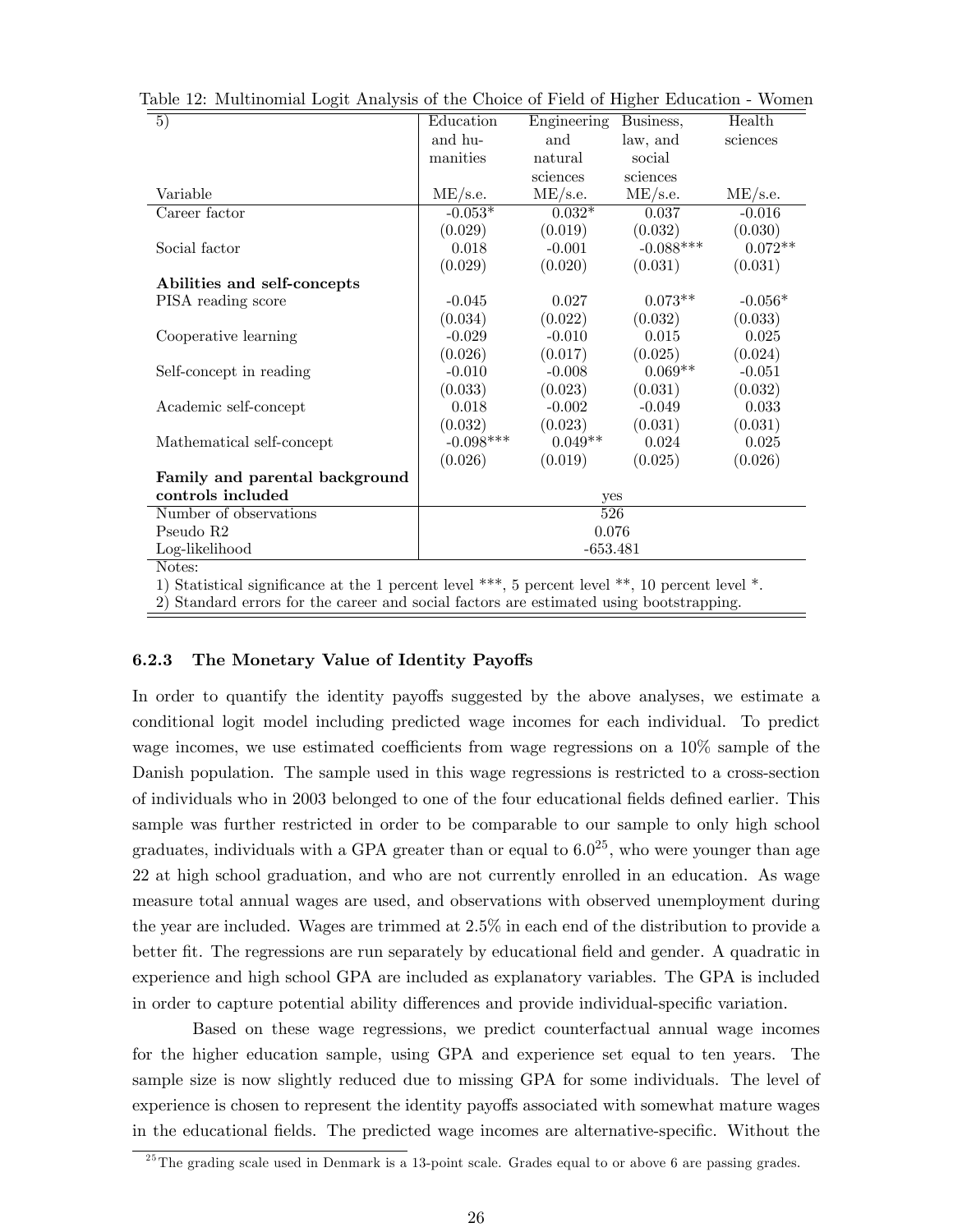alternative-speciÖc wage incomes, the conditional logit model simply replicates the results of the multinomial logit models reported earlier. In table 13, the results are shown for the entire sample and for men and women separately. Similar to before, an increase in the career factor decreases the latent utility of choosing 'Education and humanities' relative to 'Business, law and social sciences<sup>'</sup>, and an increase in the social factor increases the latent utility of all other fields relative to 'Business, law and social sciences'. As before results differ across gender.

The interpretation of the monetary value (MV) is that e.g. an increase in relative wage income of US \$5,052 is needed to induce a change in latent utility for 'Health sciences' relative to 'Business, law and social sciences' corresponding to a one standard deviation increase in the social factor. Similarly, a decrease in relative wage income of US \$4,751 is needed to induce a change in latent utility for *Education* and humanities' relative to *Business*, law and social sciences' corresponding to a one standard deviation increase in the career factor. Both of these numbers correspond to about  $11\%$  of average predicted wage income in the fields of 'Health sciences' and 'Education and humanities', respectively. Thus, identity payoffs in career choices appear to be substantial.

The monetary values differ across gender, but in general the pattern is similar, except for the negative MV for men associated with the career factor and the field of *Engineering* and natural sciences' and the positive MV for women. The estimated coefficient is insignificant for women, so one should probably not put too much weight on these results, but they suggest that career-oriented women are more likely to choose *Engineering* and natural sciences' over íBusiness, law and social sciencesíthan career-oriented men, as found earlier.

|                          | ◡           |          |                 |          |                 |          |
|--------------------------|-------------|----------|-----------------|----------|-----------------|----------|
|                          |             |          | $\overline{2)}$ |          | $\overline{3})$ |          |
|                          | All         |          | Men             |          | Women           |          |
| Variable                 | Coef./s.e.  | MV       | Coef./s.e.      | MV       | Coef./s.e.      | MV       |
| Career factor            |             |          |                 |          |                 |          |
| Education and humanities | $-0.459***$ | $-4,751$ | $-0.798***$     | $-5,726$ | $-0.303*$       | $-4,239$ |
|                          | (0.132)     |          | (0.236)         |          | (0.166)         |          |
| Engineering and natural  | $-0.078$    | $-812$   | $-0.356**$      | $-2,558$ | 0.212           | 2,976    |
| sciences                 | (0.131)     |          | (0.182)         |          | (0.212)         |          |
| Health sciences          | $-0.273*$   | $-2,827$ | $-0.307$        | $-2,203$ | $-0.159$        | $-2,231$ |
|                          | (0.142)     |          | (0.305)         |          | (0.169)         |          |
| Social factor            |             |          |                 |          |                 |          |
| Education and humanities | $0.362***$  | 3,749    | 0.339           | 2,430    | $0.374**$       | 5,244    |
|                          | (0.130)     |          | (0.217)         |          | (0.170)         |          |
| Engineering and natural  | $0.346***$  | 3,581    | $0.372**$       | 2,668    | 0.286           | 4,010    |
| sciences                 | (0.124)     |          | (0.161)         |          | (0.217)         |          |
| Health sciences          | $0.488***$  | 5,052    | $0.672**$       | 4,821    | $0.493***$      | 6,911    |
|                          | (0.143)     |          | (0.283)         |          | (0.175)         |          |
| Wage income              | $1.467***$  |          | $2.115***$      |          | $1.083**$       |          |
|                          | (0.338)     |          | (0.722)         |          | (0.435)         |          |
| Number of individuals    | 828         |          | 335             |          | 493             |          |

Table 13: Conditional Logit Analysis - The Monetary Value of Identity Payoffs

Notes:

1) Statistical significance at the 1 percent level \*\*\*, 5 percent level \*\*, 10 percent level \*.

2) Standard errors are not bootstrapped.

3) The MV (monetary value) is computed as the change in relative wage income needed for a corresponding change in relative latent utility given by a one-unit change in the factor. The value is measured in 2003 US dollars. The exchange rate used is 6.5899 DKK/US dollar.

4) All specifications include the full set of control variables summarized in table 1.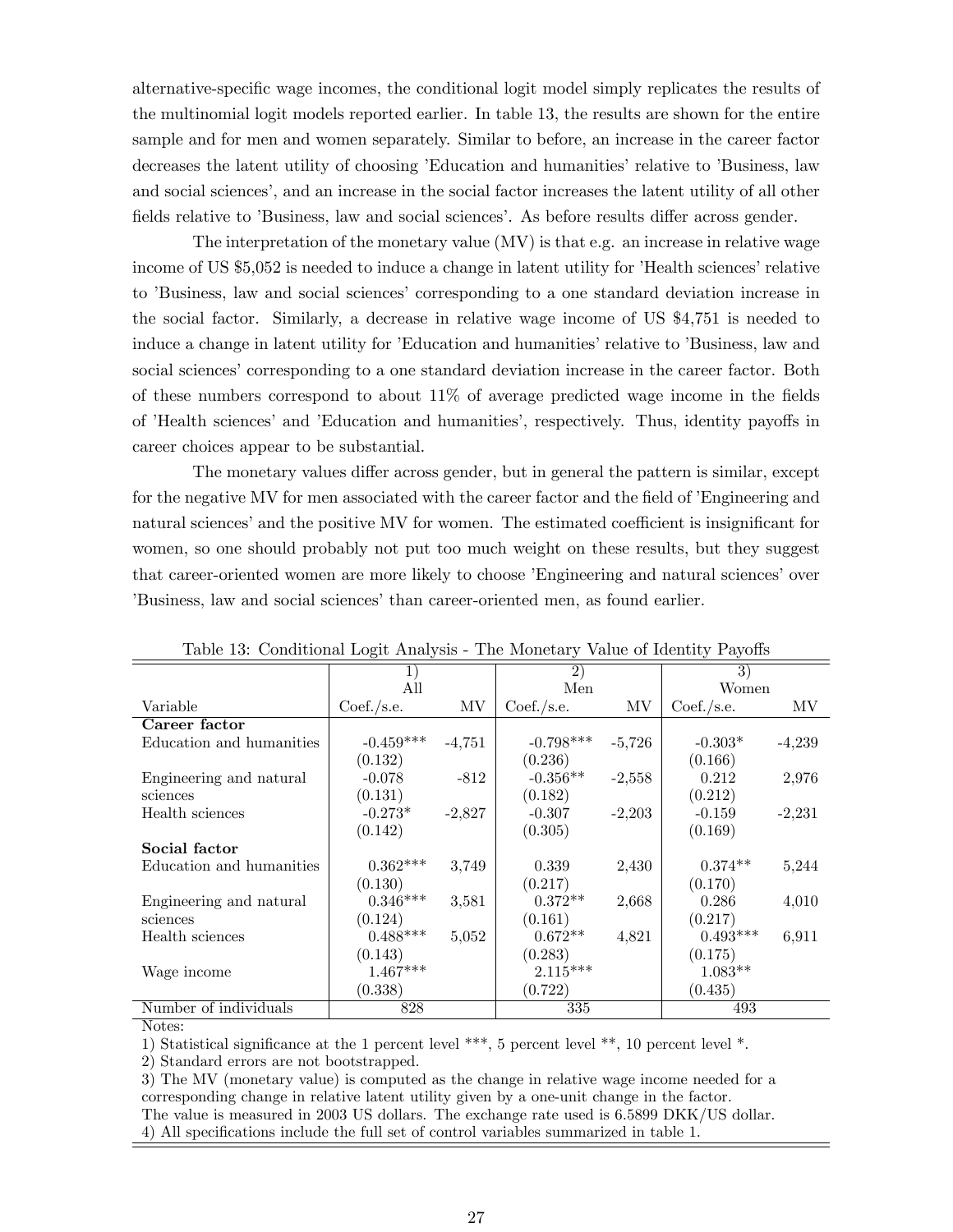### 7 Conclusion

Classic economic theory has not been able to explain why some people choose educations or occupations that yield low returns but require similar investment. We formulate a model based on Akerlof and Kranton (2000) where the choice of level and Öeld of education is motivated by pecuniary and non-pecuniary factors: People choose a certain level or Öeld of education because it pays off in terms of a higher expected future income and because it pays off in terms of identity due to a more rewarding self-image.

We empirically test the prediction of the model that identity matters for educational choice. We use the Danish part of the PISA 2000 survey which is merged with a follow-up survey containing attitude questions and with register information for the individuals and their parents. A factor analysis based on answers to a range of attitude questions reveals two orthogonal factors which we interpret as two different social categories based on a career oriented and a socially oriented ideal, respectively. We then estimate models of choice of educational level and field, including these two factors as measures of identity as well as other background variables, including measures of ability.

We find that these identity-related factors are important for women's choice between short- and medium-cycle and long-cycle educations, but that they do not matter for men's choices.

With respect to the field of education, we find that career oriented people tend to choose educations within the fields of 'Business, law and social sciences' and not in 'Education and humanities<sup>7</sup>. This pattern is similar for men and women, although career oriented women tend to be more attracted to *Engineering* and natural sciences' than career oriented men. People who are socially oriented tend to choose a field of education within the humanities, natural or health sciences.

We interpret these findings as an indication that the mentioned educations constitute part of the prescribed behavior for a career-oriented person or a socially-oriented person, respectively. Our analysis indicates that identity payoffs are a non-negligible part of the return to education. We estimate that a one standard deviation increase in the career factor decreases the latent utility of choosing 'Education and humanities' educations relative to íBusiness, law and social scienceí educations by the same amount as a decrease in relative annual wage income of US \$4,751. Similarly, a one standard deviation increase in the social factor is estimated to increase the latent utility of choosing 'Health science' educations relative to 'Business, law and social science' educations by the same amount as an increase in relative annual wage income of  $5,052$  \$. Furthermore, there are important gender differences in the strength and the signs of the effects, suggesting that identity plays different roles in educational choices for women and men.

Our findings also imply that educational policy and school reforms should not only take into account financial incentives, but also identity related issues. In practice, this may involve information campaigns which allow the youth to make informed choices on which career choices are consistent with their self-images, or it may involve rethinking the educational content or extra-curricular activities to be directed at the type of students that educators want to attract. In the US, these considerations are mainly relevant for institutions of higher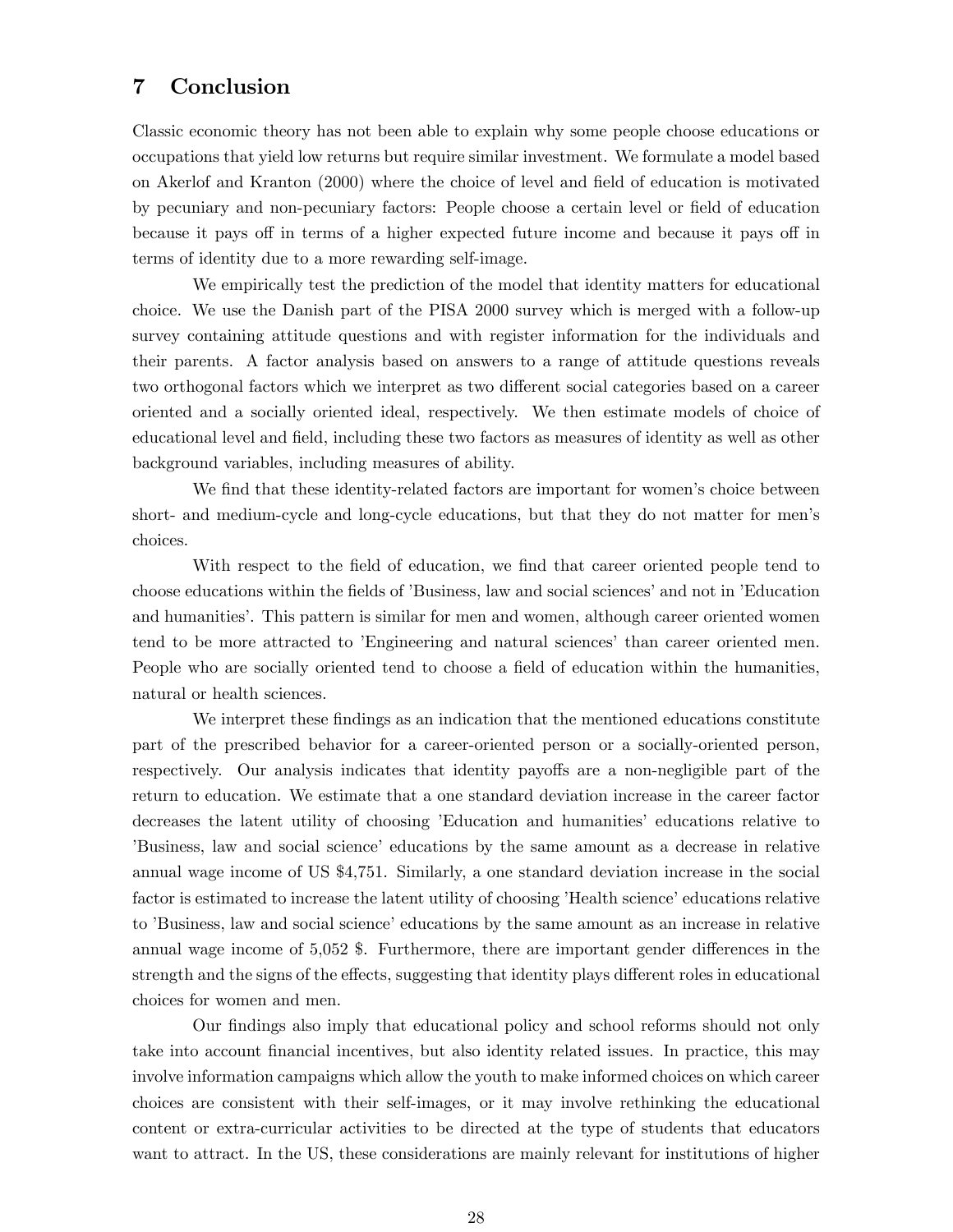education, whereas in many European countries it would also be relevant for policy makers because student enrollment capacity is determined by government educational policy.

### References

- [1] Akerlof, G. A. and R. E. Kranton (2000), Economics and Identity, Quarterly Journal of Economics 115 (3): 715-753.
- [2] Akerlof, G. A. and R. E. Kranton (2002), Identity and Schooling: Some Lessons for the Economics of Education, Journal of Economic Literature 40(4): 1167-1201.
- [3] Akerlof, G. A. and R. E. Kranton (2005), Identity and the Economics of Organizations, Journal of Economic Perspectives 19(1): 9-32.
- $[4]$  AKF, DPU and SFI-Survey  $(2001)$ , Forventninger og færdigheder danske unge i en international sammenligning (Expectations and Skills, the Danish Country Report from PISA 2000), Copenhagen.
- [5] Arcidiacono, P. (2004), Ability Sorting and the Returns to College Majors, Journal of Econometrics 121 (1-2): 343-375.
- [6] Becker, G. S. (1964), Human Capital. A Theoretical and Empirical Analysis with Special Reference to Education, National Bureau of Economic Research, New York.
- [7] BÈnabou, R. and J. Tirole (2006), Identity, Dignity, and Taboos: Beliefs as Assets. Working Paper (December).
- [8] Benjamin, D. J., J. J. Choi, and A. J. Strickland (2007), Social Identity and Preferences. Population Studies Center Research Report 07-621, University of Michigan Institut for Social Research (April).
- [9] Cunha, F. and J. J. Heckman (2007), Identifying and Estimating the Distributions of Ex Post and Ex Ante Returns to Schooling. Forthcoming in Labour Economics.
- [10] Dolton, P. J., G. H. Makepeace, and W. van der Klaauw (1989), Occupational Choice and Earnings Determination: The Role of Sample Selection and Non-Pecuniary Factors, Oxford Economic Papers 41(3): 573-594.
- [11] Duncan, G. J. (1976), Earnings Functions and Nonpecuniary Benefits, Journal of Human Resources 11(4): 462-483.
- [12] Gullason, E. T. (1989), The Consumption Value of Schooling: An Empirical Estimate of One Aspect, Journal of Human Resources 24(2): 287-298.
- [13] Heckman, J. J. (1976), A Life-Cycle Model of Earnings, Learning and Consumption, Journal of Political Economy 84: S11-S44.
- [14] Hoff, Karla and Priyanka Pandey (2006), Discrimination, Social Identity, and Durable Inequalities, American Economic Review Papers and Proceedings 96(2): 206-211.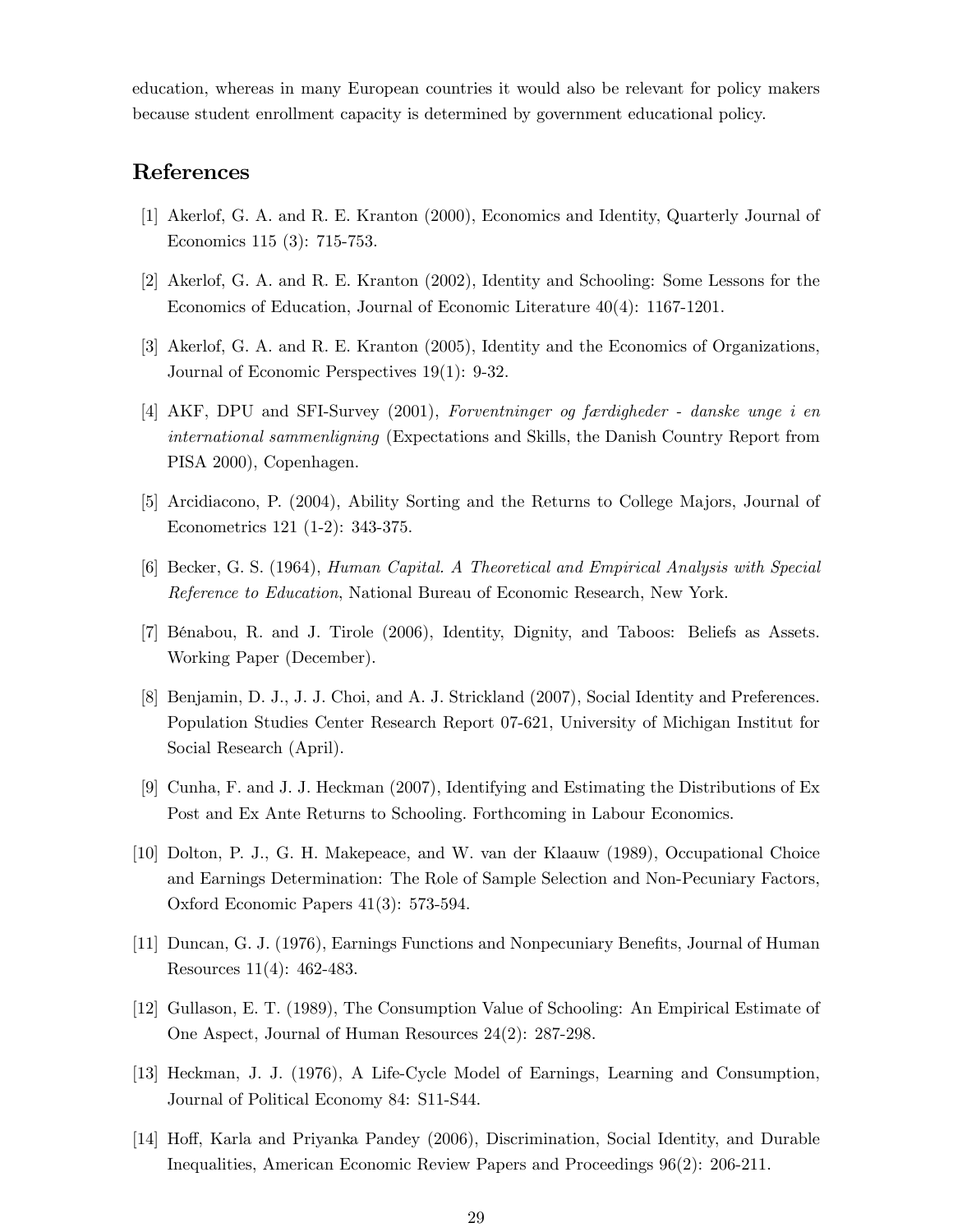- [15] Hogg, M. A., D. J. Terry, and K. M. White (1995), A Tale of Two Theories: A Critical Comparison of Identity Theory with Social Identity Theory, Social Psychology Quarterly 58(4): 255-269.
- [16] Jensen, T. P. and Andersen, D. (2006): "Participants in PISA 2000 Four Years Later", in: J. Mejding and A. Roe, Northern Lights on PISA  $2003 - a$  reflection from the Nordic countries. Copenhagen, Nordic Council of Ministers.
- [17] Kodde, D. A. and J. M. M. Ritzen (1984), Integrating Investment and Consumption Motives in a Neoclassical Model of Demand for Education, Kyklos 37: 598-608.
- [18] Lackland, A. C. and R. De Lisi (2001), Students' Choices of College Majors That are Gender Traditional and Nontraditional, Journal of College Student Development 42(1): 39-48.
- [19] Lazear, E. (1977), Education: Consumption or Production?, Journal of Political Economy 85(3): 569-597.
- [20] OECD (2002a): Manual for the PISA 2000 Database, OECD, Paris.
- [21] OECD (2002b): PISA 2000 Technical Report, OECD, Paris.
- [22] OECD (2003?): PISA 2003 Data Analysis Manual, OECD, Paris.
- [23] Pratt, J., Y. Hiller and J. Mace (1999), Markets and Motivation in Part-time Postgraduate Education, Studies in Higher Education 24(1): 95-107.
- [24] Quinn, R. and J. Price (1998), The Demand for Medical Education: An Augmented Human Capital Approach, Economics of Education Review 17(3): 337-347.
- [25] Schaafsma, J. (1976), The Consumption and Investment Aspects of the Demand for Education, Journal of Human Resources 11(2): 233-242.
- [26] Schultz, T. W. (1963), The Economic Value of Education, Columbia University Press, New York.
- [27] Scott, A. (2001), Eliciting GP's preferences for pecuniary and non-pecuniary job characteristics, Journal of Health Economics 20: 329-347.
- [28] Spetz, J. (2002), The value of education in a licensed profession: the choice of associate or baccalaureate degrees in nursing, Economics of Education Review 21: 73-85.
- [29] Steele, Jennifer R. and Nalini Ambady (2006), "Math is Hard!" The effect of gender priming on womenís attitudes, Journal of Experimental Social Psychology 42: 428-436.
- [30] Stets, J. E. and P. J. Burke (2000), Identity Theory and Social Identity Theory, Social Psychology Quarterly 63(3): 224-237.
- [31] Ward, M. E. and P. J. Sloane (2000), Non-Pecuniary Advantages Versus Pecuniary Disadvantages: Job Satisfaction Among Male and Female Academics in Scottish Universities, Scottish Journal of Economics, 47(3): 273-303.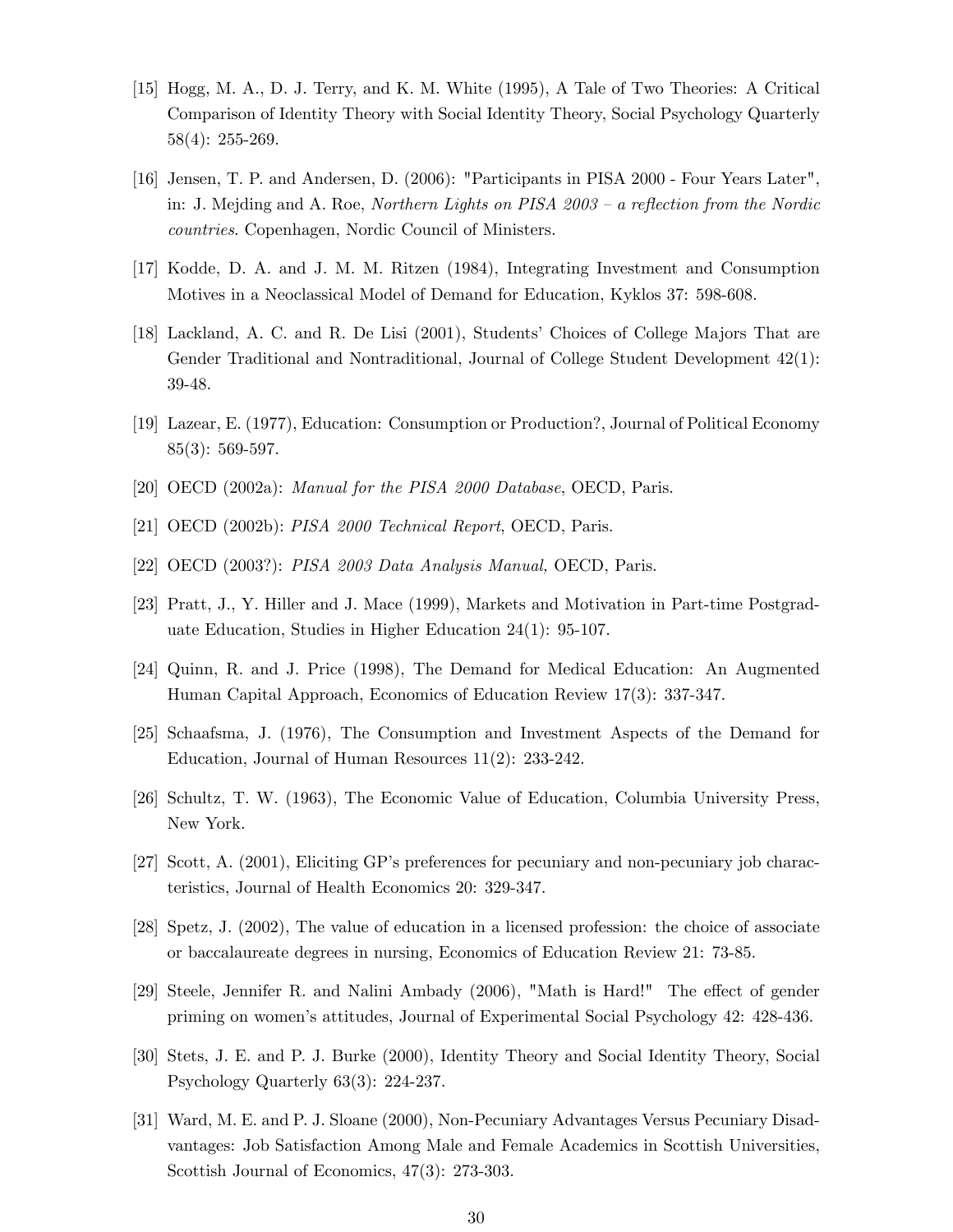[32] Wolfe, B. L. and R. H. Haveman (2003), Social and Nonmarket Benefits from Education in an Advanced Economy. In Yolanda Kodrzycki (Ed.), Education in the 21st Century: Meeting the Challenges of a Changing World, Federal Reserve Bank of Boston: Boston: 96-131.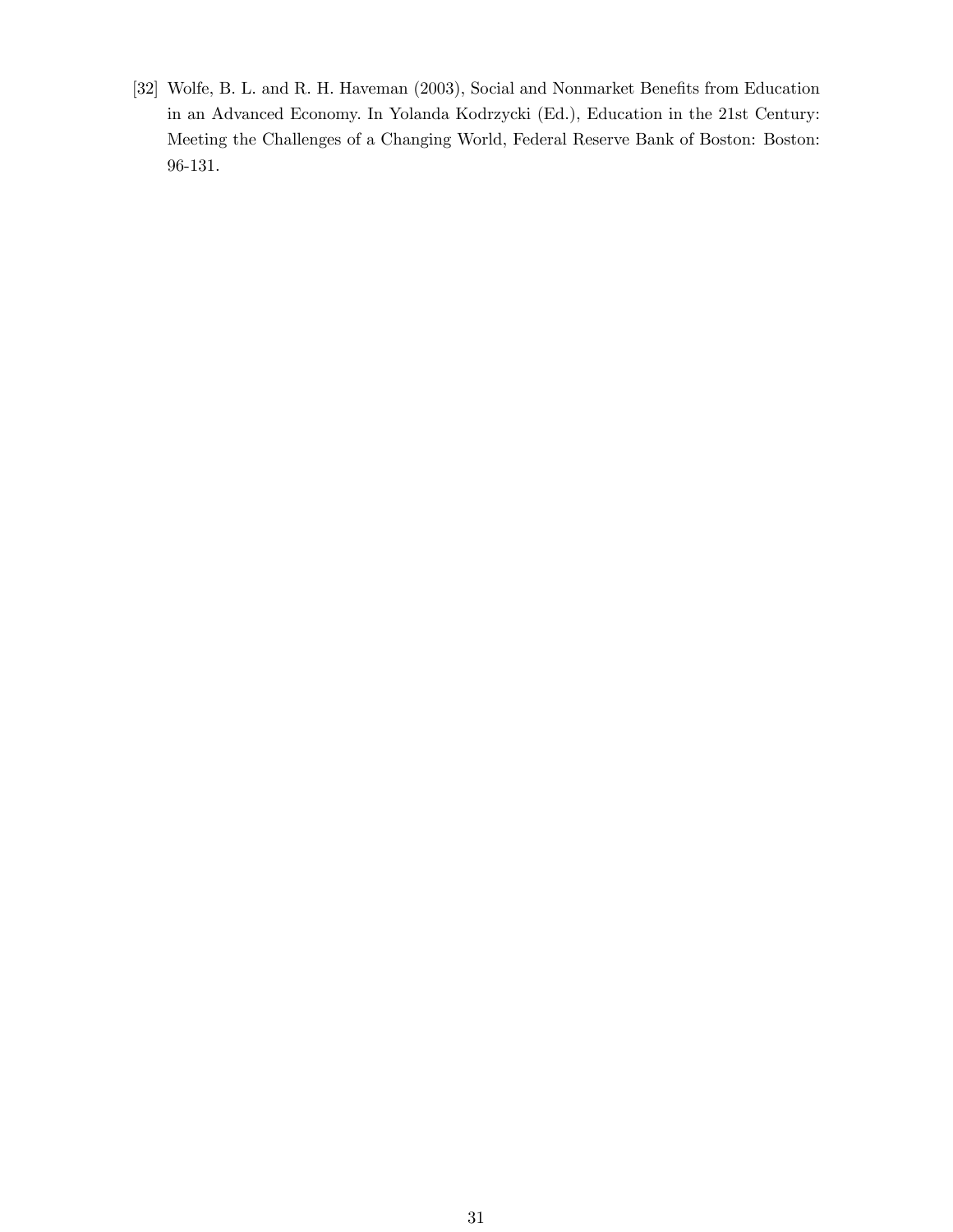## A Appendix

A brief description of the variables used in the empirical analyses is given in table 14. In addition, we briefly describe some of the indices from PISA below.

The PISA index of family wealth is derived by the OECD from students' reports on: 1) the availability in their home of a dishwasher, a room of their own, educational software, and a link to the internet; and 2) the number of cellular phones, televisions, computers, motor cars and bath rooms at home. Scale scores are standardized Warm estimates, where positive values indicate more and negative values fewer wealth related possessions (see OECD 2002b for more details on the derivation of the scale scores).

The PISA indices of self-concepts are derived by the OECD from students' degree of agreement with statements relating to the subject.

For the self-concept in reading (verbal self-concept) these statements are:

- 1. Iím hopeless in (test) language class;
- 2. I learn things quickly in (test) language class;
- 3. I get good marks in (test) language class.

For the self-concept in math these statements are:

- 1. I get good marks in mathematics.
- 2. Mathematics is one of my best subjects.
- 3. I have always done well in mathematics.

And, finally, for the academic self-concept they are:

- 1. I learn things quickly in most school subjects.
- 2. Iím good at most school subjects.
- 3. I do well in tests in most school subjects.

As in the case of family wealth, the scale scores of each self-concept are standardized (weighted likelihood) Warm estimates, where positive values indicate a higher level of selfconcept in reading and negative values a lower level. The international means of the selfconcepts and wealth are zero with a standard deviation of 1.

The final ability measure is the PISA score "wleread", a combined reading literacy score (short: reading score), which is also a Warm estimate. The mean is 500 with a standard deviation of 100; in this paper, the reading score is scaled by 0.01.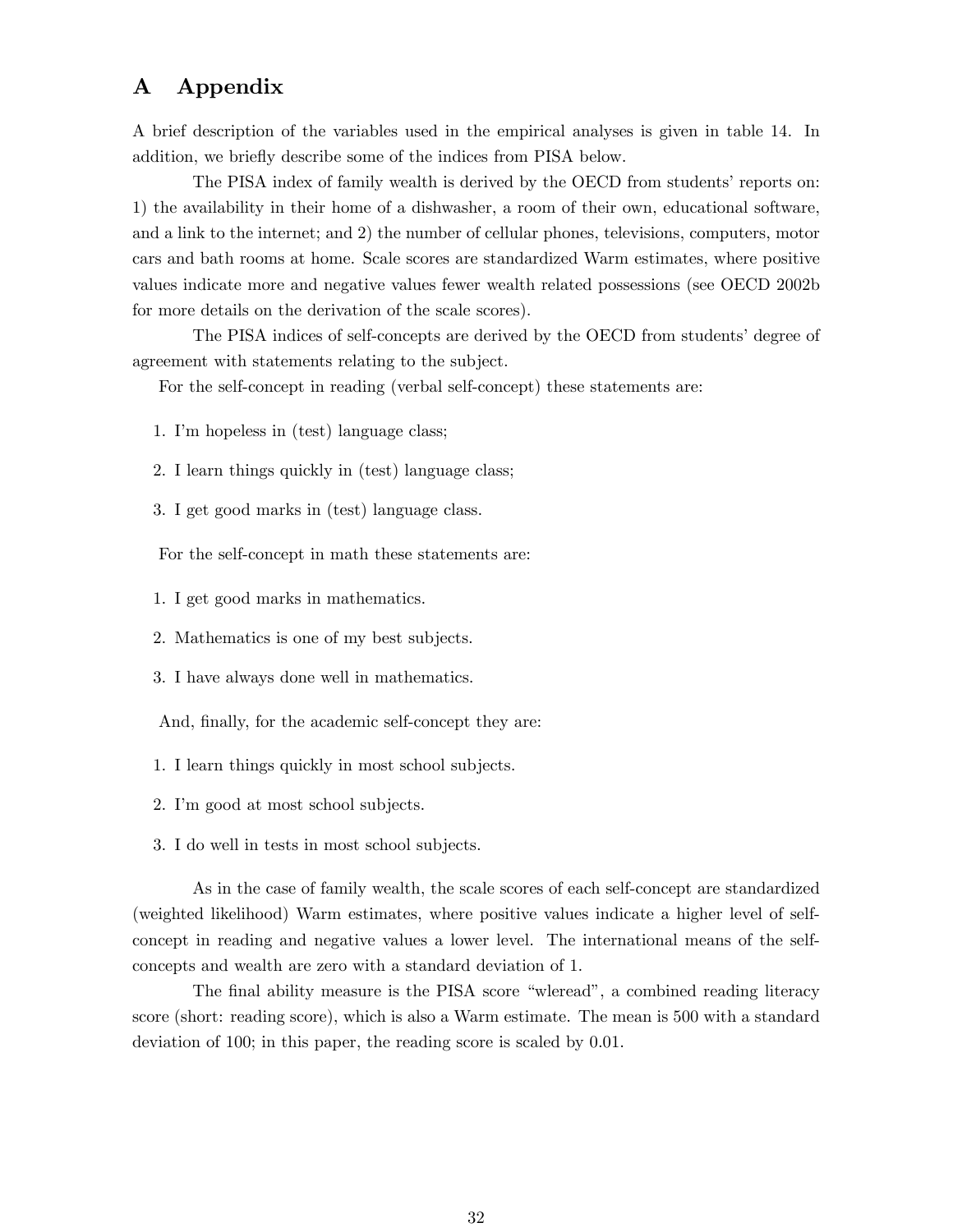| Variable name                       | Description                                                 | Data                    |
|-------------------------------------|-------------------------------------------------------------|-------------------------|
| Female                              | Gender dummy, $0$ is male, $1$ is female                    | $\overline{\text{REG}}$ |
| Abilities and self-concepts         |                                                             |                         |
| PISA reading score $(100)$          | Reading score from PISA 2000 scaled by 0.01                 | <b>PISA</b>             |
|                                     | (WLEREAD)                                                   |                         |
| Cooperative learning                | Index of cooperative learning (COPLRN)                      | <b>PISA</b>             |
| Self-concept in reading             | Index of self-concept in reading (SCVERB)                   | <b>PISA</b>             |
| Academic self-concept               | Index of self-concept academics (SCACAD)                    | <b>PISA</b>             |
| Mathematical self-concept           | Index of self-concept in mathematics (MAT-                  | <b>PISA</b>             |
|                                     | CON)                                                        |                         |
| Family and parental background      |                                                             |                         |
| Only child                          | Birthorder dummies, left out categories are:                | <b>PISA</b>             |
|                                     | middle and youngest child                                   |                         |
| Oldest child                        |                                                             | <b>PISA</b>             |
|                                     | Birthorder dummies, left out categories are:                |                         |
|                                     | middle and youngest child                                   |                         |
| Nuclear family                      | Family structure dummy, left out categories                 | <b>PISA</b>             |
|                                     | are: single-parent family, mixed family, and                |                         |
|                                     | other                                                       |                         |
| Urban                               | Dummy for geographical place of residence                   | <b>REG</b>              |
|                                     | (municipality) in 2000, urban (Copenhagen                   |                         |
|                                     | and Aarhus) rural (residual)                                |                         |
| Higher education - father           | Dummies for father's education, left out cate-              | <b>REG</b>              |
|                                     | gory is basic and high school                               |                         |
| Vocational education - father       | Dummies for father's education, left out cate-              | <b>REG</b>              |
|                                     | gory is basic and high school                               |                         |
| Higher education - mother           | Dummies for mother's education, left out cat-               | <b>REG</b>              |
|                                     | egory is basic and high school                              |                         |
| Vocational education - mother       | Dummies for mother's education, left out cat-               | <b>REG</b>              |
|                                     | egory is basic and high school                              |                         |
| Measure of parental income          | Parental<br>income<br>measure,<br>defined<br><b>as</b>      | <b>REG</b>              |
|                                     | $log((\text{mother's})$<br>income<br>$+$<br>father's<br>in- |                         |
|                                     | $comel/sqrt(number of parents present in$                   |                         |
|                                     | register data))                                             |                         |
| Family wealth                       | Index of family wealth (WEALTH)                             | <b>PISA</b>             |
| Missing parental education          | Dummy for missing parental education                        | <b>REG</b>              |
| Other PISA indices                  |                                                             |                         |
| Control strategies                  | Index of control strategies (CSTRAT)                        | <b>PISA</b>             |
| Effort and perseverance             | Index of effort and perseverance (EFFPER)                   | <b>PISA</b>             |
| Instrumental motivation             | Index of instrumental motivation (INSMOT)                   | <b>PISA</b>             |
| Interest in reading                 | Index of interest in reading (INTREA)                       | <b>PISA</b>             |
| Competitive learning                | Index of competitive learning (COMLRN)                      | <b>PISA</b>             |
| Computer usage                      | Index of computer usage (COMUSE)                            | <b>PISA</b>             |
| Disciplinary climate                | Index of disciplinary climate (DISCLIMA)                    | <b>PISA</b>             |
| Engagement in reading               | Index of engagement in reading (JOYREAD)                    | <b>PISA</b>             |
| Control expectations                | Index of control expectations (CEXP)                        | <b>PISA</b>             |
| Preferences for job characteristics |                                                             |                         |
| Short/convenient work hours         | Dummy for whether short/convenient work                     | PISA-FUS                |
|                                     | hours are preferred to 'Challenges on the job'              |                         |
| Job security                        | Dummy for whether job security is preferred                 | <b>PISA-FUS</b>         |
|                                     |                                                             |                         |
|                                     | to 'Challenges on the job'                                  |                         |

Table 14: Description of Variables